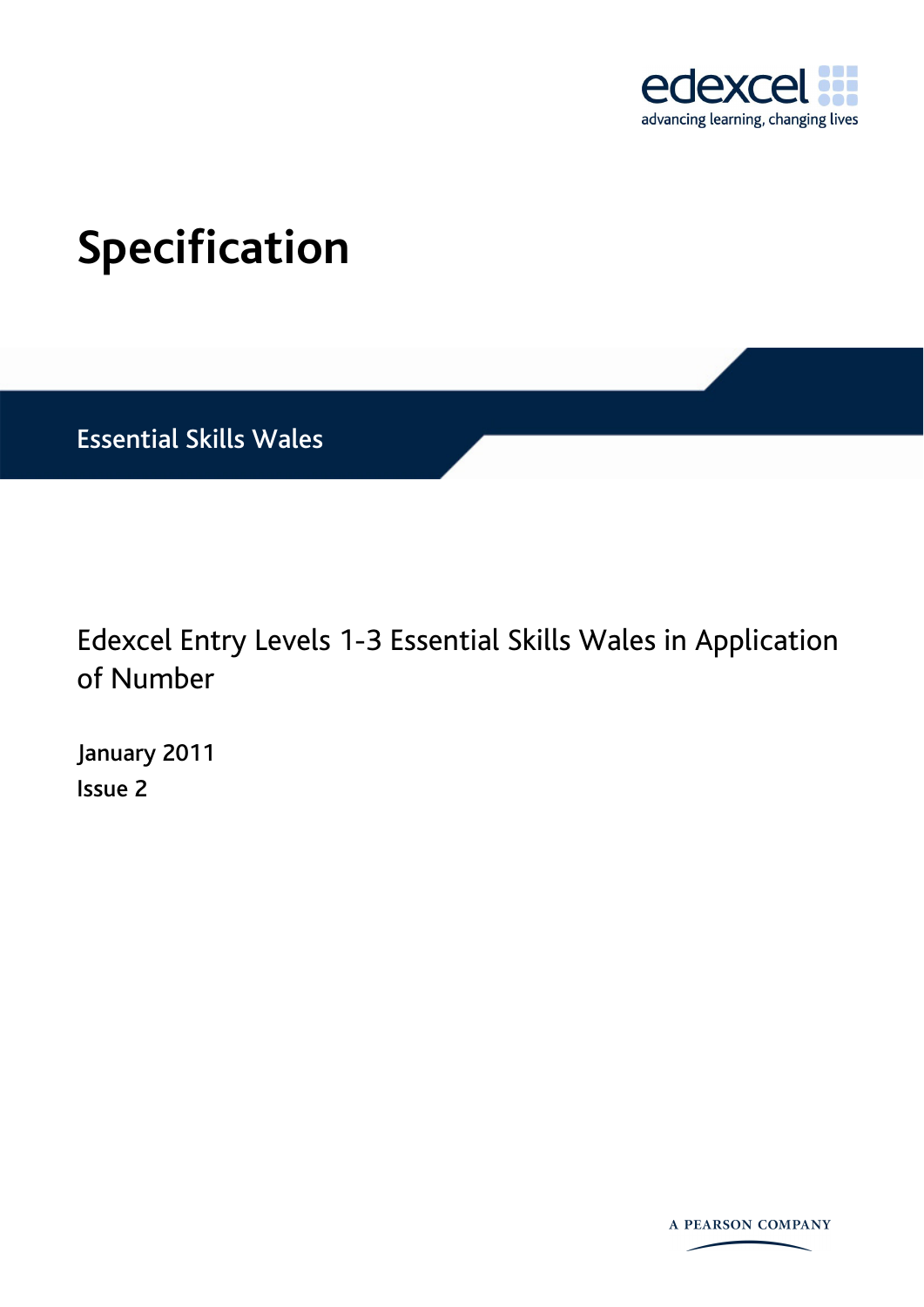Edexcel, a Pearson company, is the UK's largest awarding body, offering academic and vocational qualifications and testing to more than 25,000 schools, colleges, employers and other places of learning in the UK and in over 100 countries worldwide. Qualifications include GCSE, AS and A Level, NVQ and our BTEC suite of vocational qualifications from entry level to BTEC Higher National Diplomas, recognised by employers and higher education institutions worldwide.

We deliver 9.4 million exam scripts each year, with more than 90% of exam papers marked onscreen annually. As part of Pearson, Edexcel continues to invest in cuttingedge technology that has revolutionised the examinations and assessment system. This includes the ability to provide detailed performance data to teachers and students which helps to raise attainment.

This specification is Issue 2. Key changes are sidelined. We will inform centres of any changes to this issue. The latest issue can be found on the Edexcel website: www.edexcel.com

*References to third party material made in this specification are made in good faith. Edexcel does not endorse, approve or accept responsibility for the content of materials, which may be subject to change, or any opinions expressed therein. (Material may include textbooks, journals, magazines and other publications and websites.)*

Authorised by Roger Beard Prepared by Lucy Stewart

Publications Code FC025970

All the material in this publication is copyright © Edexcel Limited 2011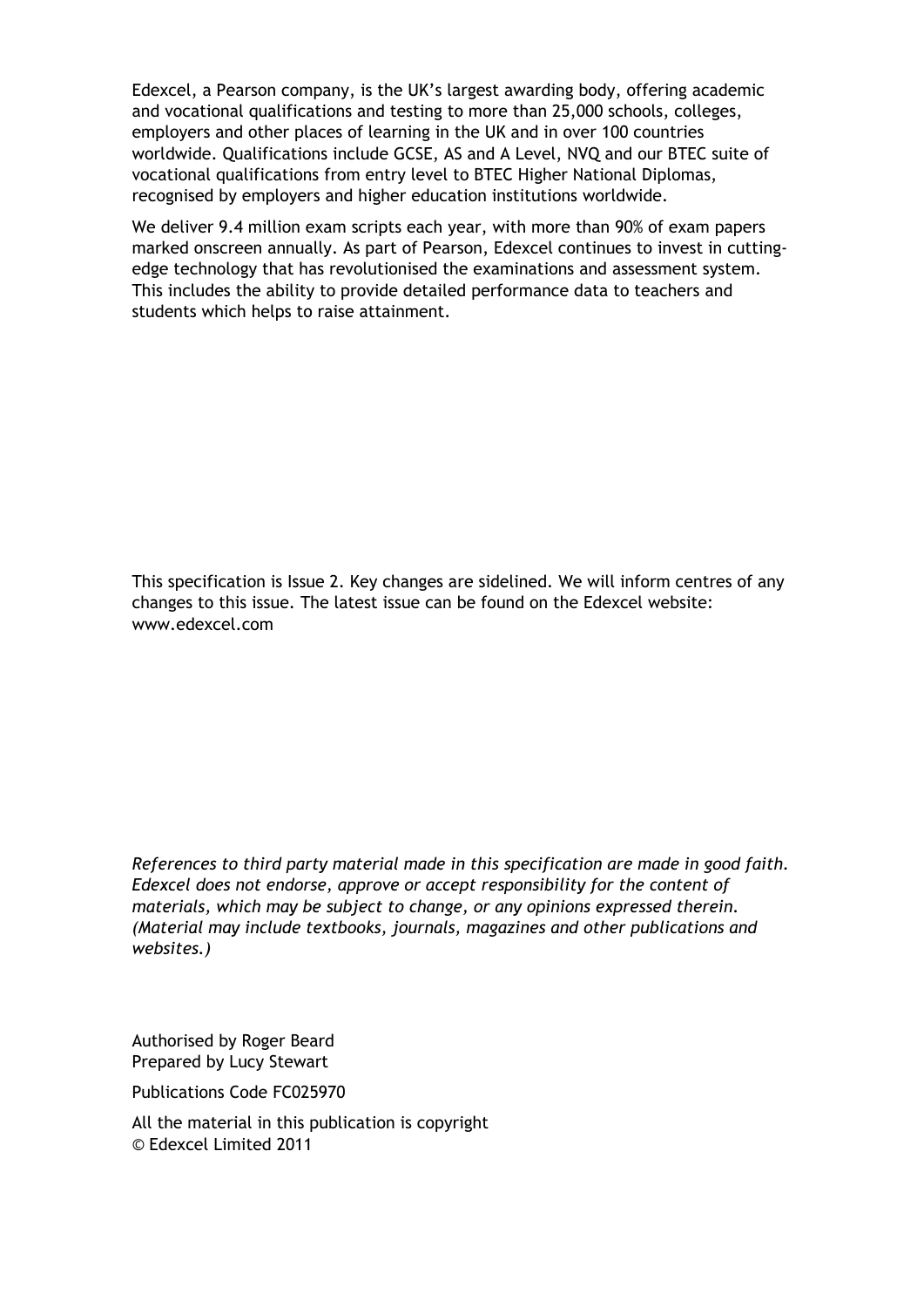# **Contents**

| Qualification titles covered by this specification            | 1              |
|---------------------------------------------------------------|----------------|
| Introduction                                                  | 2 <sup>2</sup> |
| Structure of the qualifications                               | $\overline{3}$ |
| <b>Qualification format</b>                                   | 5              |
| <b>Assessment</b>                                             | 6              |
| General principles                                            | 6              |
| Accreditation of Prior Learning (APL)                         | $\overline{7}$ |
| <b>Quality assurance of centres</b>                           | $\overline{7}$ |
| Approval                                                      | 8              |
| Programme design and delivery                                 | 8              |
| <b>Access and recruitment</b>                                 | 9              |
| Restrictions on learner entry                                 | 9              |
| Access arrangements and special considerations                | 9              |
| Professional development and training                         | 10             |
| <b>Further information</b>                                    | 10             |
| Application of Number: evidence requirements                  | 11             |
| Entry Level 1 Essential Skills Wales in Application of Number | 13             |
| Entry Level 2 Essential Skills Wales in Application of Number | 23             |
| Entry Level 3 Essential Skills Wales in Application of Number | 33             |
| Annexe A – Application of Number Mandatory Definitions        | 43             |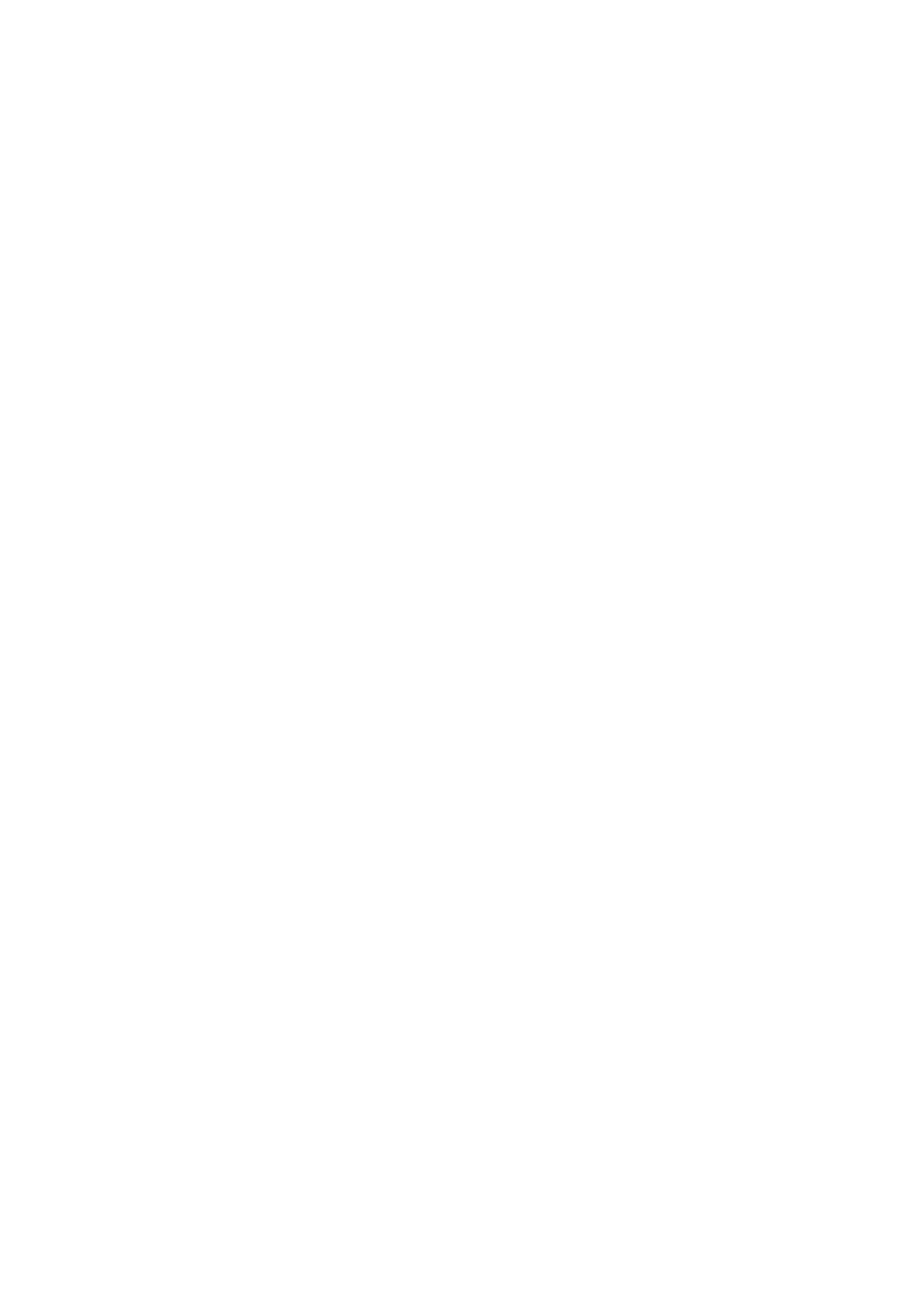# <span id="page-4-0"></span>**Qualification titles covered by this specification**

**Edexcel Entry Level 1 Essential Skills Wales in Application of Number Edexcel Entry Level 2 Essential Skills Wales in Application of Number Edexcel Entry Level 3 Essential Skills Wales in Application of Number** 

These qualifications have been developed in line with the Welsh Assembly Government (WAG) and accredited by DCELLS and are eligible for public funding. The Qualifications Accreditation Number (QAN) should be used by centres when they wish to seek public funding for their learners. The QANs for the qualifications in this publication are:

| Edexcel Entry Level 1 Essential Skills Wales in Application of Number | 500/8912/2 |
|-----------------------------------------------------------------------|------------|
| Edexcel Entry Level 2 Essential Skills Wales in Application of Number | 500/8920/1 |
| Edexcel Entry Level 3 Essential Skills Wales in Application of Number | 500/8926/2 |

The qualification titles are as they will appear on learners' certificates. Learners need to be made aware of this when they are recruited by the centre and registered with Edexcel. Providing this happens, centres are able to describe the programme of study leading to the award of the qualification in different ways to suit the medium and the target audience.

# **Additional Edexcel Essential Skills Wales qualifications available**

Edexcel Entry Level Essential Skills Wales in Communication Edexcel Entry Level Essential Skills Wales in ICT Edexcel Levels 1-4 Essential Skills Wales in Application of Number Edexcel Levels 1-4 Essential Skills Wales in Communication Edexcel Levels 1-4 Essential Skills Wales in ICT For the specifications and further information please visit our website at www.edexcel.com.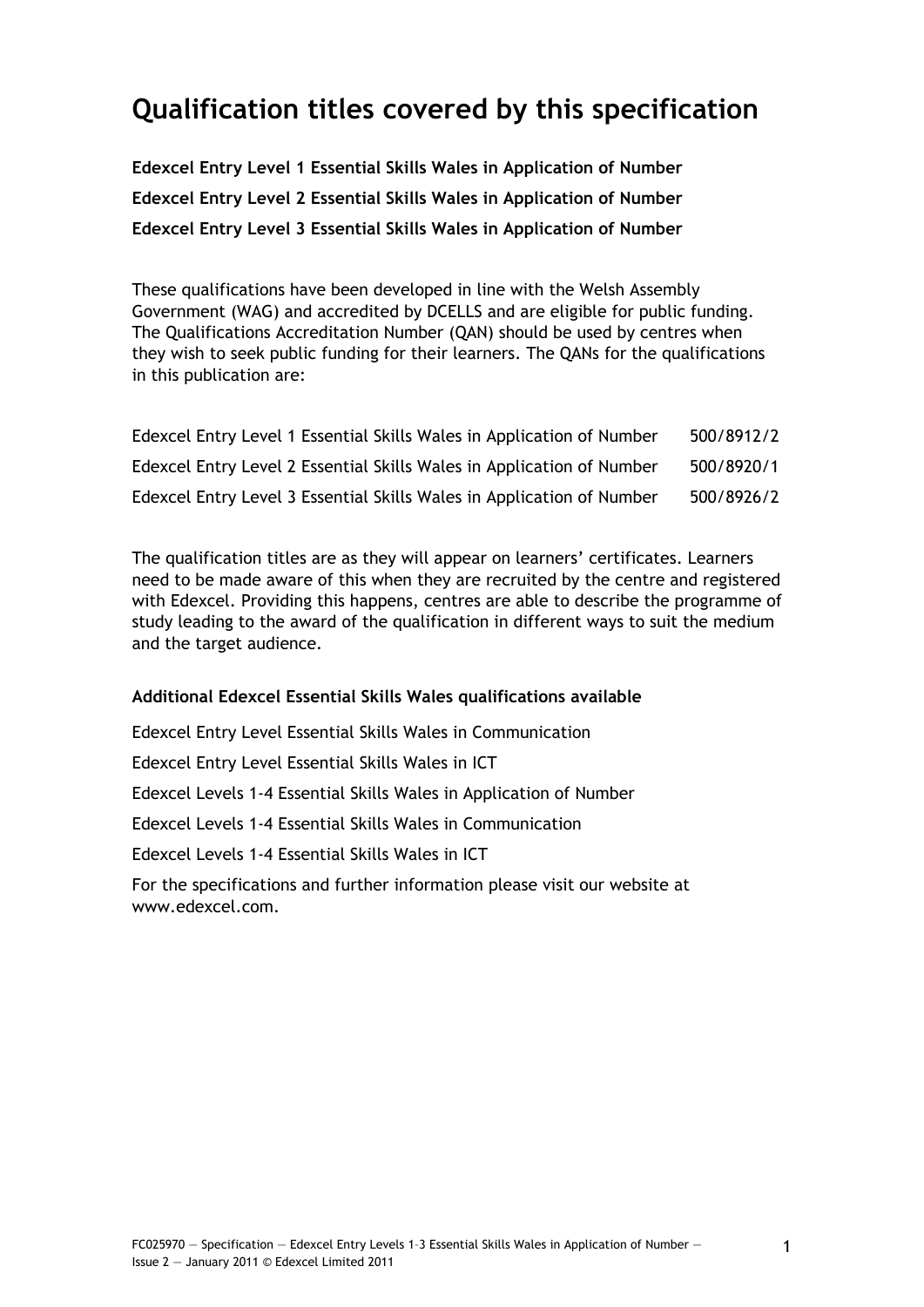# <span id="page-5-0"></span>**Introduction**

This document contains the required outcomes, content and associated guidance for the Edexcel Entry Levels 1–3 Essential Skills Wales in Application of Number. It contains further details of the assessment and quality assurance of these qualifications and includes advice about Edexcel's policy regarding access to its qualifications.

Essential Skills Wales (ESW) qualifications are designed to meet a range of different needs. They:

- aim to improve the skills of young people and adults, and to rationalise the qualifications available
- bring together the current Key and Basic Skills into a singe suite of skills standards and qualifications, suitable for all learners, both young and adult, and across all contexts
- provide a better guarantee of the skills young people need to participate and progress in education, training and employment
- develop and secure the broader range of aptitudes, attitudes and behaviours that will enable learners to make positive contributions to the communities in which they live and work.

The Essential Skills Wales suite of qualifications consists of three individual skill areas, with standards/qualifications available at each level within these skills:

- Application of Number
- Communication
- Information and Communication Technology (ICT).

The new suite of skills qualifications will replace the current Key Skills in Application of Number, Communication and ICT and the Basic Skills of Adult Literacy, Adult Numeracy and Skills for Life ICT from September 2010 in Wales.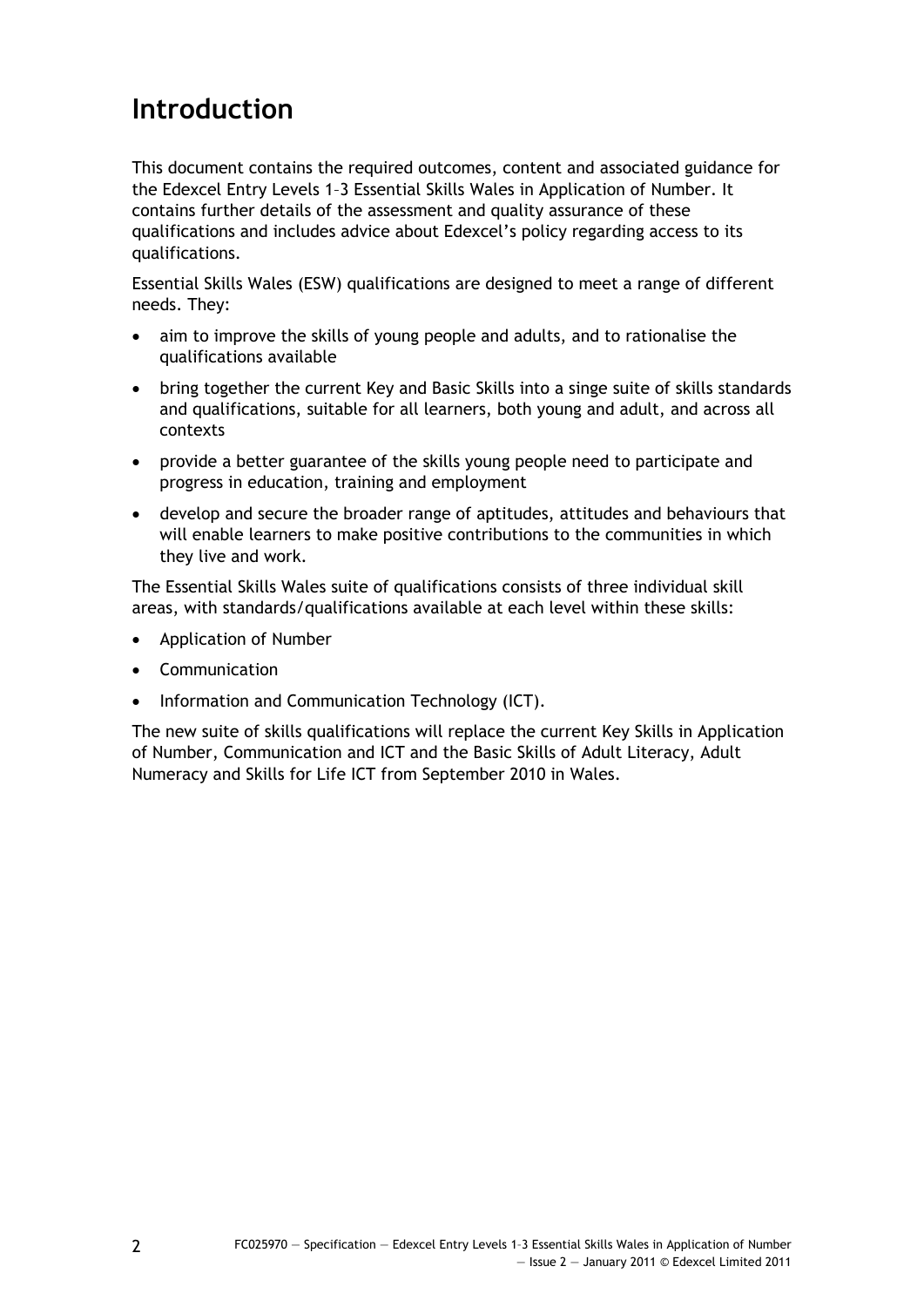# <span id="page-6-0"></span>**Structure of the qualifications**

# **Edexcel Entry Levels 1–3 Essential Skills Wales in Application of Number**

Each level within the Essential Skills Wales in Application of Number is made up of three components:

- understanding numerical data
- carrying out calculations
- interpreting results and presenting findings.

To achieve the qualification at each level, a learner must demonstrate that they have met the minimum standard for each component area.

The aim of the Application of Number standards is to encourage learners to develop and demonstrate their skills in using number to tackle a task, activity or problem by collecting and interpreting information involving numbers, carrying out calculations, interpreting results and presenting findings. The standards are essentially concerned with developing and recognising learners' ability to select and apply numerical, graphical and related mathematical skills in ways that are appropriate to their particular context. However, they can also be used to help individuals make connections with less familiar contexts and develop their ability to progress to higher levels of competence.

Techniques such as being able to measure and read scales, carry out specific calculations, or draw a particular type of diagram, are essential, but so too are the skills of interpretation (eg of information from tables, graphs or charts), selecting appropriate methods to process data, describing what findings show, and taking account of purpose and audience when presenting results (whether on paper, on screen, or to a live audience). The techniques and skills of application contribute both to understanding a task, activity or problem and to deciding on the best course of action. The standards are designed to recognise learners' progression in terms of both underpinning techniques and of the skills of application.

Progression through the levels is demonstrated by increasing ability to manage the whole process:

Understand and tackle a problem  $\longrightarrow$  Collect and interpret data  $\longrightarrow$  Carry out calculations  $\longrightarrow$  Check results  $\longrightarrow$  Interpret results  $\longrightarrow$  Present finding  $\rightarrow$  Reflect/review.

Each skill level incorporates and builds on the previous levels. Details of all the levels are provided to show the inter-relationship and the differentiation between the levels.

It is important to note that, where the wording of a standard is identical at different levels, progression is inherent in another aspect of the standard. For example, the requirement to 'check that your results make sense' appears at all levels from Entry Level 1 to Level 3. The progression is inherent in the fact that the complexity and detail of the results to be checked will be more demanding at each level.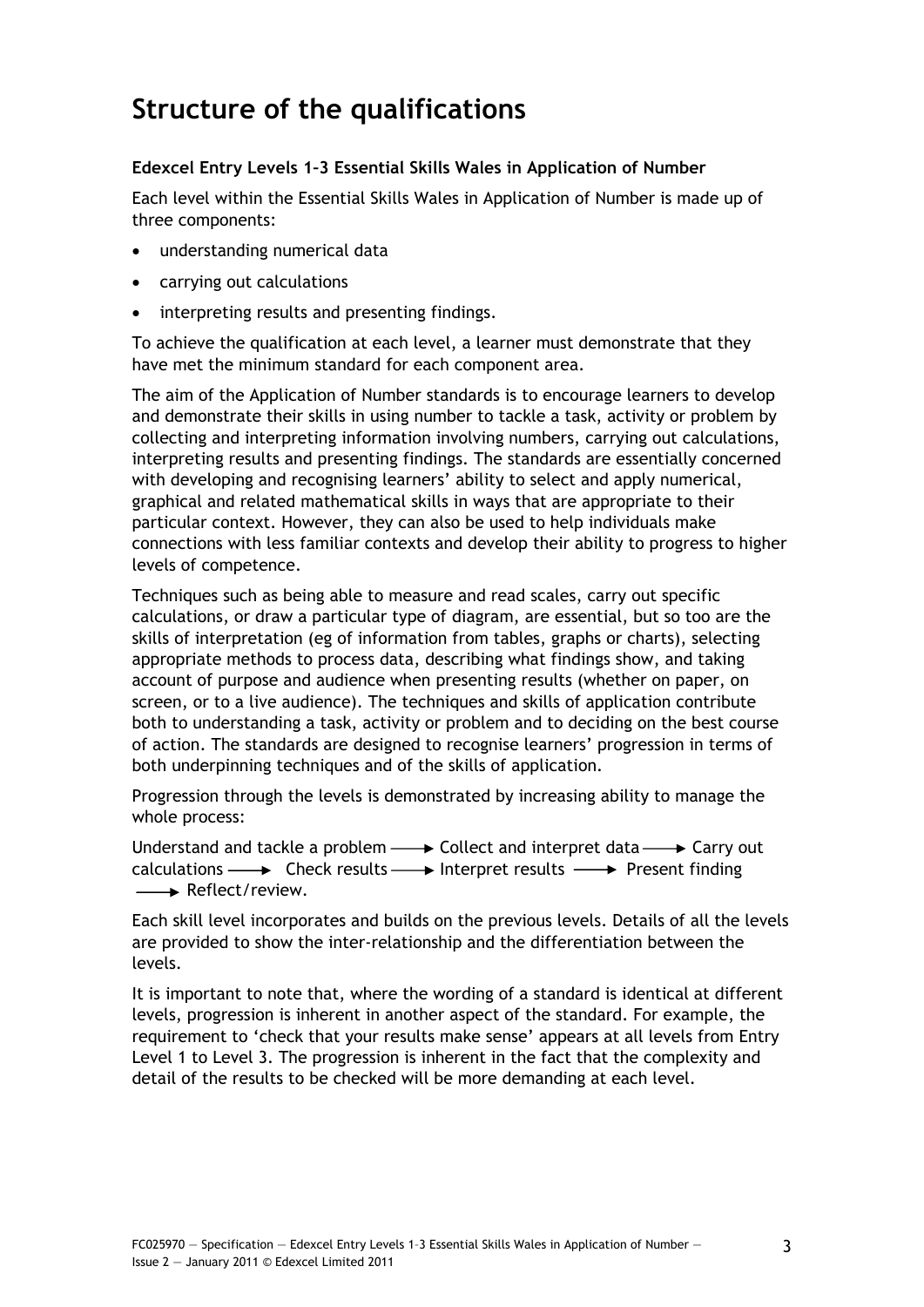**At the three Entry levels** learners are required to use number skills in familiar and accessible contexts. The number skills demanded by the situation or problem are clear and straightforward. Guidance and direction are provided by a tutor, teacher or trainer.

**At Level 1** learners are required to handle simple numerical and graphical information and apply techniques in the context of short activities. Calculations will usually involve only one or two steps. Much of the numerical content will be concerned with whole numbers and the use of decimals in everyday contexts (eg in using money or taking measurements), and the use of common units of measurement.

At this level, learners must cover all three of N1.1, N1.2 and N1.3, but are not required to combine them in a single task or activity. Evidence for each of these components may be presented separately.

**At Level 2** learners are required to demonstrate and evidence their use of number skills in the context of at least one activity that covers all three of N2.1, N2.2 and N2.3. Such an activity will give them more scope to make decisions on how to identify and find the information they need, what calculations to use, and how best to present their findings. Calculations will involve two or more steps and a more demanding range of techniques and understanding. Learners must know how to work with numbers of any size, including addition and subtraction of fractions, calculations involving area and volumes, ratio, unit conversions, percentages and scaling, as well as the use of formulae and graphs.

**At Level 3** there is an increase in the complexity of activities and techniques needed to tackle the problem or task and in the independence required of the learner. Learners are required to be responsible for planning and carrying through their use of number in the context of one or more activities that cover all three of N3.1, N3.2 and N3.3, including handling data from a relatively large data set. Compared with Level 2, calculations will involve several steps and rearranging formulae. Learners must justify their approaches and methods, in addition to presenting, justifying and evaluating their findings. As at Level 2, at least one piece of work must show evidence of the whole process described above.

**At Level 4** the focus of the standard is on learners developing and applying their number skills to their work, study or other activities over an extended period of time (eg about three months) with substantial independence. The extended timeframe is to ensure that there are sufficient opportunities for the work to develop, as well as for learners to monitor and critically reflect on their progress and the effectiveness of their number skills, so that they can adapt their strategy in response to new demands and feedback from others.

Learners need to show that they can:

- plan their use of number skills strategically
- apply these skills effectively and for a purpose over time
- monitor and review their work, including the development of their skills
- reflect critically on their progress.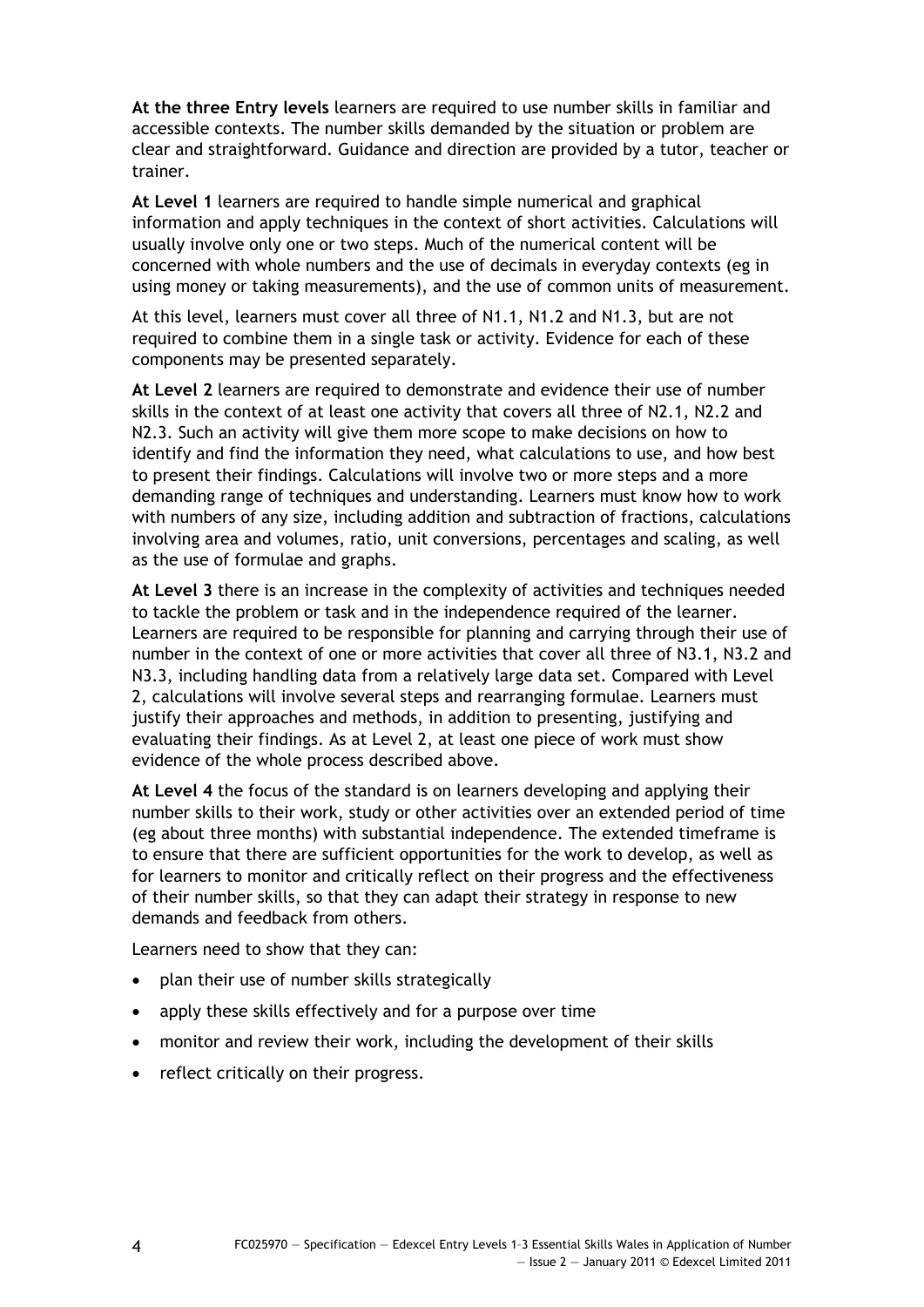# <span id="page-8-0"></span>**Qualification format**

Each qualification level has a standard format which is designed to provide clear guidance on the requirements of the qualification for learners, tutors, assessors and those responsible for monitoring national standards.

Each qualification is set out in the following way.

## *Qualification level*

This is the level of study of the qualification as determined by DCELLS.

### *Credit value*

This is the volume of learning achievement through completion of the qualification as determined by DCELLS.

### *Guided learning hours*

Guided learning hours is 'a notional measure of the substance of a qualification'. It includes an estimate of time that might be allocated to direct teaching, instruction and assessment, together with other structured learning time such as directed assignments or supported individual study. It excludes learner-initiated private study. Centres are advised to consider this definition when planning the programme of study associated with this specification.

### *About this qualification*

This states explicitly what skills a learner will develop through completing the qualification. It provides amplification of the evidence requirements for the qualification level.

#### *Skills components*

These expand the skills a learner needs to develop to achieve the qualification, as set out in the *About this qualification* section. These are taken directly from the ESW qualification standards and provide the skills statement in the first column that the learner needs to provide evidence of, the skills needed to be able to provide this evidence in the second column, and the form the evidence must take in the third column.

# *Guidance*

This supports the requirements of the skills components for the qualification. It provides explanations of some of the requirements of the standards that may be useful when learners are developing skills for the qualification and producing evidence for their portfolios.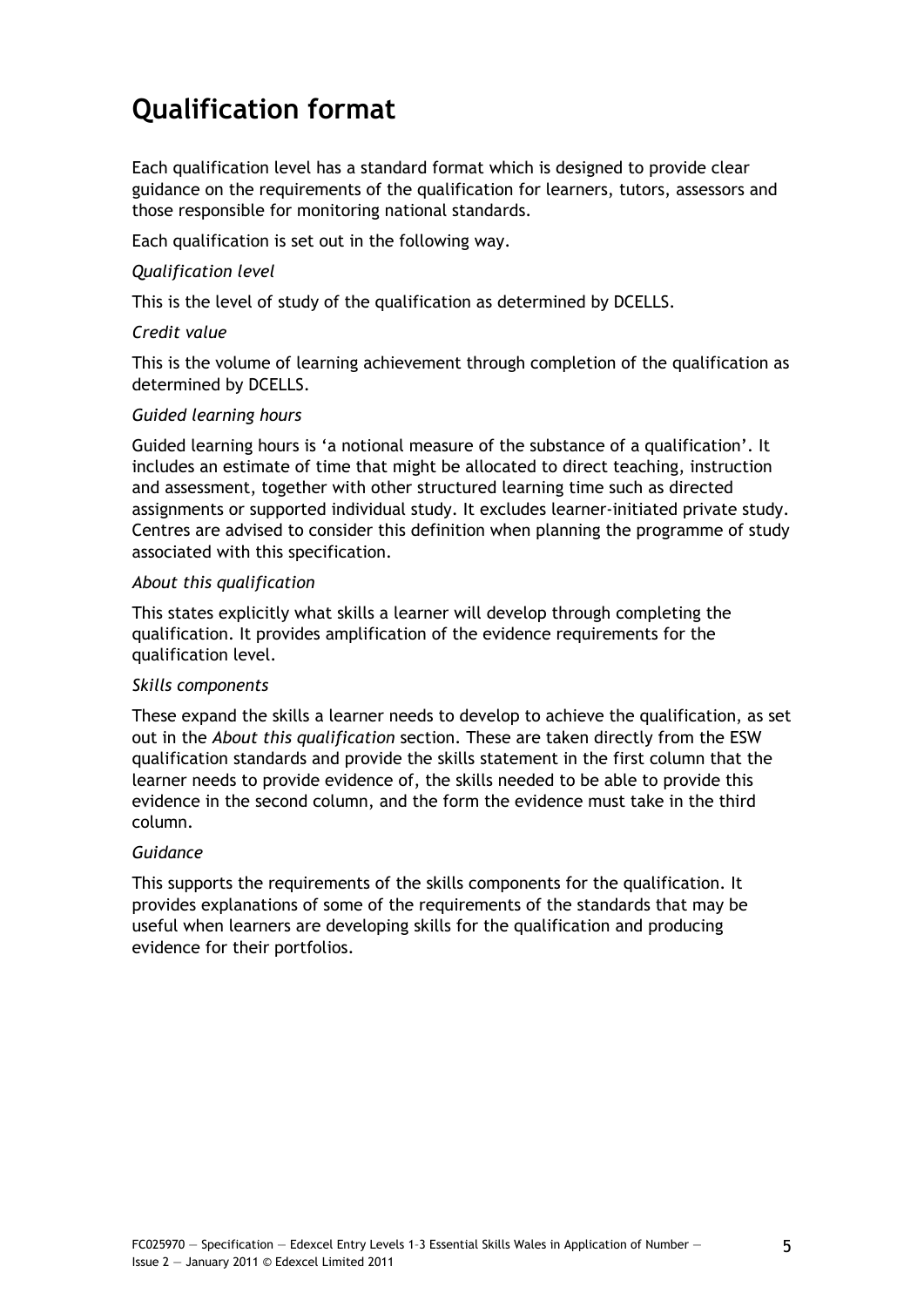# <span id="page-9-0"></span>**Assessment**

# **General principles**

Assessment must be targeted at a specific Entry level (Entry 1, Entry 2 and Entry 3). It must provide a reliable measure of proficiency at the level by providing significant evidence of success against the requirements of the ESW standards at the specified level.

The level of an ESW qualification is determined by four factors:

- the learner's familiarity with the context, task or activity
- the complexity of the situation and the task or activity
- the degree of independence shown by the learner in deciding which skills they will use and how they will apply them to suit different tasks and activities
- the range and complexity of the techniques and skills the learner uses in completing the task or activity.

These four factors interrelate so that, to some extent, relatively low demand in one factor may be compensated by relatively high demand in another. However, the skills are demonstrated through performance so the key determinant of the overall level is the learner's ability to select, use and apply their skills when carrying out a task or activity.

Evidence of a learner's skills must:

- be set in realistic and interesting contexts and scenarios that are relevant to the learner
- require learners to tackle a purposeful task or tasks that are relevant to the contexts/scenarios
- require the application of knowledge, skills and understanding for the purpose of the task/s
- assess process skills and the outcome of their application.

Assessments must comply in full with the Evidence Requirements of the ESW standards, including Amplification of Evidence Requirements and Mandatory Definitions, at the relevant level. They must not include any additional requirements.

Learners must submit a portfolio of evidence for assessment to demonstrate competence for all skills. Learners must adhere to the Evidence Requirements detailed in this specification.

The assessment for the Edexcel Entry Levels 1–3 Essential Skills Wales in Application of Number is criterion referenced, based on the achievement of specified skills.

The overall grading for the Edexcel Entry Levels 1–3 Essential Skills Wales in Application of Number is a pass, based upon the successful completion of all skills.

The Edexcel Entry Levels 1–3 Essential Skills Wales in Application of Number are internally assessed and internally verified. Centre processes will be quality assured by Edexcel.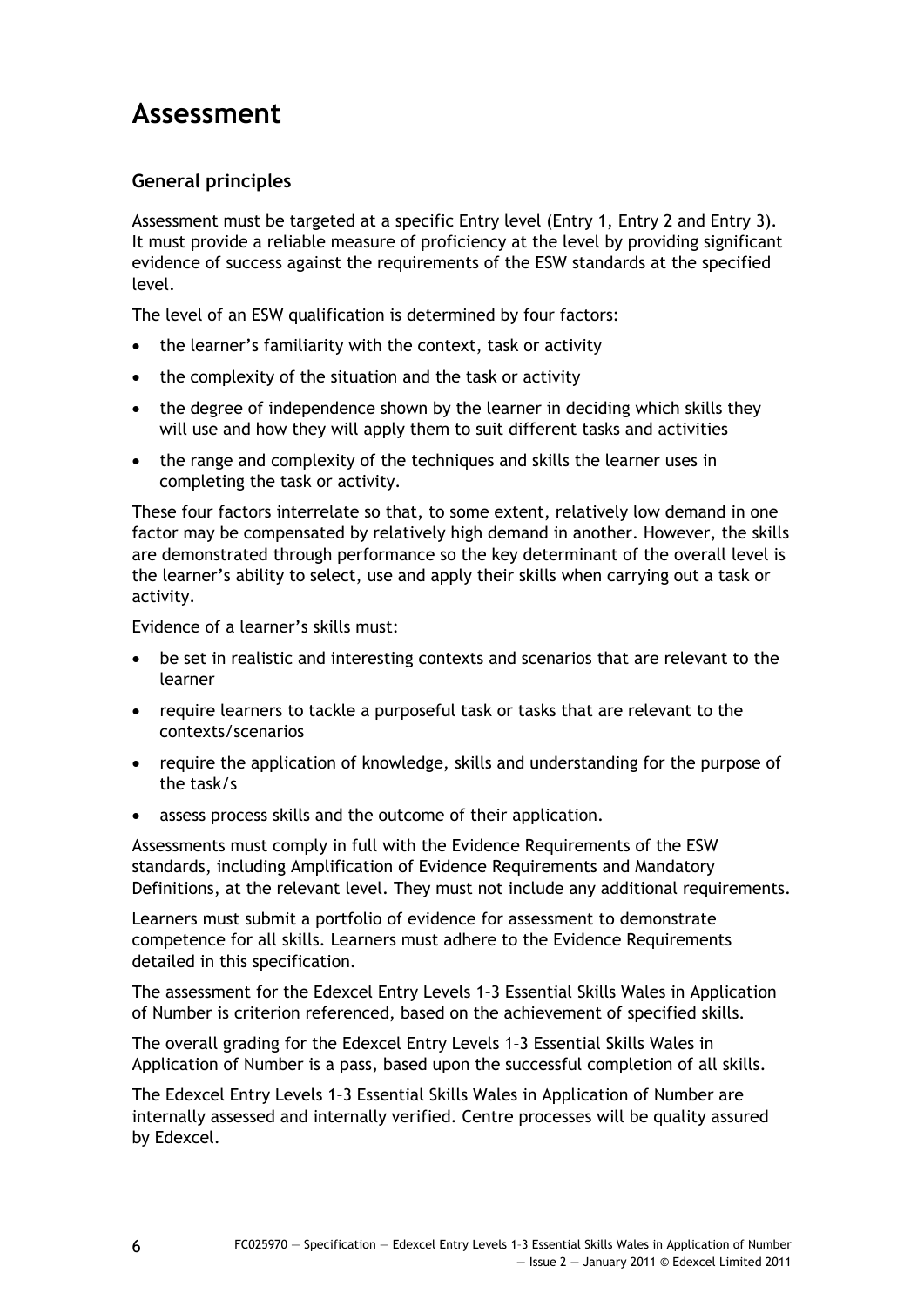# <span id="page-10-0"></span>**Accreditation of Prior Learning (APL)**

Edexcel encourages centres to recognise learners' previous achievements and experience through APL. Learners may have evidence that has been generated during previous study or in their previous or current employment or whilst undertaking voluntary work that relates to one or more of the units in the qualification. Assessors should assess this evidence against the national standards in the specifications in the normal way. As with all evidence, assessors should be satisfied about the authenticity and currency of the material when considering whether or not the outcomes of the unit have been met.

Full guidance about Edexcel's policy on APL is provided on our website: www.edexcel.com.

# **[Quality assu](http://www.edexcel.com/)rance of centres**

Details of quality assurance procedures are set out in the *Edexcel Quality Assurance Handbook* published annually.

Edexcel's qualification specifications clearly set out the standard to be achieved by each learner in order to achieve the award of the qualification. Edexcel operates a quality assurance process which is designed to ensure that these standards are maintained by all assessors and verifiers.

For the purposes of quality assurance all individual qualifications are considered as a whole. Centres delivering these qualifications must be committed to ensuring the quality of the qualifications they deliver, through effective standardisation of assessors and verification of assessor decisions. Centre quality assurance and assessment is monitored and guaranteed by Edexcel.

The Edexcel quality assurance processes will involve:

- centre approval for those centres not already recognised as a centre for Edexcel qualifications
- centre risk assessment by Edexcel of overarching processes and quality standards (this would usually be via self-assessment, but will include visits on occasions)
- programmed sampling of internal verification and assessor decisions.

Centres are required to declare their commitment to ensuring quality and appropriate assessment opportunities for learners that lead to valid and accurate assessment outcomes. In addition, centres will commit to undertaking defined training and online standardisation activities. Centres already holding Edexcel approval are able to gain qualification approval online. New centres must complete a centre approval application.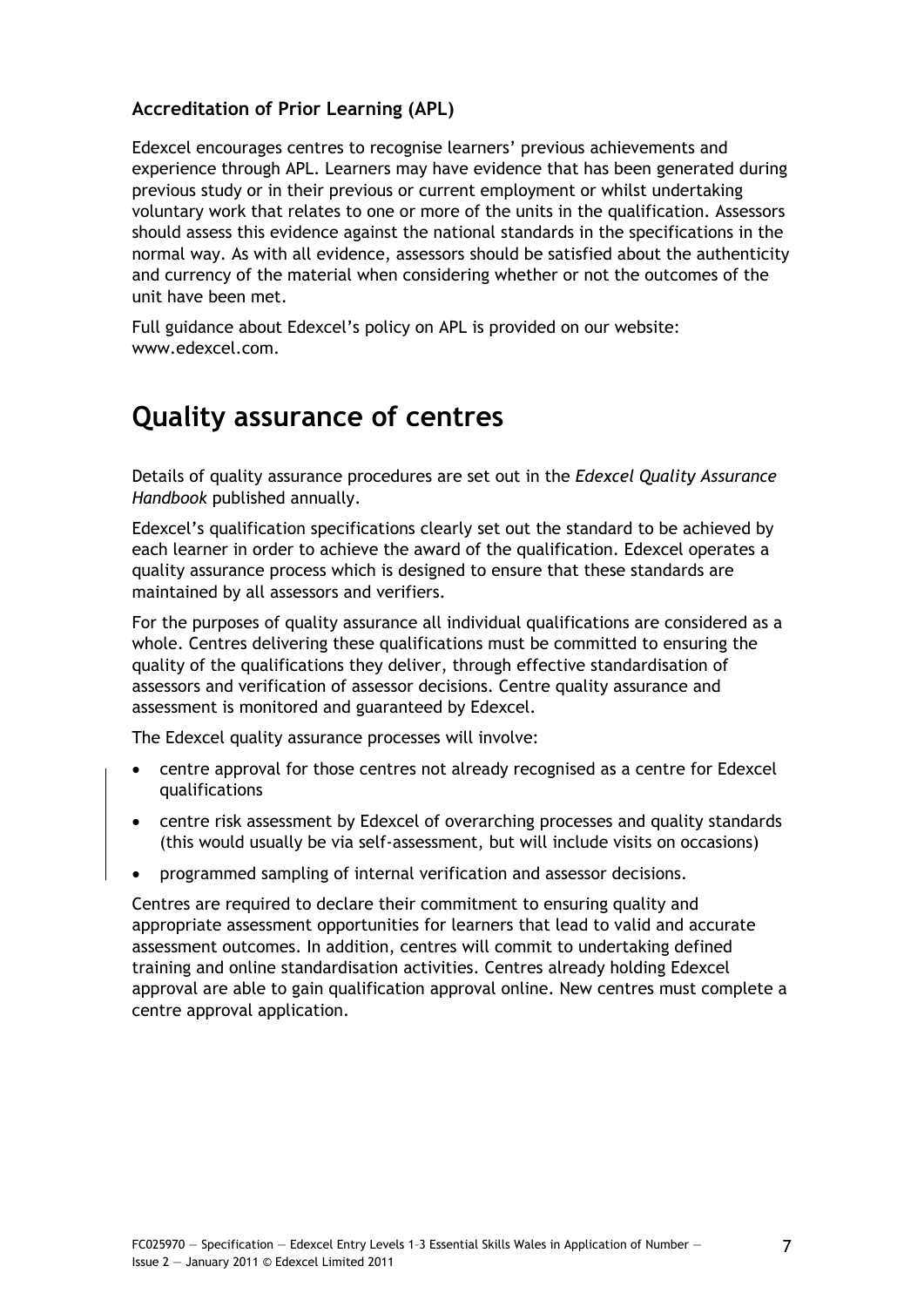<span id="page-11-0"></span>The key principles of quality assurance are that:

- a centre delivering Edexcel programmes must be an approved centre and must have approval for the programmes or groups of programmes that it is operating
- the centre agrees as part of gaining approval to abide by specific terms and conditions around the effective delivery and quality assurance of assessment; it must abide by these conditions throughout the period of delivery
- Edexcel makes available to approved centres a range of materials and opportunities intended to exemplify the processes required for effective assessment, and examples of effective standards. Approved centres must use the materials and services to ensure that all staff delivering Edexcel qualifications keep up to date with the guidance on assessment
- an approved centre must follow agreed protocols for standardisation of assessors and verifiers; planning, monitoring and recording of assessment processes; and for dealing with special circumstances, appeals and malpractice.

# **Approval**

Centres must be approved with Edexcel to offer Essential Skills Wales. Centres should complete an approvals form via www.edexcel.com or email approvals@edexcel.com.

Where centres are approved to offer Edexcel Apprenticeships they will be automatically approved to offer Essential Skills Wales.

The approval contract is a form[al commitment by t](http://www.edexcel.com/)he head [or principal of a centre t](mailto:approvals@edexcel.com)o meet all the requirements of the specification and linked codes or regulations. Sanctions and tariffs will be applied if centres do not comply with the contract. This could ultimately result in the suspension of certification or withdrawal of approval.

# **Programme design and delivery**

Centres are free to offer the qualifications using any mode of delivery that meets the needs of their learners. This may be through traditional classroom teaching, open learning, distance learning or a combination of these. Whatever mode of delivery is used, centres must ensure that learners have appropriate access to the resources identified in the specifications and to subject specialists where applicable.

Staff delivering programmes and conducting the assessments should be fully familiar with current practice and standards. Centres will need to meet any specialist resource requirements when they seek approval from Edexcel.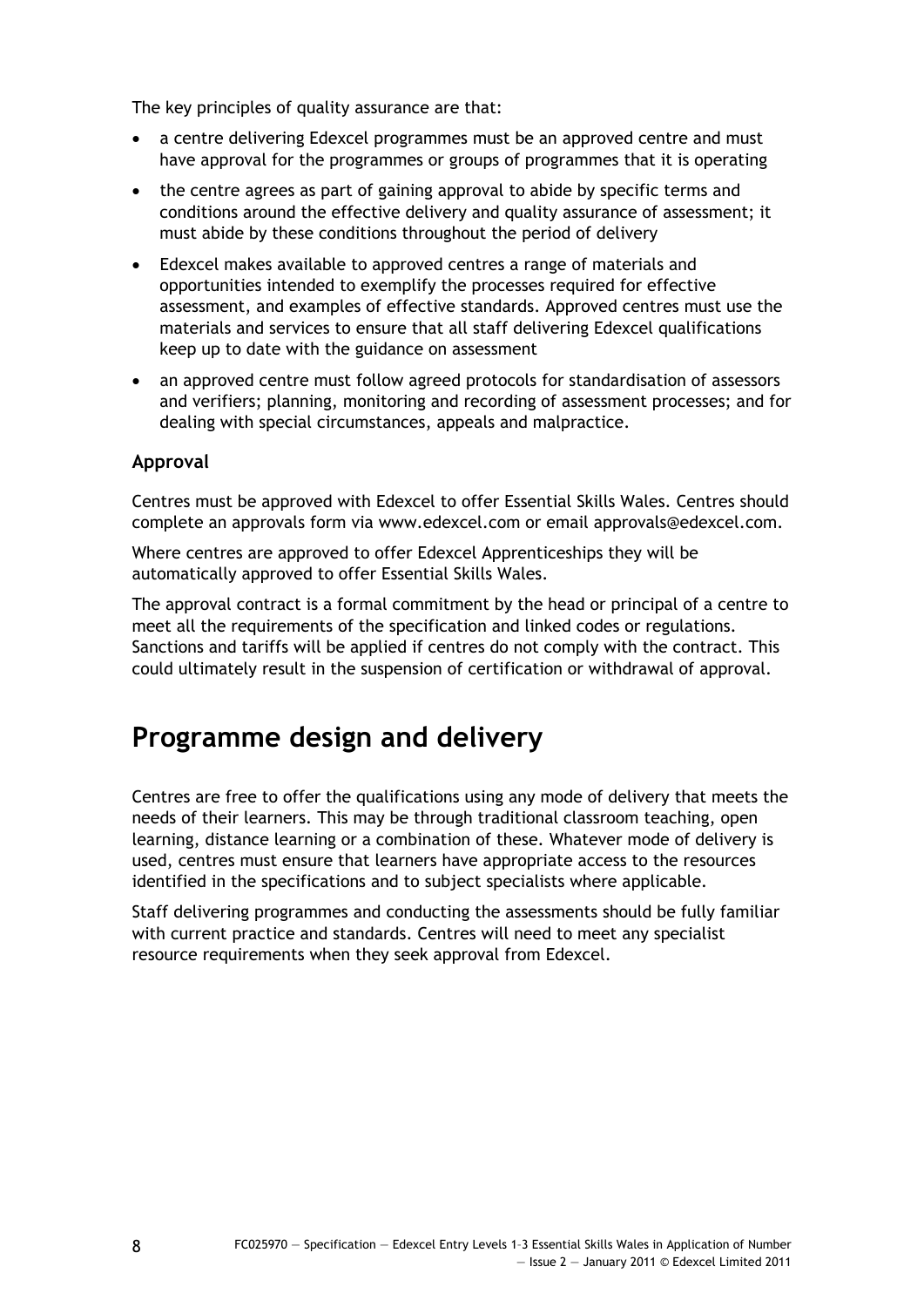# <span id="page-12-0"></span>**Access and recruitment**

Edexcel's policy regarding access to its qualifications is that:

- the qualifications should be available to everyone who is capable of reaching the required standards
- the qualifications should be free from any barriers that restrict access and progression
- there should be equal opportunities for all wishing to access the qualifications.

Centres are required to recruit learners to the qualifications with integrity. This will include ensuring that applicants have appropriate information and advice about the qualification and that the qualification will meet their needs. Centres should take appropriate steps to assess each applicant's potential and make a professional judgement about their ability to complete the programme of study successfully and achieve the qualification. This assessment will need to take account of the support available to the learner within the centre during their programme of study and any specific support that might be necessary to allow the learner to access the assessment for the qualification*.* Centres should also show regard for Edexcel's policy on learners with particular requirements.

# **Restrictions on learner entry**

There are no restrictions on entry.

# **Access arrangements and special considerations**

Edexcel's policy on access arrangements and special considerations aims to enhance access to the qualifications for learners with disabilities and other difficulties (as defined by the Disability Discrimination Act 1995 and the amendments to the Act) without compromising the assessment of skills, knowledge, understanding or competence.

Learners with particular disabilities may be unable to show that they are competent by providing all their evidence in the form specified. For these learners, reasonable adjustments to the evidence requirements may be allowed in appropriate circumstances. In some cases, exemptions may be permissible. Such arrangements must be agreed in advance with Edexcel.

Further details are given in Edexcel's policy *Access Arrangements and Special Considerations for BTEC and Edexcel NVQ Qualifications* which is on the Edexcel website (www.edexcel.com). This document will apply to the Essential Skills Wales qualifications. This policy replaces the previous Edexcel policy (*Assessment of Vocationally Related Qualifications: Regulations and Guidance Relating to Learners with Spe[cial Requirements,](http://www.edexcel.com/) 2002*) concerning learners with particular requirements.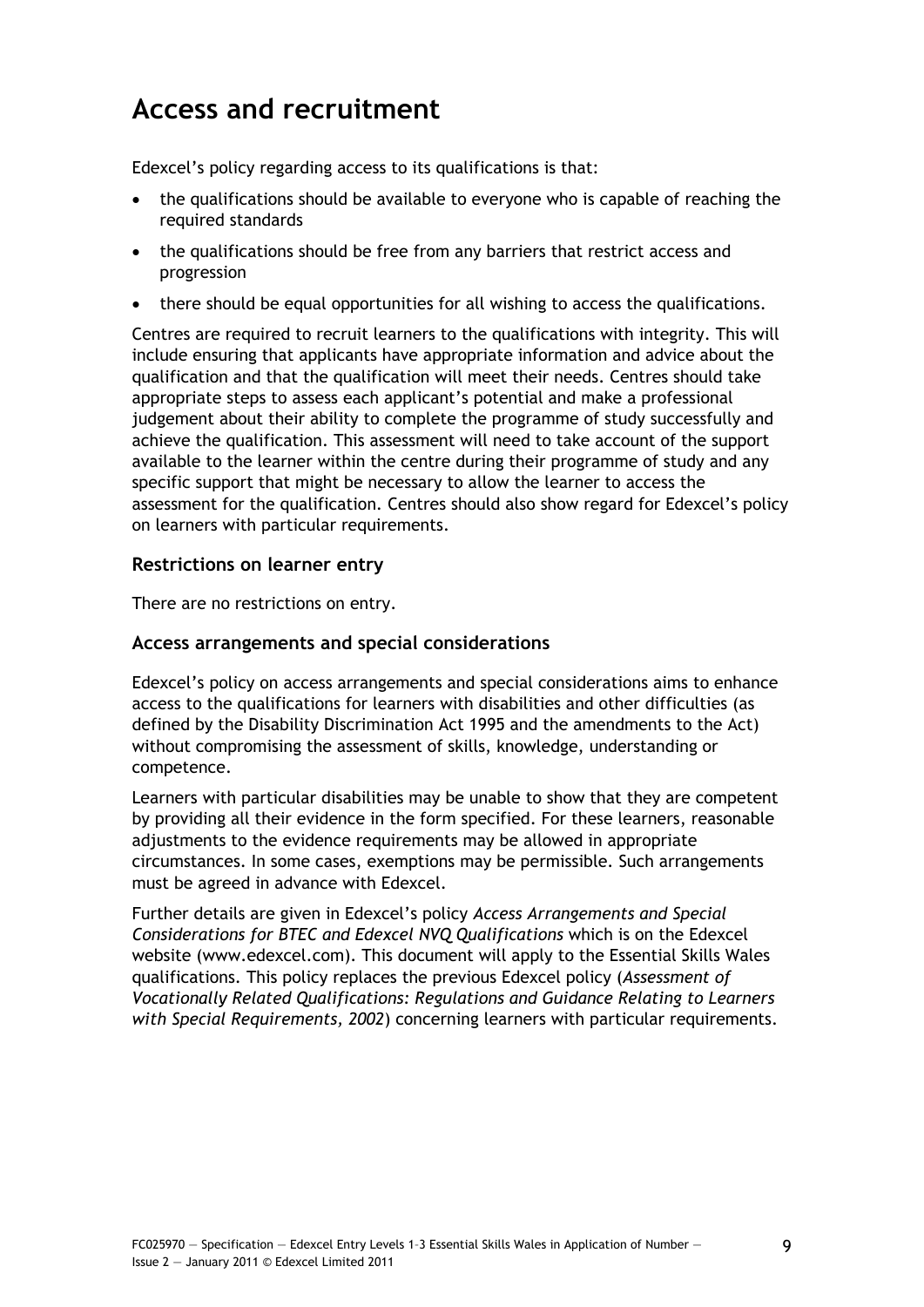# <span id="page-13-0"></span>**Professional development and training**

Edexcel supports UK and international customers with training related to Edexcel qualifications, including ESW. This support is available through a choice of training options offered in our published training directory or through customised training at your centre.

The support we offer focuses on a range of issues including:

- planning for the delivery of a new programme
- planning for assessment and grading
- developing effective assignments
- building your team and teamwork skills
- developing student-centred learning and teaching approaches
- building in effective and efficient quality assurance systems.

The national programme of training we offer can be viewed on our website (www.edexcel.com/training). You can request customised training through the website or by contacting one of our advisers in the Training from Edexcel team via Customer Services to discuss your training needs.

Our customer service numbers are:

| <b>BTEC and NVQ</b>              | 0844 576 0026 | (ESW queries should be directed here) |
|----------------------------------|---------------|---------------------------------------|
| <b>GCSE</b>                      | 0844 576 0027 |                                       |
| <b>GCE</b>                       | 0844 576 0025 |                                       |
| The Diploma                      | 0844 576 0028 |                                       |
| DIDA and other<br>qualifications | 0844 576 0031 |                                       |

Calls may be recorded for training purposes.

The training we provide:

- $\bullet$  is active  $-$  ideas are developed and applied
- is designed to be supportive and thought provoking
- builds on best practice.

# **Further information**

Edexcel produces regular policy statements on Edexcel qualifications and accompanying procedures. Please check our website for current information.

For further information please call Customer Services on 0844 576 0026 (calls may be recorded for training purposes) or visit our website at www.edexcel.com.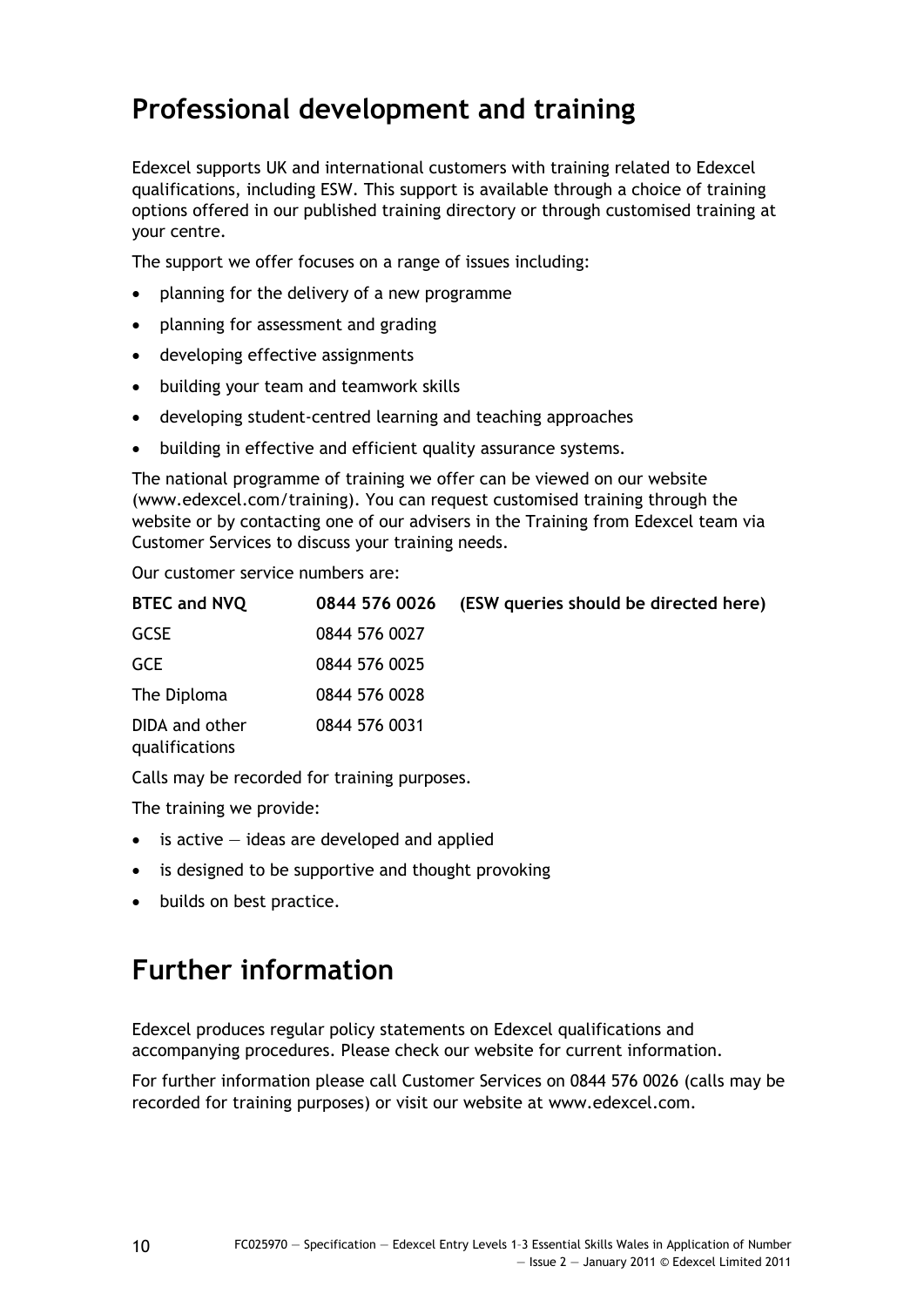# <span id="page-14-0"></span>**Application of Number: evidence requirements**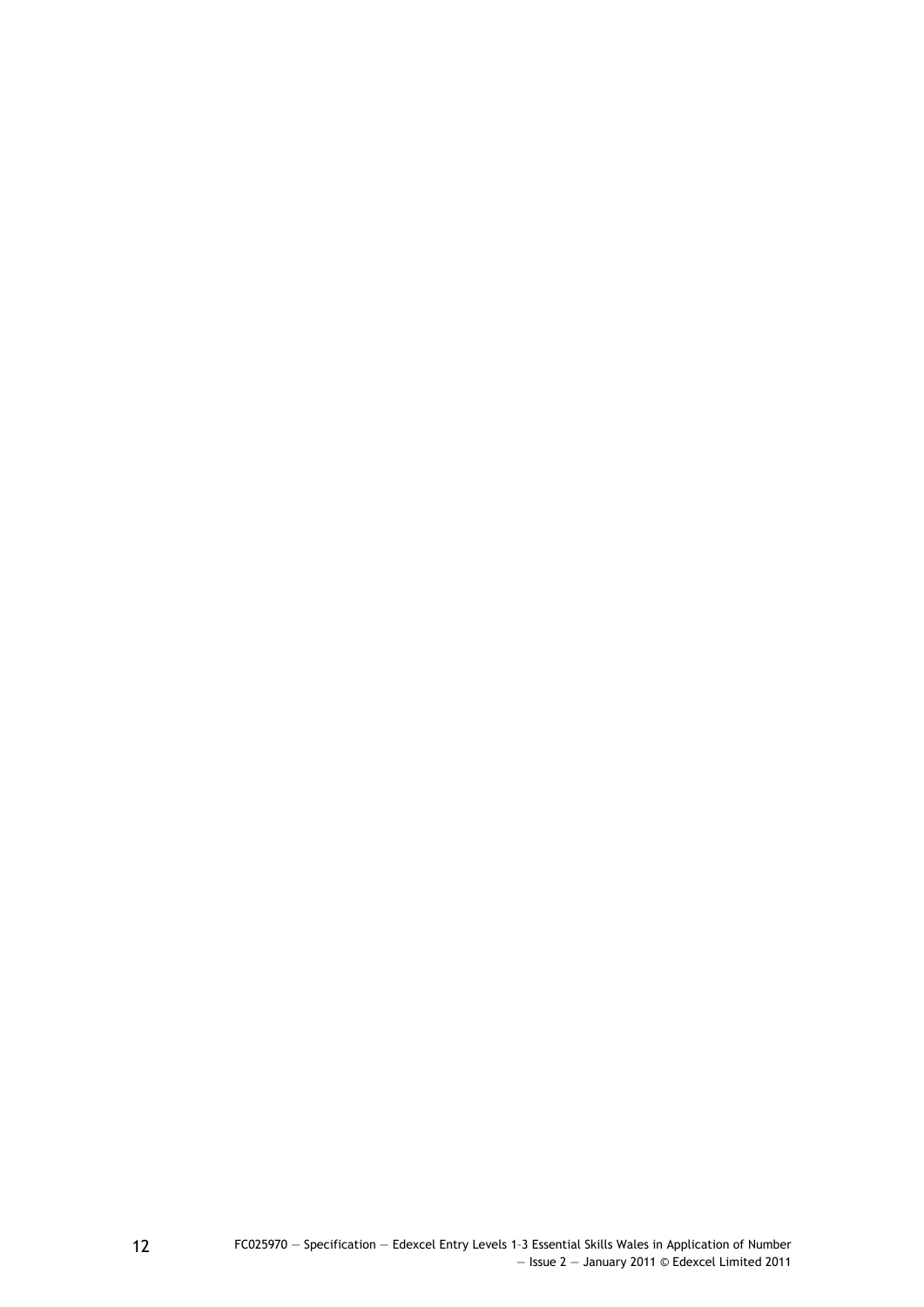# <span id="page-16-0"></span>**Entry Level 1 Essential Skills Wales in Application of Number**

| Level:                        | <b>Entry Level 1</b> |
|-------------------------------|----------------------|
| Credit value:                 | 6                    |
| <b>Guided Learning Hours:</b> | 60                   |

# **About this qualification**

This is about demonstrating your skills in:

- understanding numerical data (NE1.1)
- carrying out calculations (NE1.2)
- interpreting results and presenting findings (NE1.3)

in order to tackle problems or tasks that you meet in education, training, work and social roles.

# **Amplification of evidence requirements**

# **Notes**

- 1 You must provide evidence of your Application of Number skills, as they are specified in the first column of component grid. Your evidence must be in the form described in the third column ('Evidence requirements'). In order to provide this evidence, you will need to have the skills that are listed in the second column.
- 2 The subject matter and resources will be familiar to you (ie you have met them before) and accessible.
- 3 The guidance within the qualification supports the requirements of the three columns of the component areas and is intended to advise and help you and your teacher/tutor/trainer in your work. It provides explanations of some of the requirements of the standards that may be useful when you are developing the skill of Application of Number at Entry Level 1 and producing evidence of your work. It is not a mandatory part of the standards.
- 4 Many learners when producing evidence have found that it is both more interesting and more effective to complete a task or activity that covers all three components (NE1.1, NE1.2 and NE1.3) as a continuous process. However, this is not a requirement.
- 5 The Mandatory Definitions (*Annexe A*) give the exact meaning of certain words in the document. You must always refer to them when you are developing your skills, gathering evidence, and preparing for assessment.
- 6 Witness statements must not be the only form of evidence that you provide. When you provide a witness statement, it must be supported by other evidence.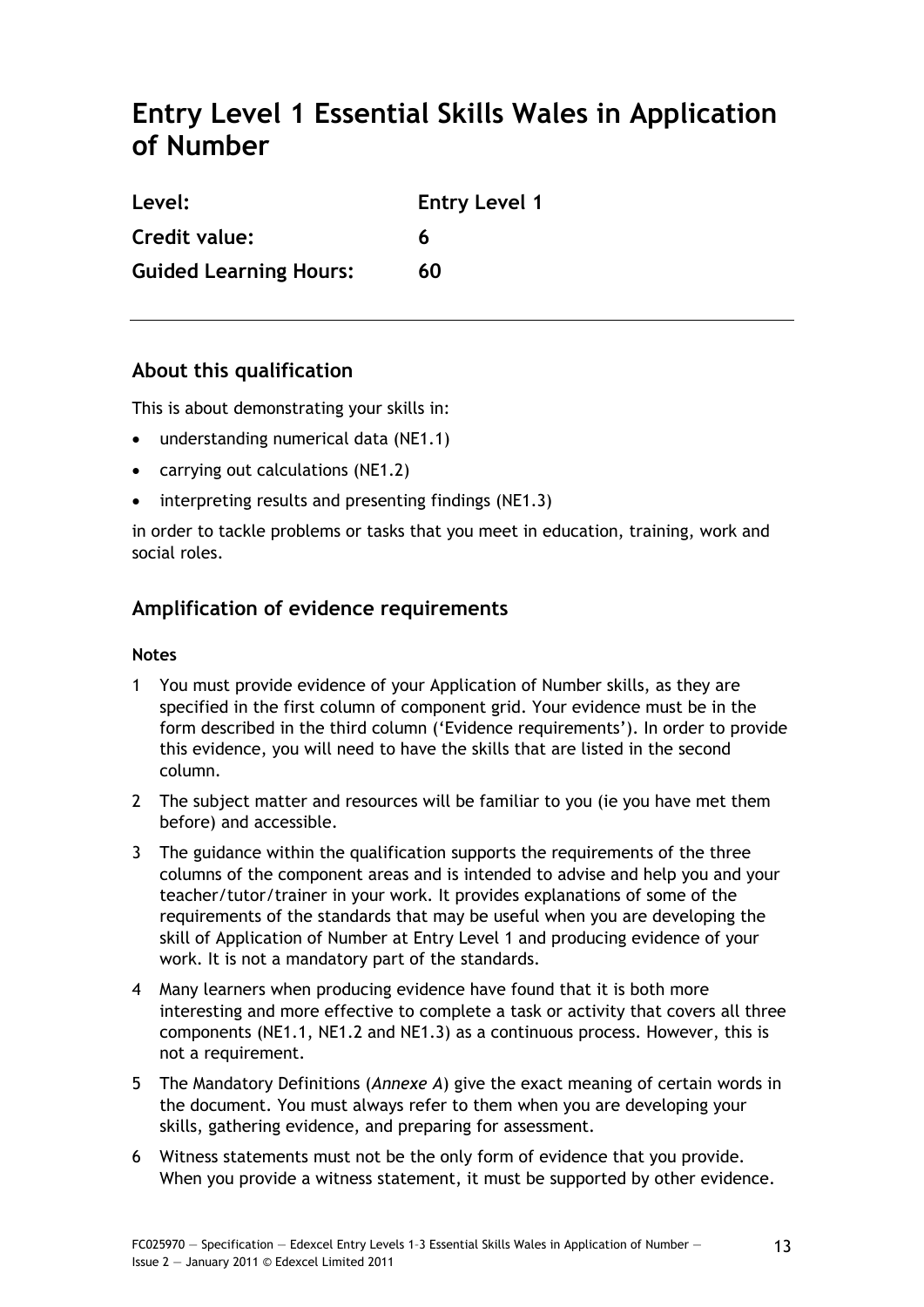# **Evidence**

At Entry Level, you will be assessed via a portfolio of evidence. The term 'evidence' is used in this document to refer to the work you produce for final assessment.

### You must:

Understand and tackle a problem or task  $\longrightarrow$  Read and understand data  $\longrightarrow$ Carry out calculations  $\longrightarrow$  Check results  $\longrightarrow$  Present findings.

All your calculations should ideally be set in a purposeful context although standalone exercises are acceptable.

There must be evidence that all your work has been assessed and authenticated, eg there must be records/notes, written by a competent assessor, confirming that your work is your own and that it has achieved the required standard.

### **Skill requirements**

In order to achieve this qualification, the evidence that you present for assessment needs to demonstrate that you can meet all of the skills requirements of the qualification for each of the component areas. A piece of work submitted could give assessment evidence for more than one skill.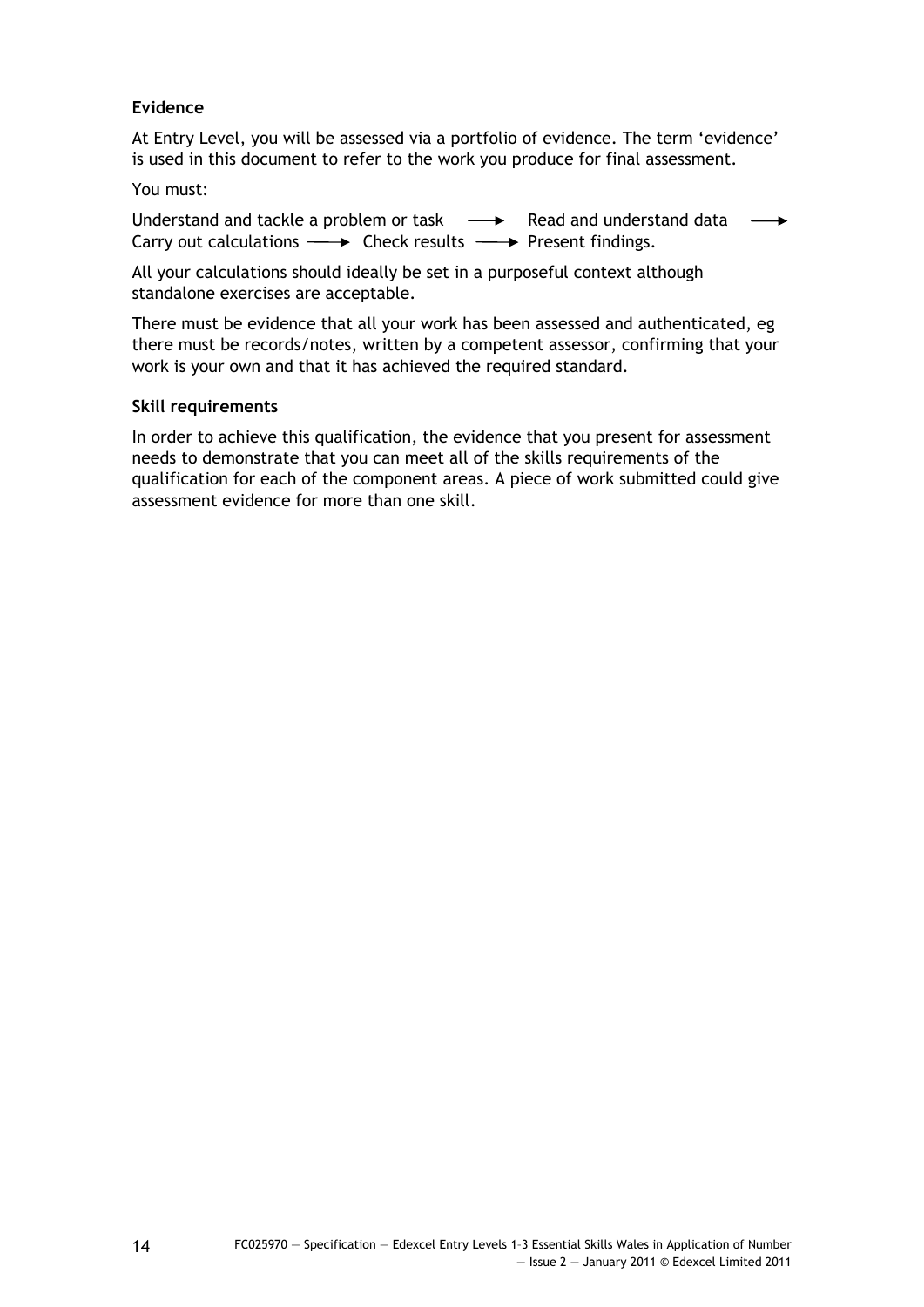| You must provide evidence that<br>you can:                                                                     | that you are competent, you<br>need to know how to:<br>In order to show     | Evidence requirements                                                                                                                                                                                                                                   |  |
|----------------------------------------------------------------------------------------------------------------|-----------------------------------------------------------------------------|---------------------------------------------------------------------------------------------------------------------------------------------------------------------------------------------------------------------------------------------------------|--|
| involving numbers and measures.<br>given practical problem or task<br>Confirm that you understand a<br>NE1.1.1 | check with an appropriate person that you<br>understand the problem or task | Evidence must show that the learner has understood<br>notes produced by the learner (by hand or<br>Evidence may be in the form of:<br>the given problem or task.<br>a witness statement.<br>electronically)<br>either<br>ŏ                              |  |
| Confirm how you will tackle it.<br>NE1.1.2                                                                     | and how you will tackle it.                                                 | Evidence must show that the learner has understood<br>notes produced by the learner (by hand or<br>Evidence may be in the form of:<br>how the task will be tackled.<br>a witness statement.<br>electronically)<br>either<br>ŏ<br>$\bullet$<br>$\bullet$ |  |
|                                                                                                                |                                                                             |                                                                                                                                                                                                                                                         |  |

Component: NE1.1 Understand numerical data **Component: NE1.1 Understand numerical data** 

FC025970 – Specification – Edexcel Entry Levels 1-3 Essential Skills Wales in Application of Number –<br>Issue 2 – January 2011 © Edexcel Limited 2011 FC025970 — Specification — Edexcel Entry Levels 1–3 Essential Skills Wales in Application of Number — Issue 2 — January 2011 © Edexcel Limited 2011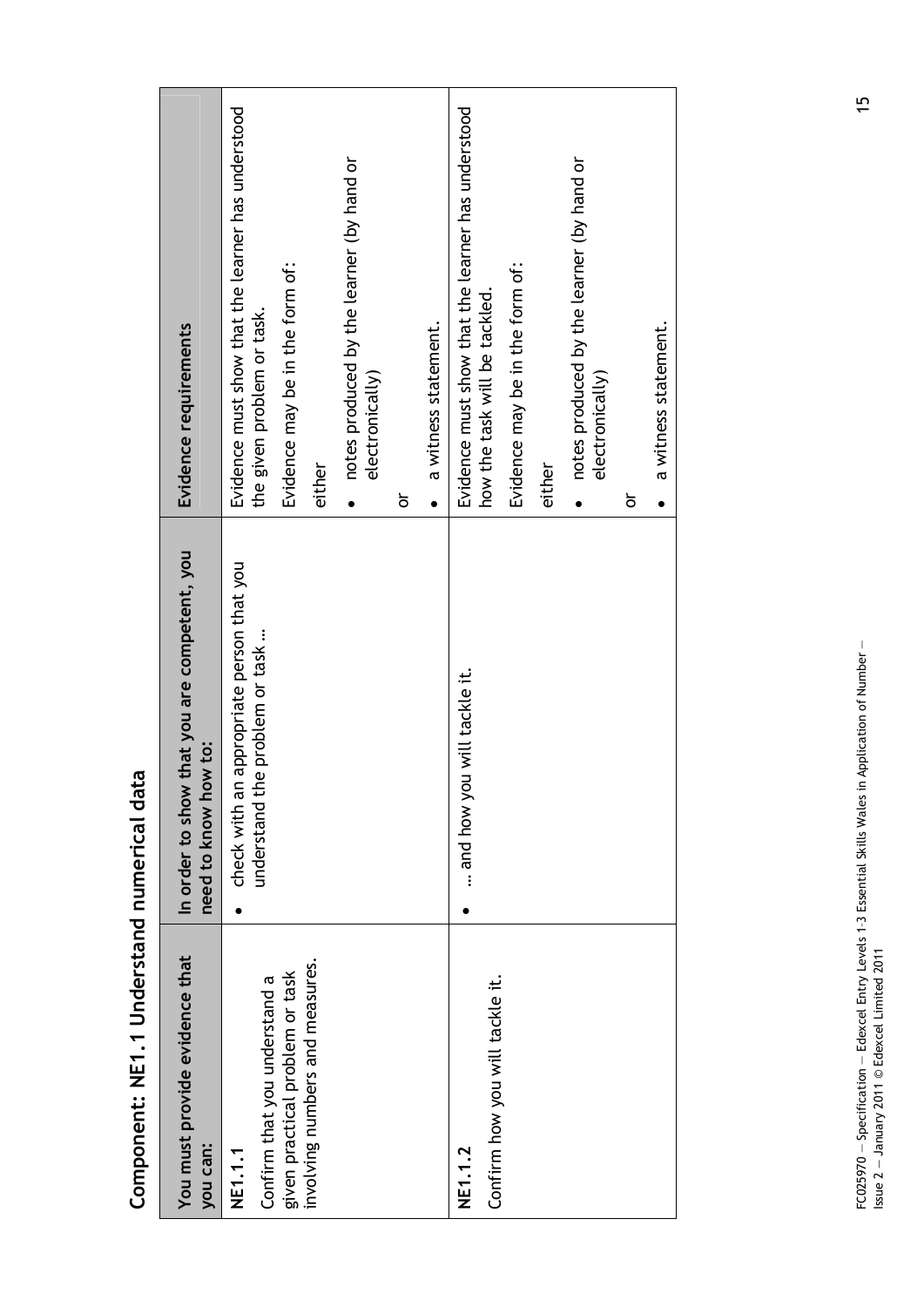| You must provide evidence that<br>you can: | that you are competent, you<br>need to know how to:<br>In order to show      | Evidence requirements                                         |
|--------------------------------------------|------------------------------------------------------------------------------|---------------------------------------------------------------|
| NE1.1.3                                    | read and understand information given by                                     | Evidence must show that the learner is clear about            |
| Read and understand given data             | symbols in simple graphical,<br>numbers and                                  | how the data meets their purpose.                             |
| from two different sources to meet         | numerical and written material                                               | Evidence must include data from at least two                  |
| the purpose of your task.                  | relate familiar events to:                                                   | different sources:                                            |
|                                            | times of day (using o'clock times or parts<br>$\mathbf{I}$                   | at least one source must include a simple<br>$\bullet$        |
|                                            | of the day                                                                   | diagram.                                                      |
|                                            | days of the week<br>ı                                                        | Evidence must include:                                        |
|                                            | seasons of the year<br>ı                                                     | copies of source material                                     |
|                                            | use whole numbers to measure and make                                        | details of the site/s of observation/measurement<br>$\bullet$ |
|                                            | observations                                                                 | records of data obtained.<br>$\bullet$                        |
|                                            | use shape and space to help your<br>understanding                            |                                                               |
|                                            | use information from lists and simple diagrams<br>to help your understanding |                                                               |
|                                            | process or routine to increase<br>your understanding.<br>copy a given        |                                                               |
|                                            |                                                                              |                                                               |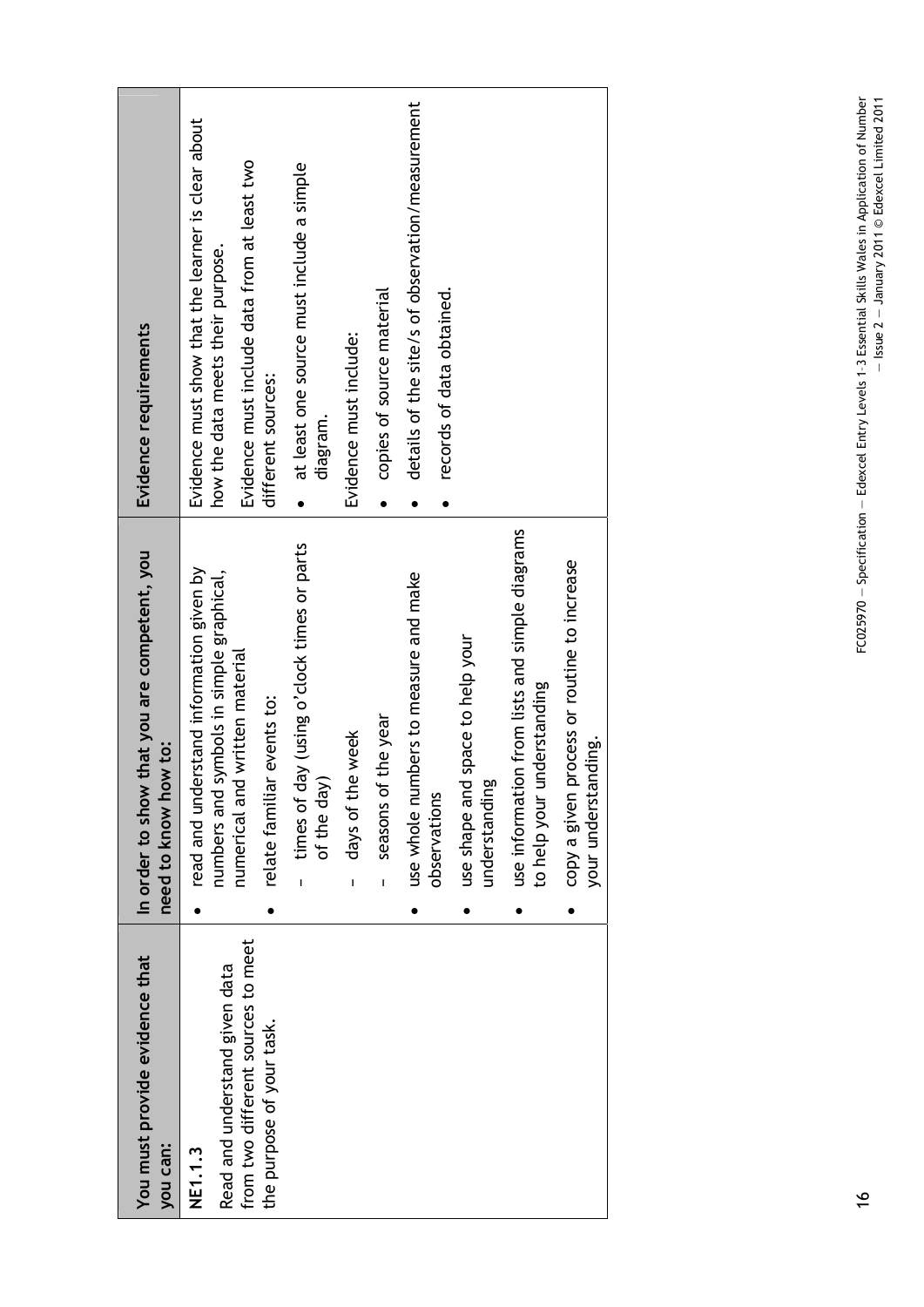| Evidence requirements                                                   | Evidence must show that the learner can work with<br>the methods and levels of accuracy that they have<br>how the learner has checked their calculations<br>how the results make sense in relation to their<br>Evidence must include notes of:<br>been given.<br>$\bullet$ | The latter may be in the form of a witness<br>statement.<br>task.                                                                                                                          |                                                                                                                                                                                                                                            |                                                                                                                                                                                                                                                         |
|-------------------------------------------------------------------------|----------------------------------------------------------------------------------------------------------------------------------------------------------------------------------------------------------------------------------------------------------------------------|--------------------------------------------------------------------------------------------------------------------------------------------------------------------------------------------|--------------------------------------------------------------------------------------------------------------------------------------------------------------------------------------------------------------------------------------------|---------------------------------------------------------------------------------------------------------------------------------------------------------------------------------------------------------------------------------------------------------|
| that you are competent, you<br>need to know how to:<br>In order to show | work to the levels of accuracy you have been<br>order and compare whole<br>use methods you have been given<br>numbers up to 10 including zero<br>count reliably up to 10 items<br>read, write,<br>given                                                                    | add single-digit numbers with totals to 10, and<br>and = in practical situations for<br>subtract single-digit numbers from whole<br>numbers up to 10<br>solving problems<br>interpret +, - | and use direct comparisons for<br>describe length, width and height, and use<br>direct comparisons for length, width and<br>recognise and select coins and notes<br>least two items<br>height of items<br>describe size,<br>the size of at | ding rectangle, square, circle and<br>describe capacity, and use direct comparisons<br>describe weight, and use direct comparisons<br>recognise and name common 2-D and 3-D<br>of items<br>for weight of items<br>shapes, inclu<br>for capacity<br>cube |
| You must provide evidence that<br>you can:                              | Use the data you have obtained to<br>amounts or sizes that are relevant<br>carry out calculations to do with<br>to your task.<br>NE1.2.1                                                                                                                                   |                                                                                                                                                                                            |                                                                                                                                                                                                                                            |                                                                                                                                                                                                                                                         |

**Component: NE1.2 Carry out calculations**  Component: NE1.2 Carry out calculations FC025970 – Specification – Edexcel Entry Levels 1-3 Essential Skills Wales in Application of Number –<br>Issue 2 – January 2011 © Edexcel Limited 2011 FC025970 — Specification — Edexcel Entry Levels 1–3 Essential Skills Wales in Application of Number — Issue 2 — January 2011 © Edexcel Limited 2011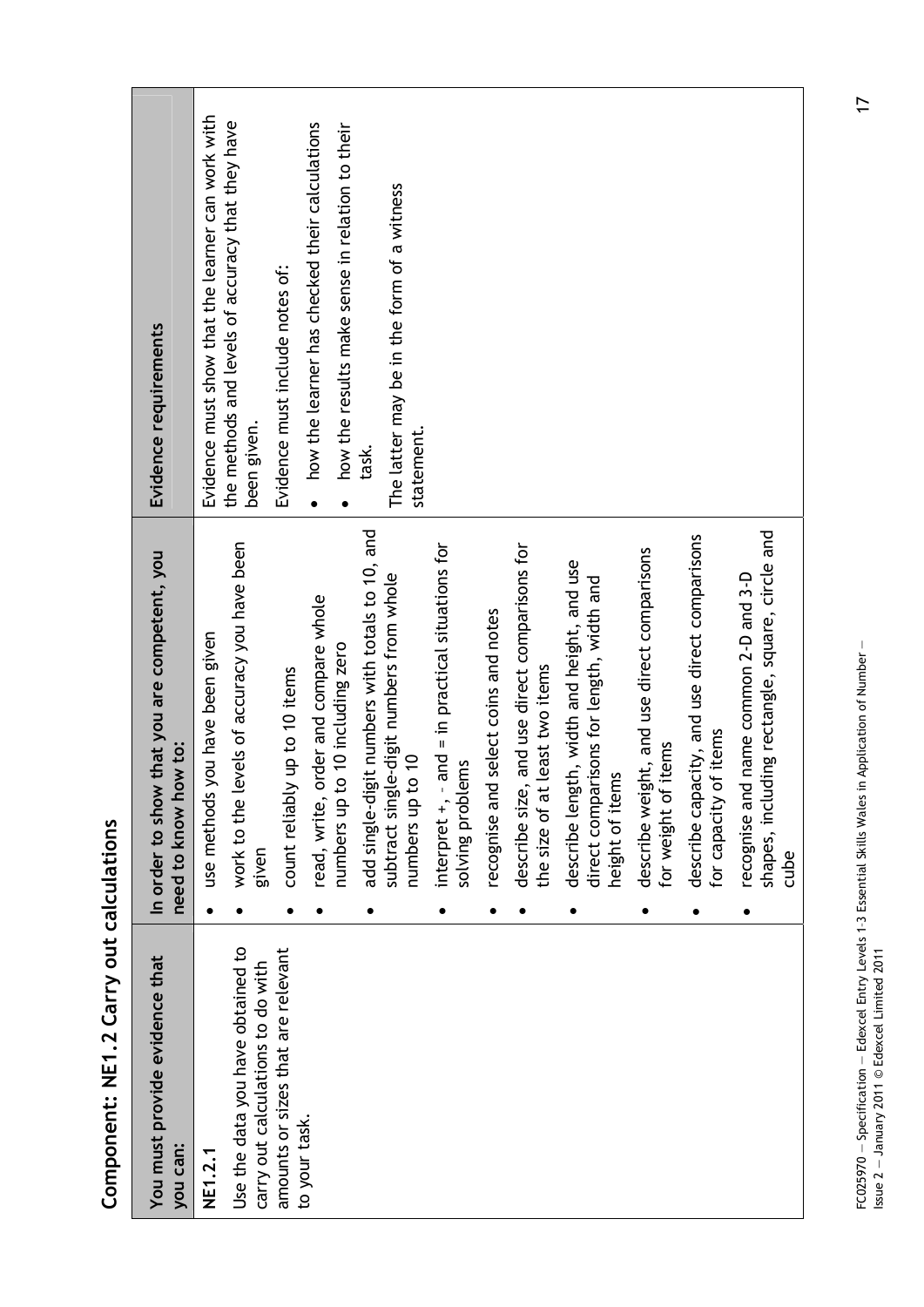| You must provide evidence that<br>you can: | that you are competent, you<br>need to know how to:<br>In order to show                                    | Evidence requirements |
|--------------------------------------------|------------------------------------------------------------------------------------------------------------|-----------------------|
| NE1.2.1 continued                          | sort and classify objects using a single<br>criterion                                                      |                       |
|                                            | understand everyday positional vocabulary                                                                  |                       |
|                                            | construct simple representations or diagrams<br>using knowledge of numbers, measures or<br>space and shape |                       |
|                                            | use a calculator and methods you have been<br>given to check your calculations                             |                       |
|                                            | correct any errors                                                                                         |                       |
|                                            | check that your results make sense.                                                                        |                       |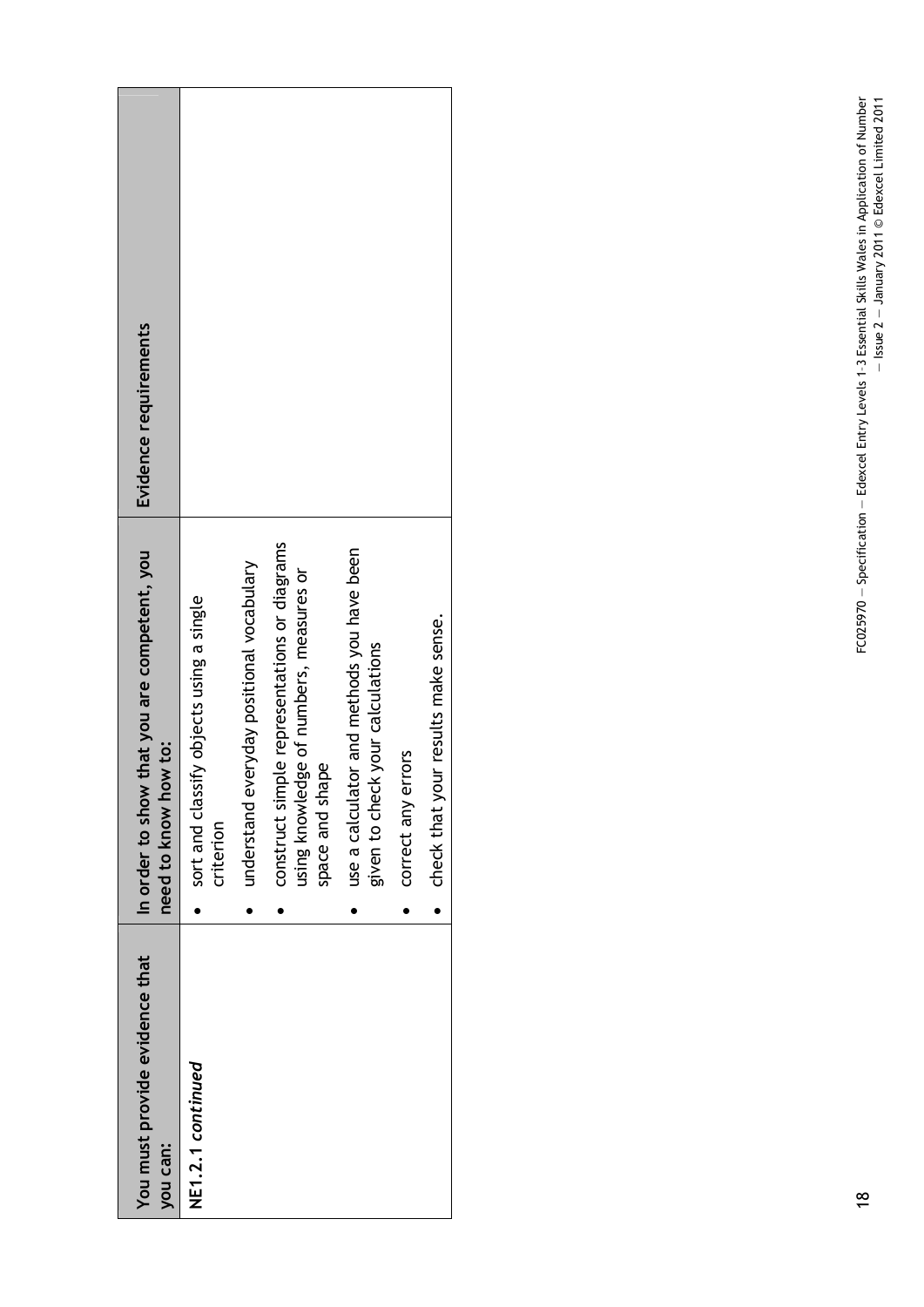| and present  |
|--------------|
|              |
| ラッシーンコー      |
| $\mathbf{r}$ |
| Componer-    |

| Evidence requirements                                                   | show that the learner has checked their accuracy and<br>While graphics must be produced on paper, evidence<br>appropriate choices of how to present their findings<br>of understanding may be in the form of a witness<br>If ICT is used to produce graphics, evidence must<br>guidance from a teacher, tutor or trainer, make<br>Evidence must show that the learner can, with<br>and results, with appropriate use of units.<br>can explain them fully.<br>statement. | show how they meet the purpose of their task.<br>notes produced by the learner (by hand or<br>Evidence must show that the learner can:<br>show the results of their calculations<br>Evidence may be in the form of:<br>a witness statement.<br>electronically)<br>either<br>ŏ<br>$\bullet$<br>$\bullet$<br>$\bullet$ |
|-------------------------------------------------------------------------|-------------------------------------------------------------------------------------------------------------------------------------------------------------------------------------------------------------------------------------------------------------------------------------------------------------------------------------------------------------------------------------------------------------------------------------------------------------------------|----------------------------------------------------------------------------------------------------------------------------------------------------------------------------------------------------------------------------------------------------------------------------------------------------------------------|
| that you are competent, you<br>need to know how to:<br>In order to show | simple images as appropriate to present your<br>use whole numbers, measures, objects or<br>use appropriate vocabulary to describe<br>quantities and common measures.<br>results                                                                                                                                                                                                                                                                                         | show how your results meet the purpose of<br>your task.                                                                                                                                                                                                                                                              |
| You must provide evidence that<br>you can:                              | Present your findings.<br>NE1.3.1                                                                                                                                                                                                                                                                                                                                                                                                                                       | Show how your results meet the<br>purpose of your task.<br>NE1.3.2                                                                                                                                                                                                                                                   |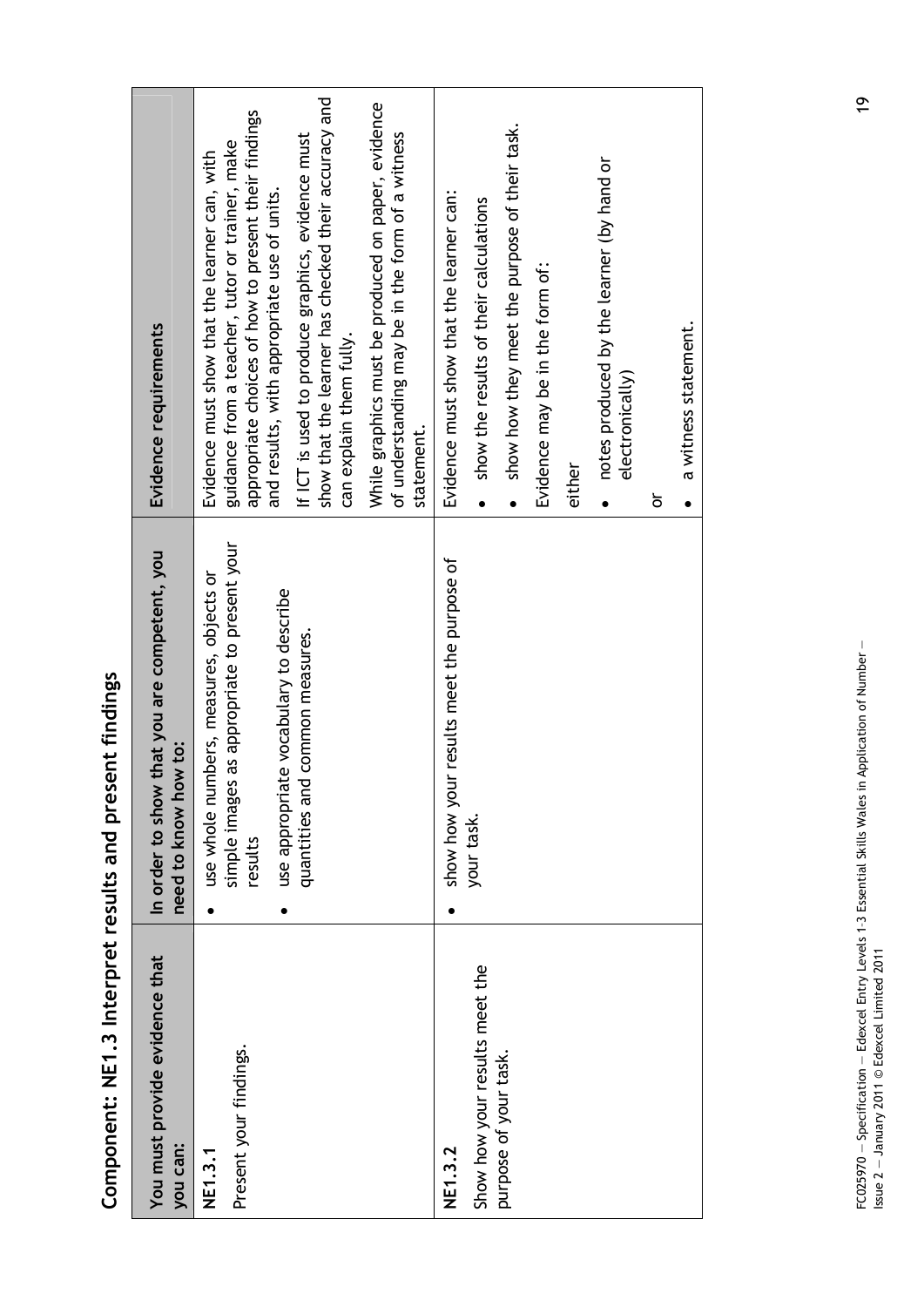The guidance below supports the requirements of the three columns of the component areas and is intended to advise and help you and your teacher/tutor/trainer in your work. It provides explanations of some of the requirements of the standards that may be useful when you are developing the skill of Application of Number at Entry Level 1 and producing evidence of your work. It is not a mandatory part of the standards.

# **NE1.1.1**

# **Confirm**

You must show that you understand the problem or task that you have been given, eg by repeating it in your own words and/or asking for more detail.

# **NE1.1.2**

# **Confirm**

You must show that you understand how you will tackle the task, eg by repeating instructions in your own words and/or asking for more detail.

# **NE1.1.3**

# **Simple graphical material**

You must know how to obtain information from simple diagrams, graphs or charts, such as a pie chart (eg to identify the number of people who went on holiday to England), block graph (eg to identify which TV programme is the most popular).

# **Measure and make observations**

You must know how to use simple measuring instruments eg a ruler or measuring jug, and how to make accurate observations, eg counting the number of people in a queue.

# **Copy a given process or routine**

You must be able to carry out a process or routine after someone has shown you how to do it.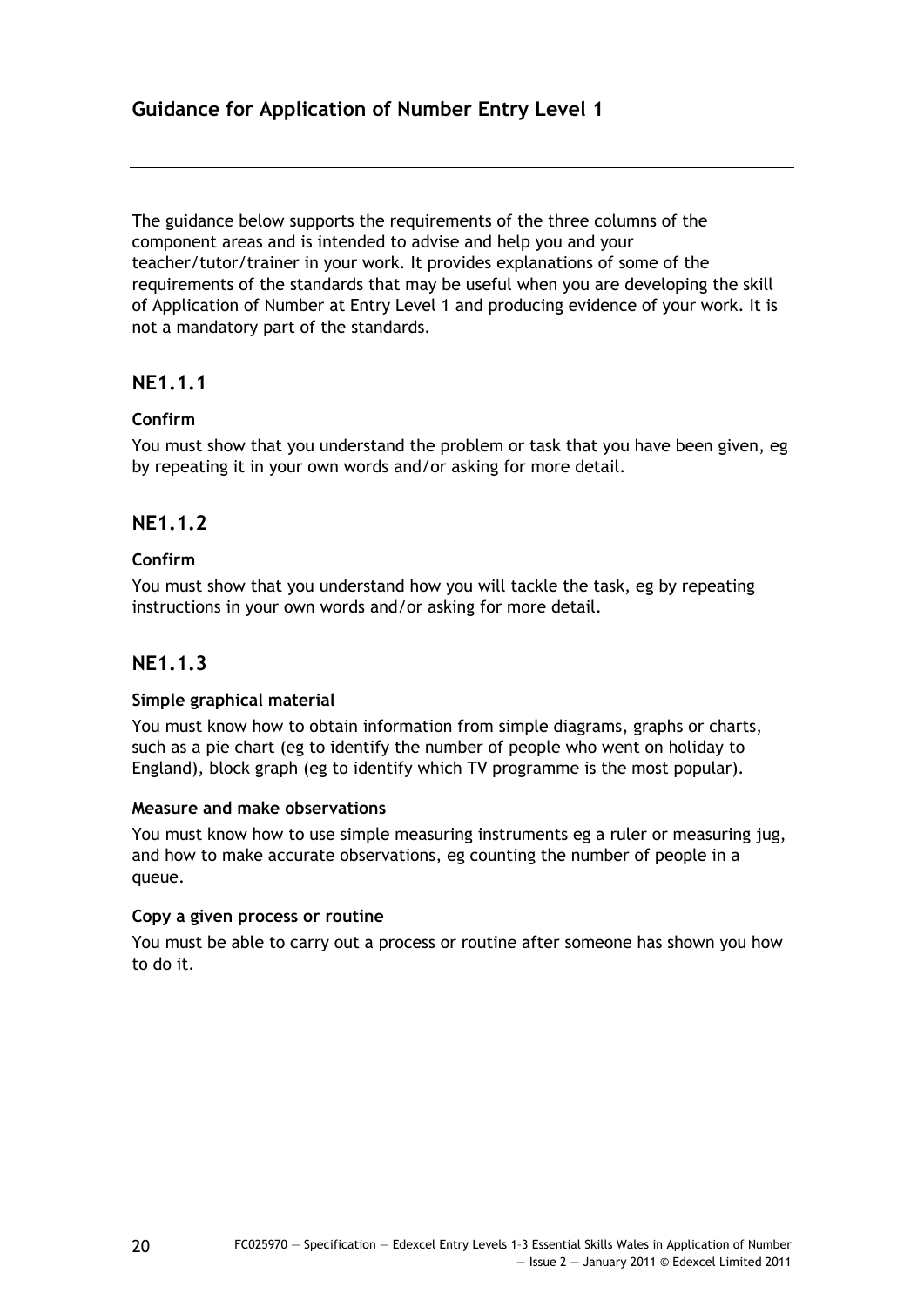# **NE1.2.1**

# **Levels of accuracy**

You must know how to work to levels of accuracy given to you by your teacher, tutor or trainer, such as the nearest pound (£).

# **Check calculations**

You must always check for accuracy as the final step in your calculations. You must use a calculator and methods you have been given.

# **Check that results make sense**

While your results may be based on accurate calculations, they may not 'make sense' or be fit for purpose in relation to the problem or task that you have tackled. You must check this.

# **NE1.3.2**

# **Present**

You must know how to present your findings and results effectively, using methods suggested by or agreed with your teacher, tutor or trainer.

# **NE1.3.2**

# **Describe**

You must know how to show how your results relate to the problem or task you were given.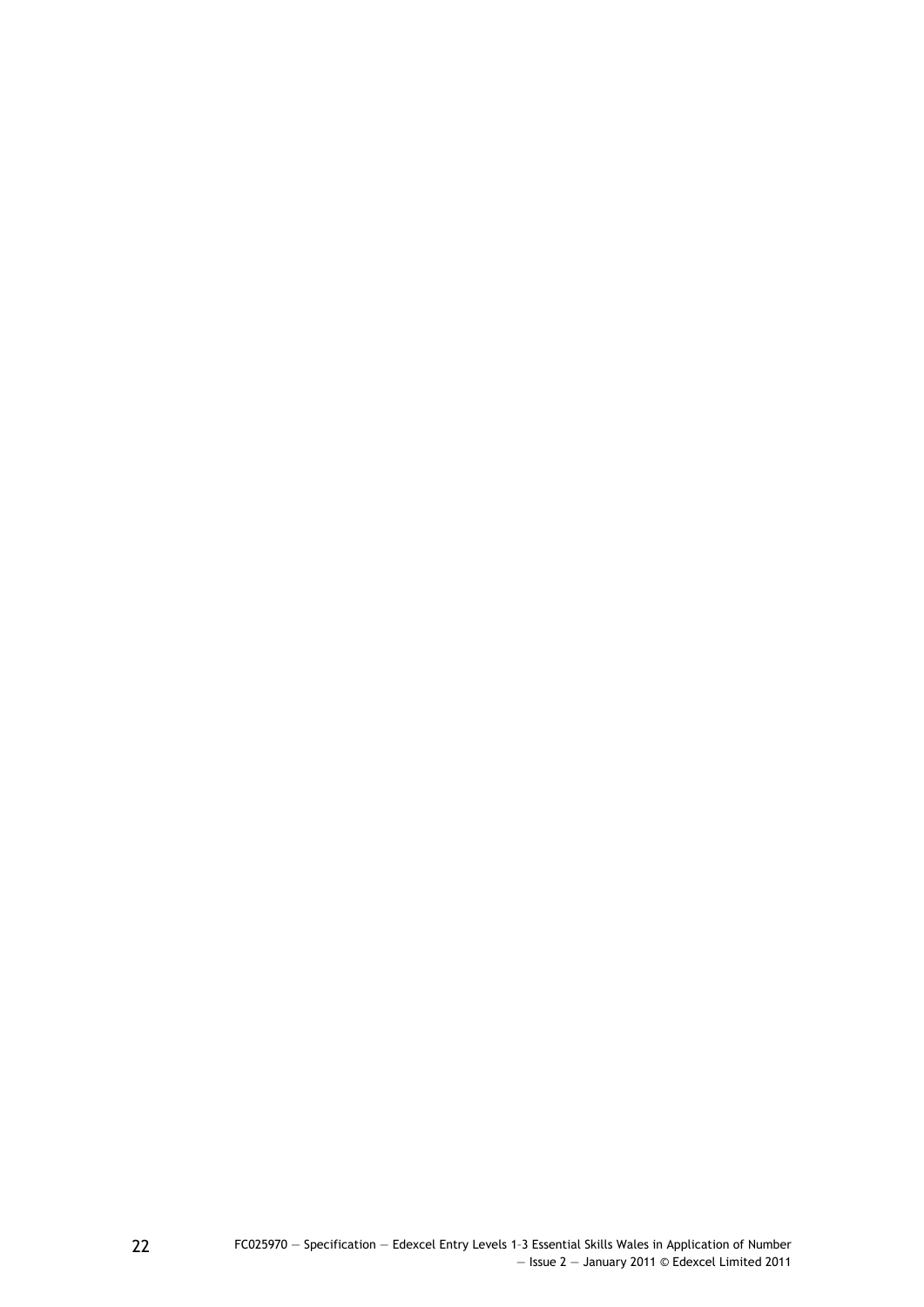# <span id="page-26-0"></span>**Entry Level 2 Essential Skills Wales in Application of Number**

| Level:                        | <b>Entry Level 2</b> |
|-------------------------------|----------------------|
| Credit value:                 | 6                    |
| <b>Guided Learning Hours:</b> | 60                   |

# **About this qualification**

This is about demonstrating your skills in:

- understanding numerical data (NE2.1)
- carrying out calculations (NE2.2)
- interpreting results and presenting findings (NE2.3)

in order to tackle problems or tasks that you meet in education, training, work and social roles.

# **Amplification of evidence requirements**

# **Notes**

- 1 Each level of the skill incorporates and builds on the previous level. So, for example, in NE2.2, the requirement to 'make amounts of money up to £1 in different ways using 1p, 2p, 5p, 10p, 20p and 50p coins…' builds on 'recognise and select coins and notes' at Entry Level 1.
- 2 The subject matter and resources will be familiar to you (ie you have met them before) and accessible.
- 3 You must provide evidence of your Application of Number skills, as they are specified in the first column of the component grid. Your evidence must be in the form described in the third column ('Evidence requirements'). In order to provide this evidence, you will need to have the skills that are listed in the second column.
- 4 The guidance within the qualification supports the requirements of the three columns of the component areas and is intended to advise and help you and your teacher/tutor/trainer in your work. It provides explanations of some of the requirements of the standards that may be useful when you are developing the skill of Application of Number at Entry Level 2 and producing evidence of your work. It is not a mandatory part of the standards.
- 5 Many learners when producing evidence have found that it is both more interesting and more effective to complete a task or activity that covers all three components (NE2.1, NE2.2 and NE2.3) as a continuous process. However, this is not a requirement.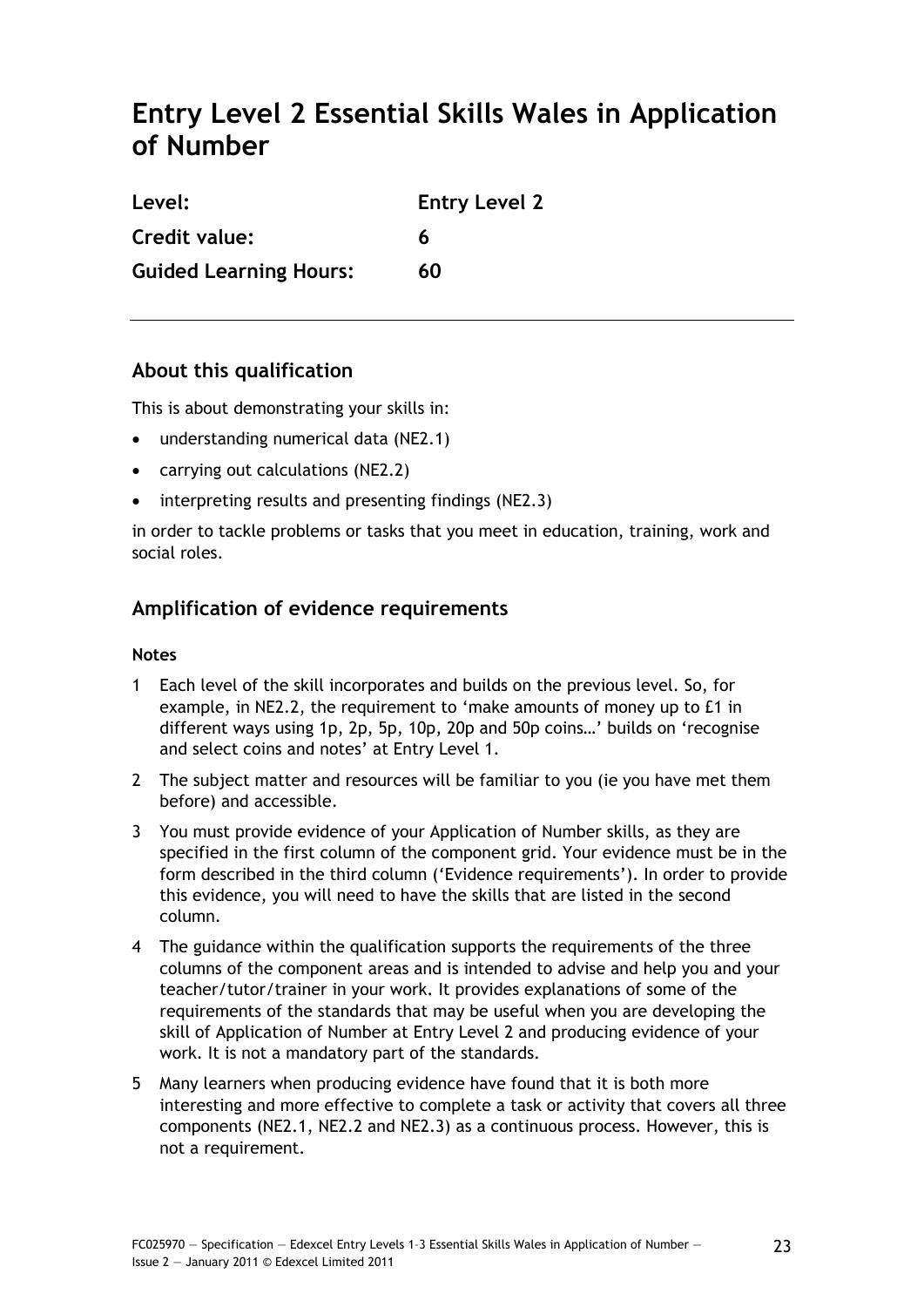- 6 The Mandatory Definitions (*Annexe A*) give the exact meaning of certain words in the document. You must always refer to them when you are developing your skills, gathering evidence, and preparing for assessment.
- 7 Witness statements must not be the only form of evidence that you provide. When you provide a witness statement, it must be supported by other evidence.

# **Evidence**

At Entry Level, you will be assessed via a portfolio of evidence. The term 'evidence' is used in this document to refer to the work you produce for final assessment.

### You must:

Understand and tackle a problem or task  $\longrightarrow$  Read and understand data  $\longrightarrow$ Carry out calculations  $\longrightarrow$  Check results  $\longrightarrow$  Present findings.

All your calculations should ideally be set in a purposeful context although standalone exercises are acceptable.

There must be evidence that all your work has been assessed and authenticated, eg there must be records/notes, written by a competent assessor, confirming that your work is your own and that it has achieved the required standard.

### **Skill requirements**

In order to achieve this qualification, the evidence that you present for assessment needs to demonstrate that you can meet all of the skills requirements of the qualification for each of the component areas. A piece of work submitted could give assessment evidence for more than one skill.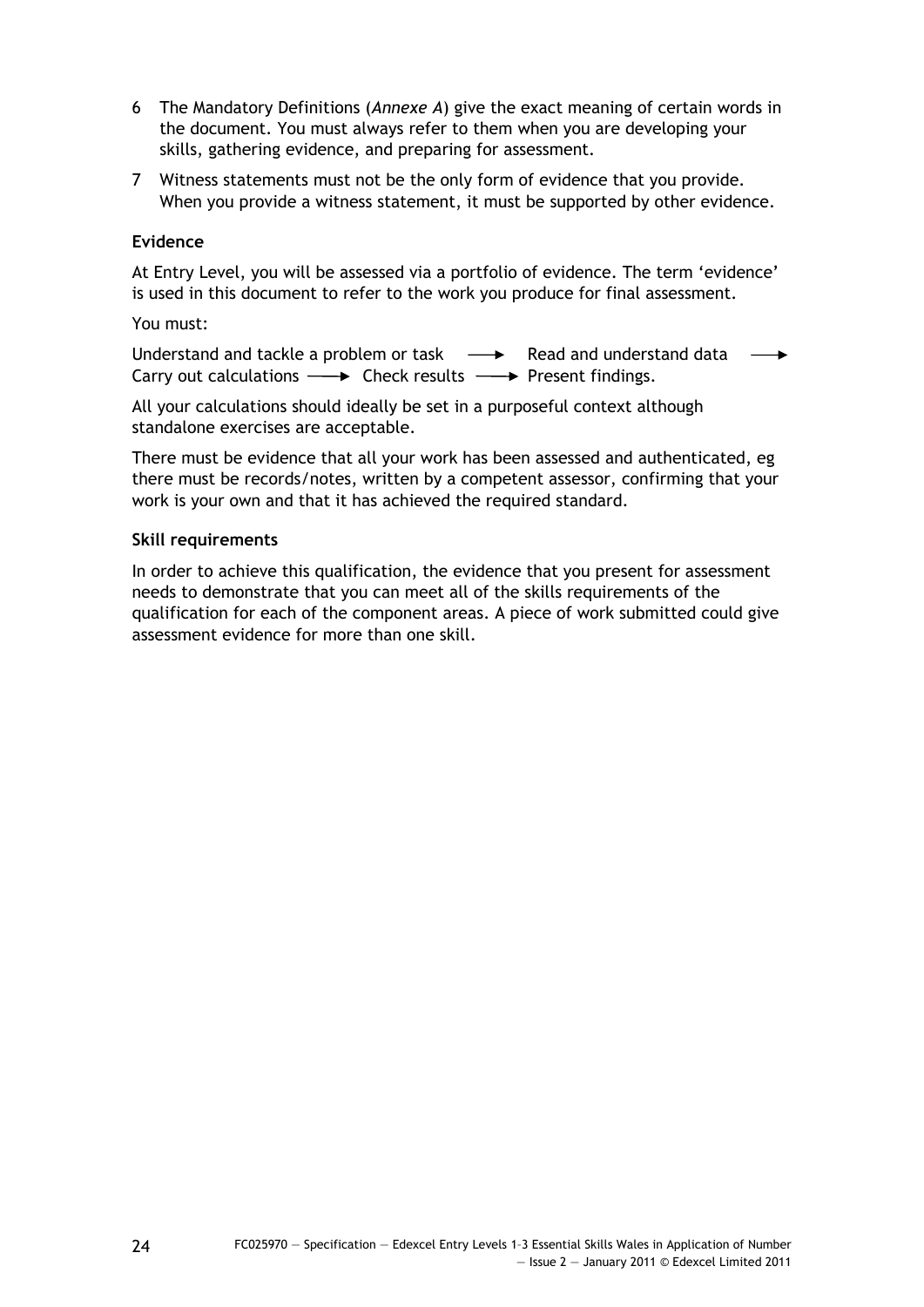| You must provide evidence that<br>you can:                                                                                                  | In order to show that you are competent, you<br>need to know how to:                                          | Evidence requirements                                                                                                                                                                                                                                                                                      |
|---------------------------------------------------------------------------------------------------------------------------------------------|---------------------------------------------------------------------------------------------------------------|------------------------------------------------------------------------------------------------------------------------------------------------------------------------------------------------------------------------------------------------------------------------------------------------------------|
| involving numbers, measures and<br>given practical problem or task<br>Confirm that you understand a<br>simple shapes.<br>NE2.1.2<br>NE2.1.1 | appropriate person that you<br>understand the problem or task<br>and how you will tackle it.<br>check with an | Evidence must show that the learner has understood<br>Evidence must show that the learner has understood<br>notes produced by the learner (by hand or<br>Evidence may be in the form of:<br>the given problem or task.<br>a witness statement.<br>electronically)<br>either<br>ŏ<br>$\bullet$<br>$\bullet$ |
| Confirm how you will tackle it.                                                                                                             |                                                                                                               | notes produced by the learner (by hand or<br>Evidence may be in the form of:<br>how the task will be tackled.<br>a witness statement.<br>electronically)<br>either<br>ŏ<br>$\bullet$<br>$\bullet$                                                                                                          |
|                                                                                                                                             |                                                                                                               |                                                                                                                                                                                                                                                                                                            |

Component: NE2.1 Understand numerical data **Component: NE2.1 Understand numerical data**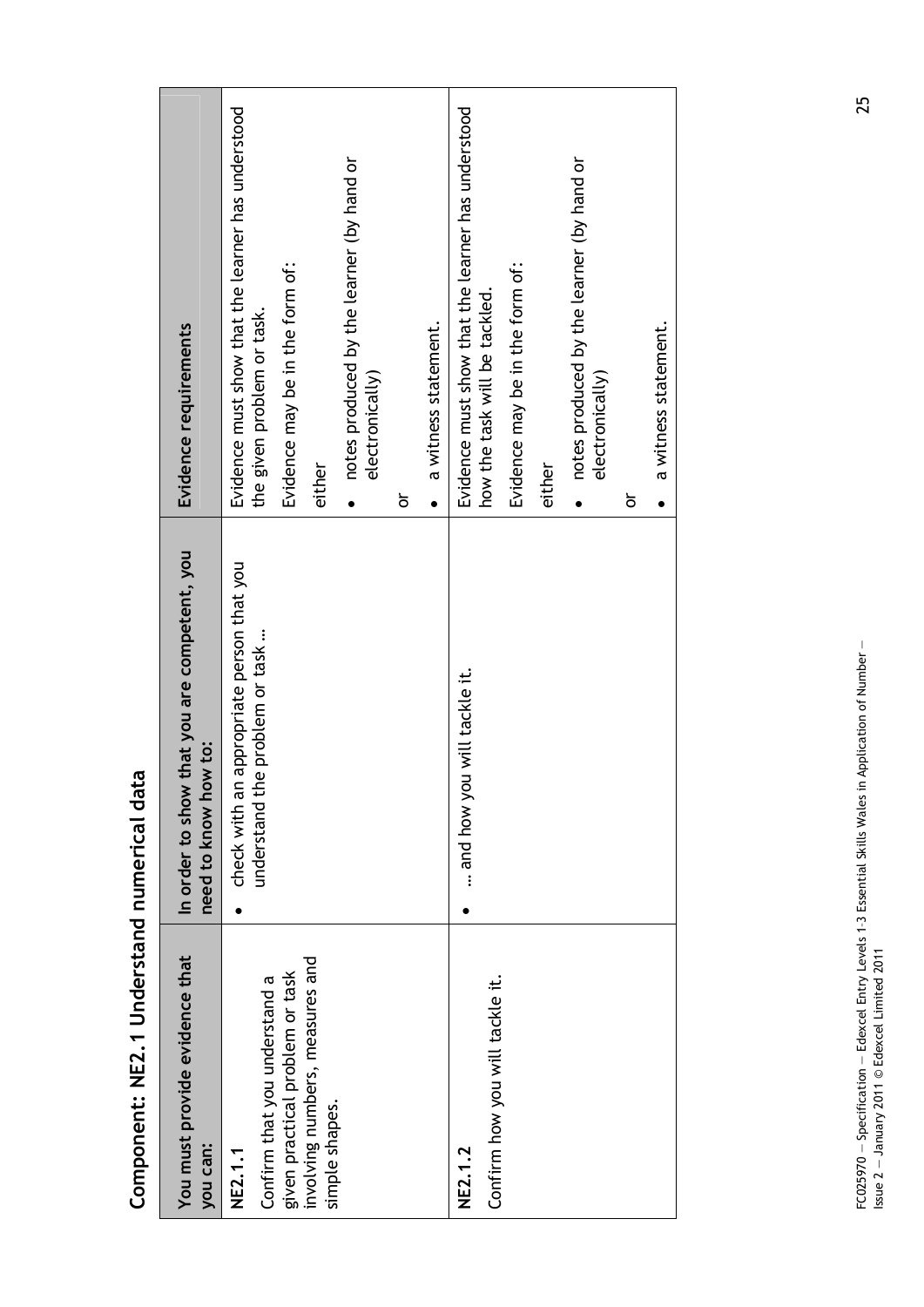| You must provide evidence that<br>you can:                      | In order to show that you are competent, you<br>need to know how to:                                  | Evidence requirements                                                                   |
|-----------------------------------------------------------------|-------------------------------------------------------------------------------------------------------|-----------------------------------------------------------------------------------------|
| Read, understand and record data<br>NE2.1.3                     | read, understand and extract information<br>given by numbers, symbols, lists, simple                  | Evidence must show that the learner is clear about<br>how the data meets their purpose. |
| from two different sources to meet<br>the purpose of your task. | tables, simple diagrams, charts and block<br>graphs in numerical and written material                 | Evidence must include data from at least two<br>different sources:                      |
| Your sources must include a simple                              | read and record time in common date formats,<br>and understand time displayed on analogue             | at least one source must include a simple diagram<br>$\bullet$                          |
| diagram.                                                        | digital clocks in hours, half hours<br><b>COUTS</b><br>and 12-hour<br>and quarter                     | at least one source must require the learner to<br>read/collect and record data.        |
|                                                                 | ical comparisons from block<br>make numeri                                                            | Evidence must include:                                                                  |
|                                                                 | graphs                                                                                                | copies of source material<br>$\bullet$                                                  |
|                                                                 | imbers and simple fractions to<br>measure and make observations<br>use whole nu                       | details of the site/s of observation/measurement                                        |
|                                                                 | collect simple numerical information to help                                                          | records of data obtained.                                                               |
|                                                                 | your understanding                                                                                    |                                                                                         |
|                                                                 | read simple scales to the nearest labelled<br>division                                                |                                                                                         |
|                                                                 | use shape and space to record simple<br>information                                                   |                                                                                         |
|                                                                 | use information from lists, tables, simple<br>diagrams and block graphs to help your<br>understanding |                                                                                         |
|                                                                 | follow a given process or routine to increase<br>your understanding.                                  |                                                                                         |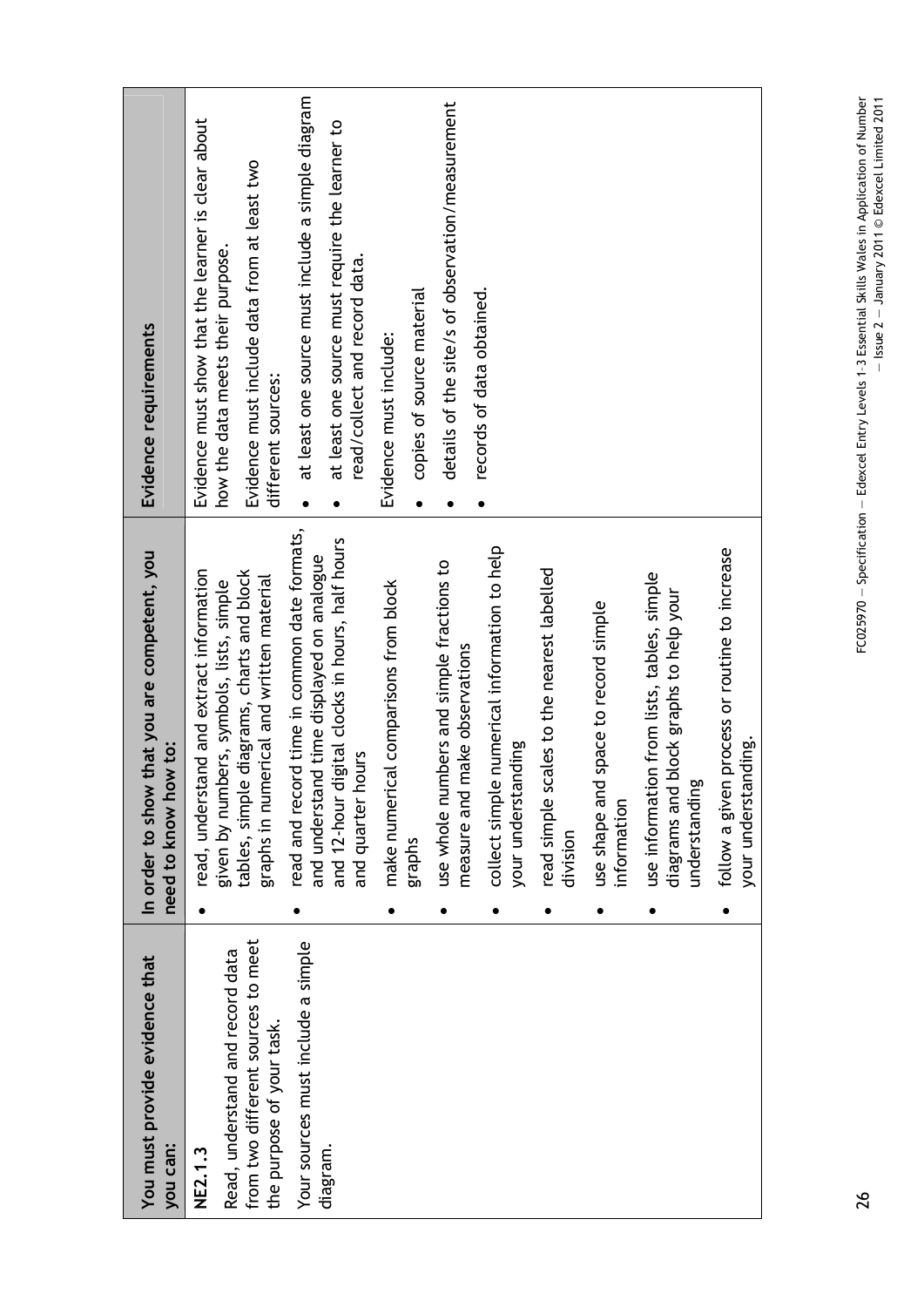| You must provide evidence that<br>you can:                             |           | that you are competent, you<br>need to know how to:<br>In order to show                       | Evidence requirements                                                                                          |
|------------------------------------------------------------------------|-----------|-----------------------------------------------------------------------------------------------|----------------------------------------------------------------------------------------------------------------|
| <b>NE2.2.1</b>                                                         |           | you have been given<br>use methods                                                            | Evidence must show that the learner can work with                                                              |
| Use the data you have obtained to<br>carry out calculations to do with |           | work to the levels of accuracy you have been<br>given                                         | the methods and levels of accuracy that they have<br>been given.                                               |
| amounts or sizes that are relevant<br>to your task.                    |           | count reliably up to 20 items                                                                 | Evidence must include notes of:                                                                                |
|                                                                        |           | read, write, order and compare whole<br>numbers up to 100                                     | how the learner has checked their calculations<br>how the results make sense in relation to their<br>$\bullet$ |
|                                                                        |           | add and subtract two-digit whole numbers                                                      | task.                                                                                                          |
|                                                                        |           | multiply using single-digit whole numbers                                                     | The latter may be in the form of a witness statement                                                           |
|                                                                        |           | recall addition and subtraction facts to 10                                                   |                                                                                                                |
|                                                                        |           | by rounding to the nearest 10<br>approximate                                                  |                                                                                                                |
|                                                                        |           | use and interpret $+, -$ , $\times$ and = in practical<br>situations for solving problems     |                                                                                                                |
|                                                                        |           | read, write and compare halves and quarters<br>of quantities                                  |                                                                                                                |
|                                                                        |           | find halves and quarters of small numbers of<br>items or shapes                               |                                                                                                                |
|                                                                        | $\bullet$ | ways using 1p, 2p, 5p, 10p, 20p and 50p coins<br>make amounts of money up to £1 in different  |                                                                                                                |
|                                                                        |           | cost in pence of more than one<br>item, and the change from a transaction<br>calculate the    |                                                                                                                |
|                                                                        | ٠         | one item, and the change from a transaction<br>cost in whole £s of more than<br>calculate the |                                                                                                                |

Component: NE2.2 Carry out calculations **Component: NE2.2 Carry out calculations**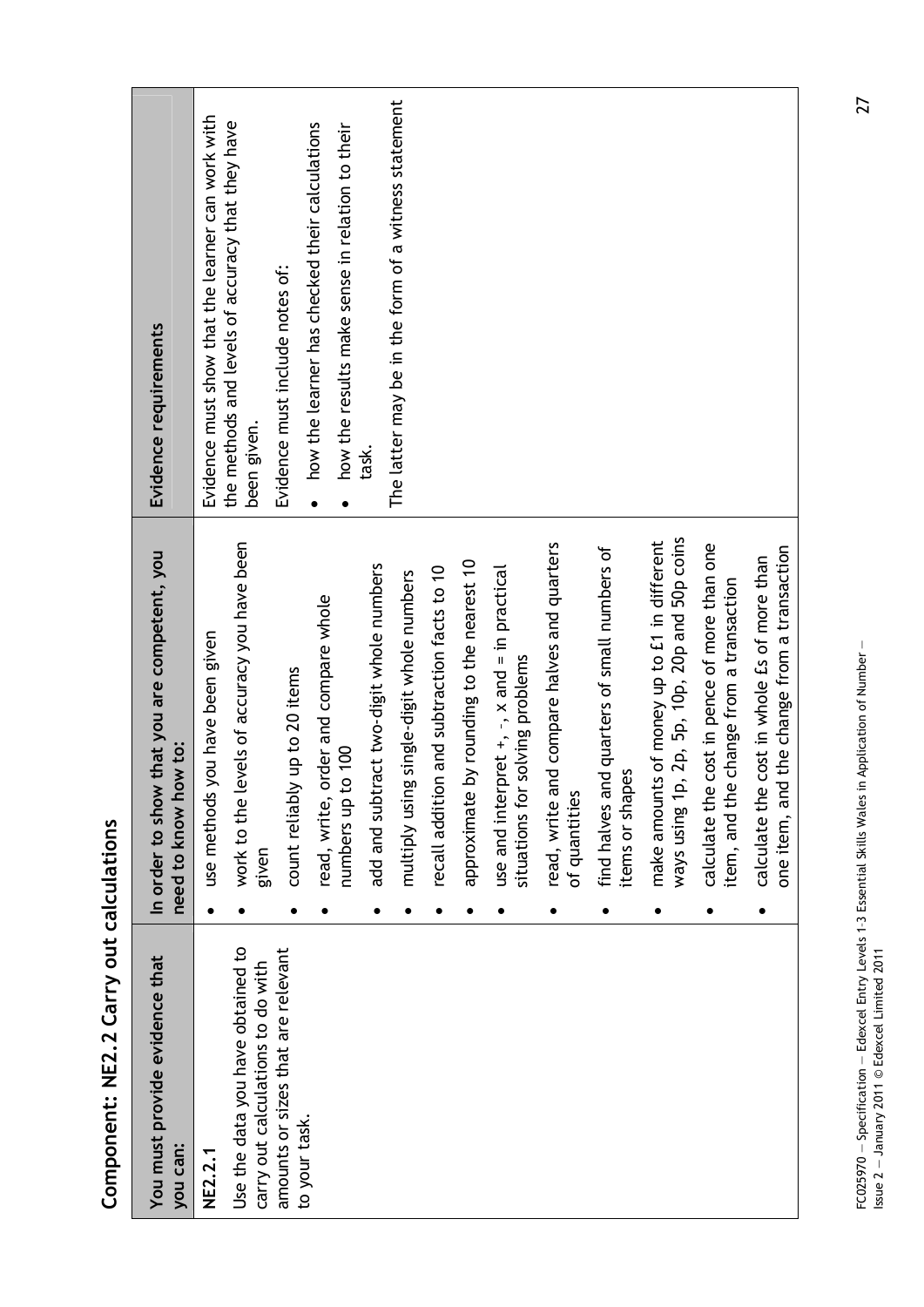| You must provide evidence that<br>you can: | that you are competent, you<br>need to know how to:<br>In order to show                                               | Evidence requirements |
|--------------------------------------------|-----------------------------------------------------------------------------------------------------------------------|-----------------------|
| NE2.2.1 continued                          | pacity using common standard<br>estimate, measure and compare length,<br>lard units<br>weight and ca<br>and non-stand |                       |
|                                            | read and compare positive temperatures in<br>everyday situations                                                      |                       |
|                                            | including triangles, cylinders and pyramids<br>name 2-D and 3-D shapes,<br>recognise and<br>$\bullet$                 |                       |
|                                            | describe the properties of common 2-D and<br>3-D shapes<br>$\bullet$                                                  |                       |
|                                            | sort and classify objects using two criteria<br>$\bullet$                                                             |                       |
|                                            | use positional vocabulary                                                                                             |                       |
|                                            | represent information so that it makes sense<br>to others                                                             |                       |
|                                            | use a calculator and methods you have been<br>given to check your calculations<br>$\bullet$                           |                       |
|                                            | correct any errors<br>$\bullet$                                                                                       |                       |
|                                            | check that your results make sense.<br>$\bullet$                                                                      |                       |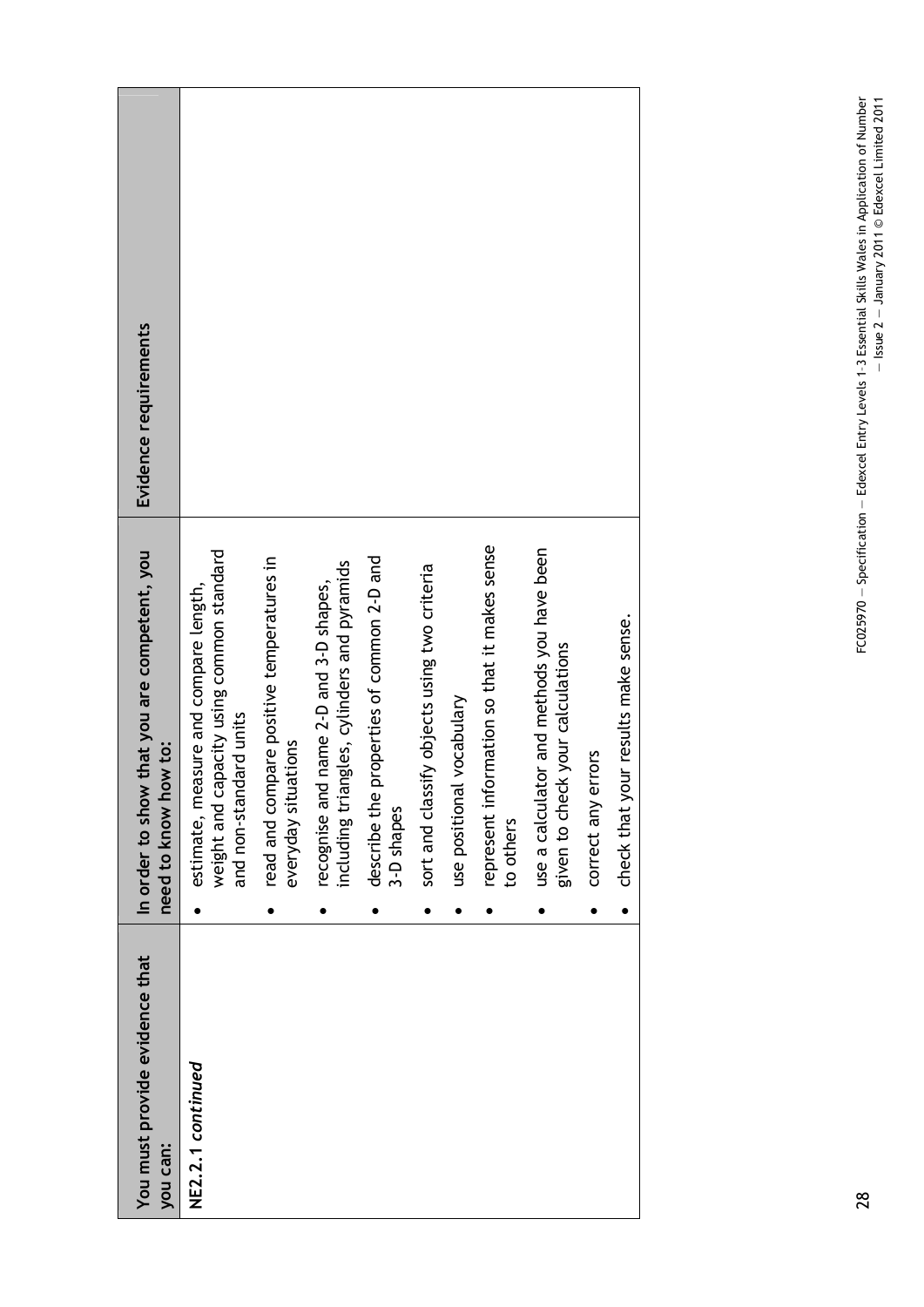Component: NE2.3 Interpret results and present findings **Component: NE2.3 Interpret results and present findings** 

| You must provide evidence that<br>you can: | that you are competent, you<br>need to know how to:<br>In order to show                                                                                                                                                       | Evidence requirements                                                                                                                                                                                                                                                                                                                                                                                                                                                   |
|--------------------------------------------|-------------------------------------------------------------------------------------------------------------------------------------------------------------------------------------------------------------------------------|-------------------------------------------------------------------------------------------------------------------------------------------------------------------------------------------------------------------------------------------------------------------------------------------------------------------------------------------------------------------------------------------------------------------------------------------------------------------------|
| Present your findings.<br><b>NE2.3.1</b>   | measures, lists, simple tables, simple charts,<br>simple diagrams, and symbols as appropriate<br>use common units of measure to define<br>use whole numbers, common fractions,<br>r results<br>to present your<br>quantities. | show that the learner has checked their accuracy and<br>While graphics must be produced on paper, evidence<br>appropriate choices of how to present their findings<br>of understanding may be in the form of a witness<br>If ICT is used to produce graphics, evidence must<br>guidance from a teacher, tutor or trainer, make<br>Evidence must show that the learner can, with<br>and results, with appropriate use of units.<br>can explain them fully.<br>statement. |
|                                            |                                                                                                                                                                                                                               |                                                                                                                                                                                                                                                                                                                                                                                                                                                                         |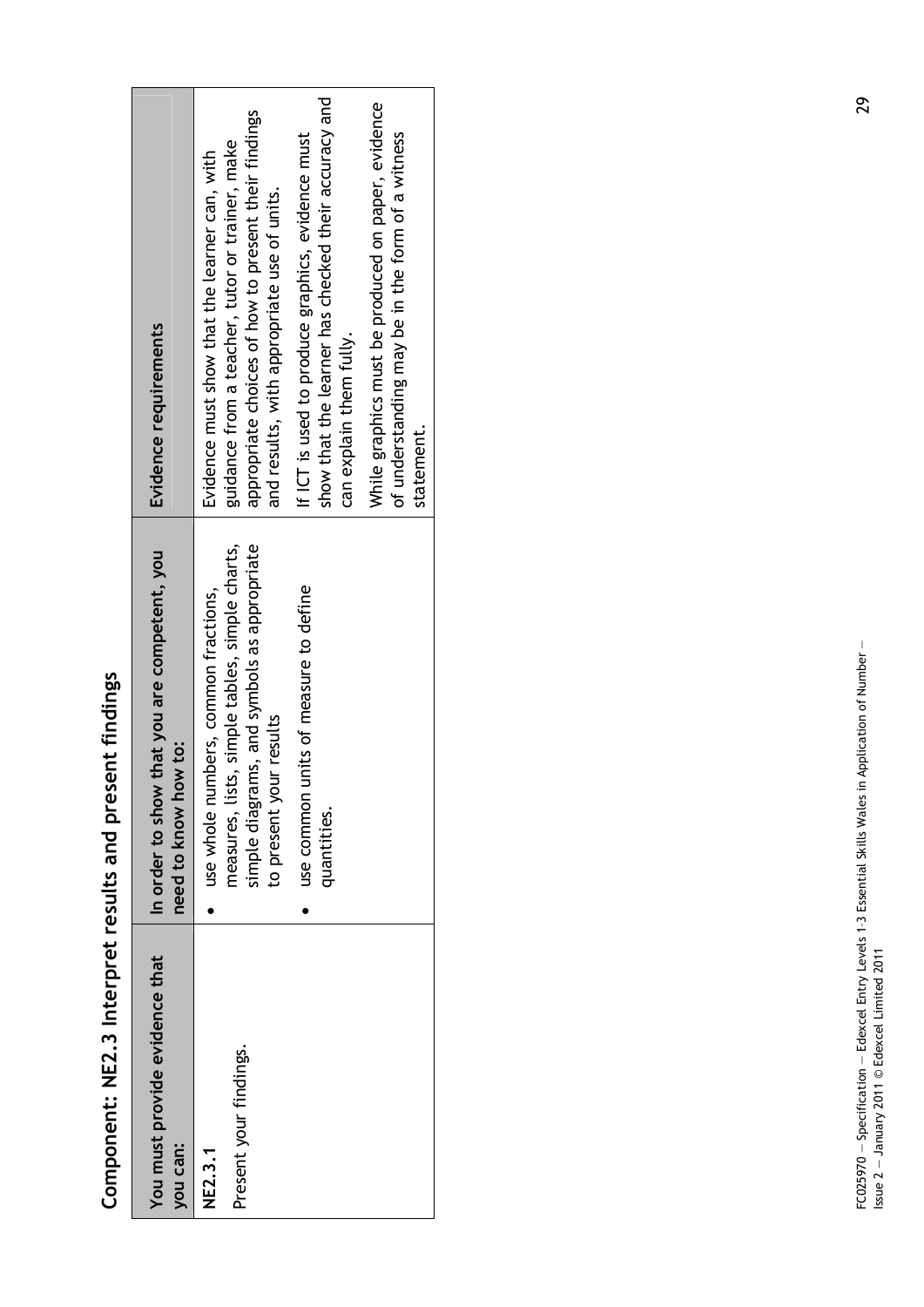| You must provide evidence that     | that you are competent, you<br>In order to show  | Evidence requirements                                                                          |
|------------------------------------|--------------------------------------------------|------------------------------------------------------------------------------------------------|
| you can:                           | need to know how to:                             |                                                                                                |
| NE2.3.2                            | your results meet the purpose of<br>describe how | Evidence must show that the learner can:                                                       |
| Describe how your results meet the | your task.                                       | describe the results of their calculations                                                     |
| purpose of your task.              |                                                  | describe how they meet the purpose of their<br>task.                                           |
|                                    |                                                  | Evidence may be in the form of:                                                                |
|                                    |                                                  | either                                                                                         |
|                                    |                                                  | notes produced by the learner (by hand or<br>electronically)                                   |
|                                    |                                                  | ŏ                                                                                              |
|                                    |                                                  | a witness statement.                                                                           |
|                                    |                                                  | Evidence must show that the learner has received<br>feedback and has responded constructively. |
|                                    |                                                  |                                                                                                |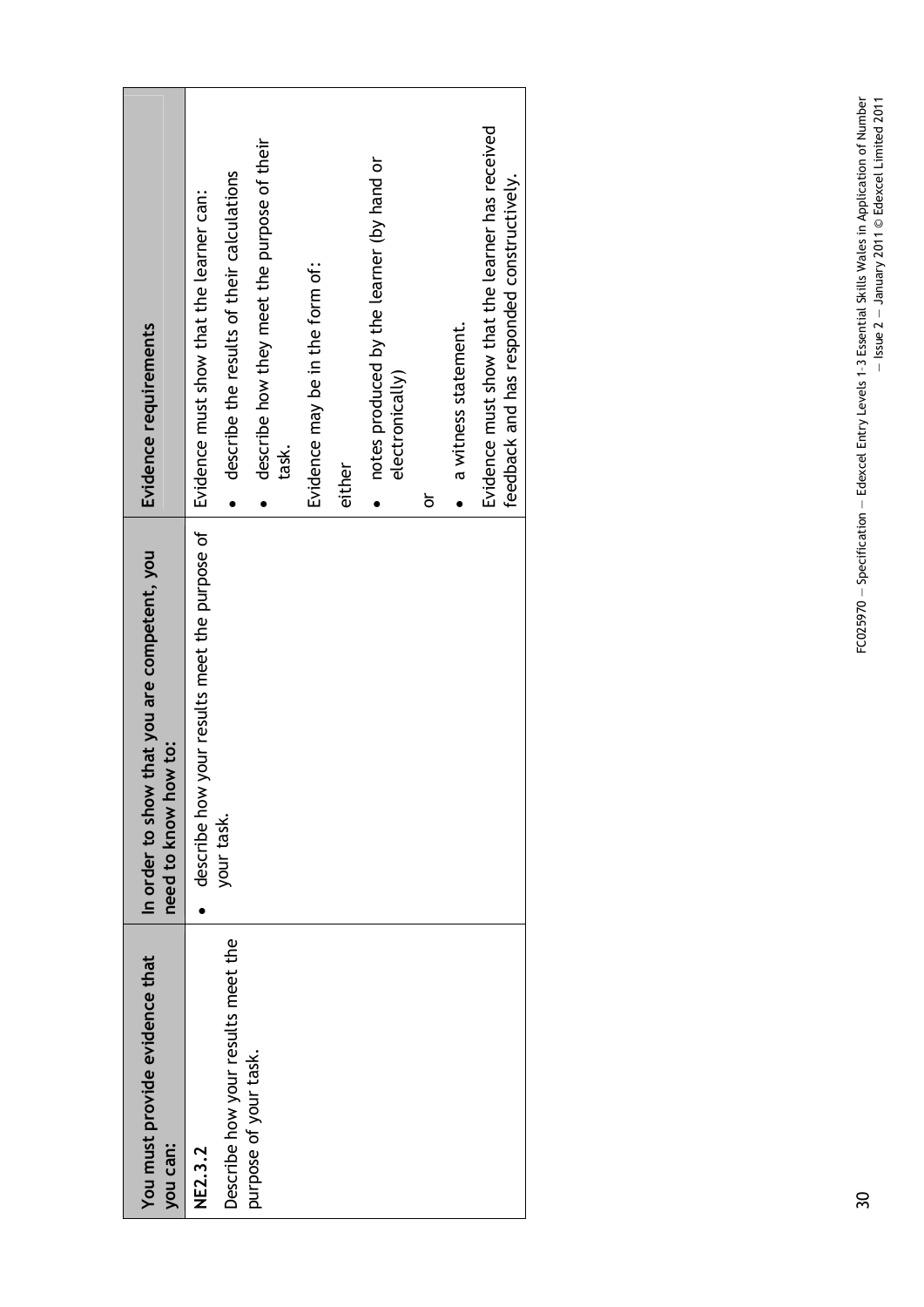The guidance below supports the requirements of the three columns of the component areas and is intended to advise and help you and your teacher/tutor/trainer in your work. It provides explanations of some of the requirements of the standards that may be useful when you are developing the skill of Application of Number at Entry Level 2 and producing evidence of your work. It is not a mandatory part of the standards.

# **NE2.1.1**

# **Confirm**

You must show that you understand the problem or task that you have been given, eg by repeating it in your own words and/or asking for more detail.

# **NE2.1.2**

# **Confirm**

You must show that you understand how you will tackle the task, eg by repeating instructions in your own words and/or asking for more detail.

# **NE2.1.3**

# **Read, understand, extract**

You must know how to obtain information from sources such as simple:

- diagrams (eg to understand the proposed location of a temporary building)
- tables (eg a  $2 \times 3$  cell matrix)
- charts, such as a pie chart (eg to identify the number of people ordering each item on a menu)
- block graphs (eg to identify which salesperson had the most sales).

# **Measure and make observations**

You must know how to use simple measuring instruments eg a ruler or measuring jug, and how to make accurate observations, eg counting the number of people in a queue.

# **Record**

You must record measurements and observations accurately and in a way that is fit for the purpose of your task (eg by filling in a simple form).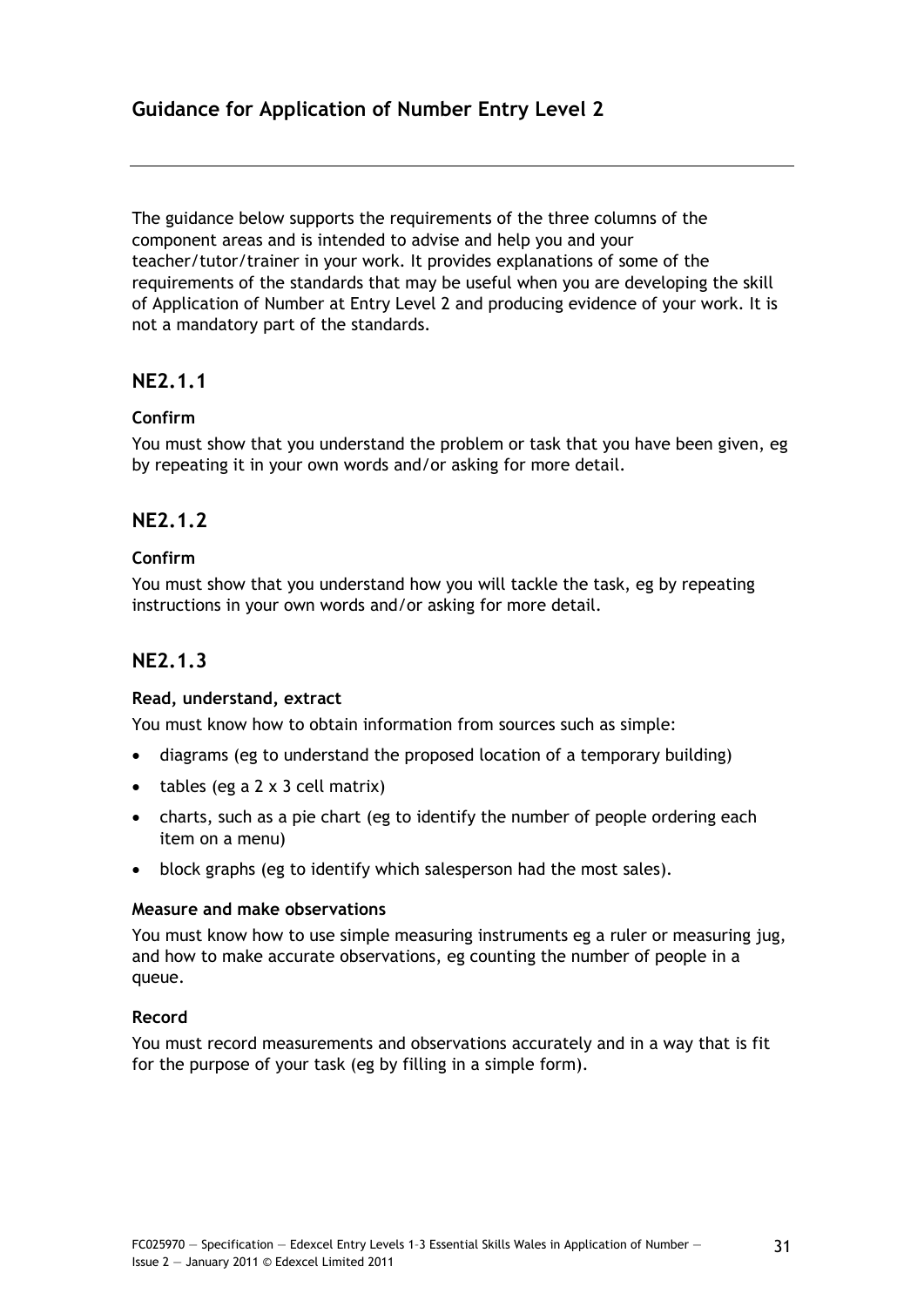# **NE2.2.1**

# **Levels of accuracy**

You must know how to work to levels of accuracy given to you by your teacher, tutor or trainer, such as the nearest pound (£).

# **Check calculations**

You must always check for accuracy as the final stage in your calculations. You must use a calculator and methods you have been given.

# **Check that results make sense**

While your results may be based on accurate calculations, they may not 'make sense' or be fit for purpose in relation to the problem or task that you have tackled. You must check this.

# **NE2.3.1**

# **Present**

You must know how to present your findings and results effectively, using methods suggested by or agreed with your teacher, tutor or trainer.

# **NE2.3.2**

# **Describe**

You must know how to describe how your results relate to the problem or task you were given.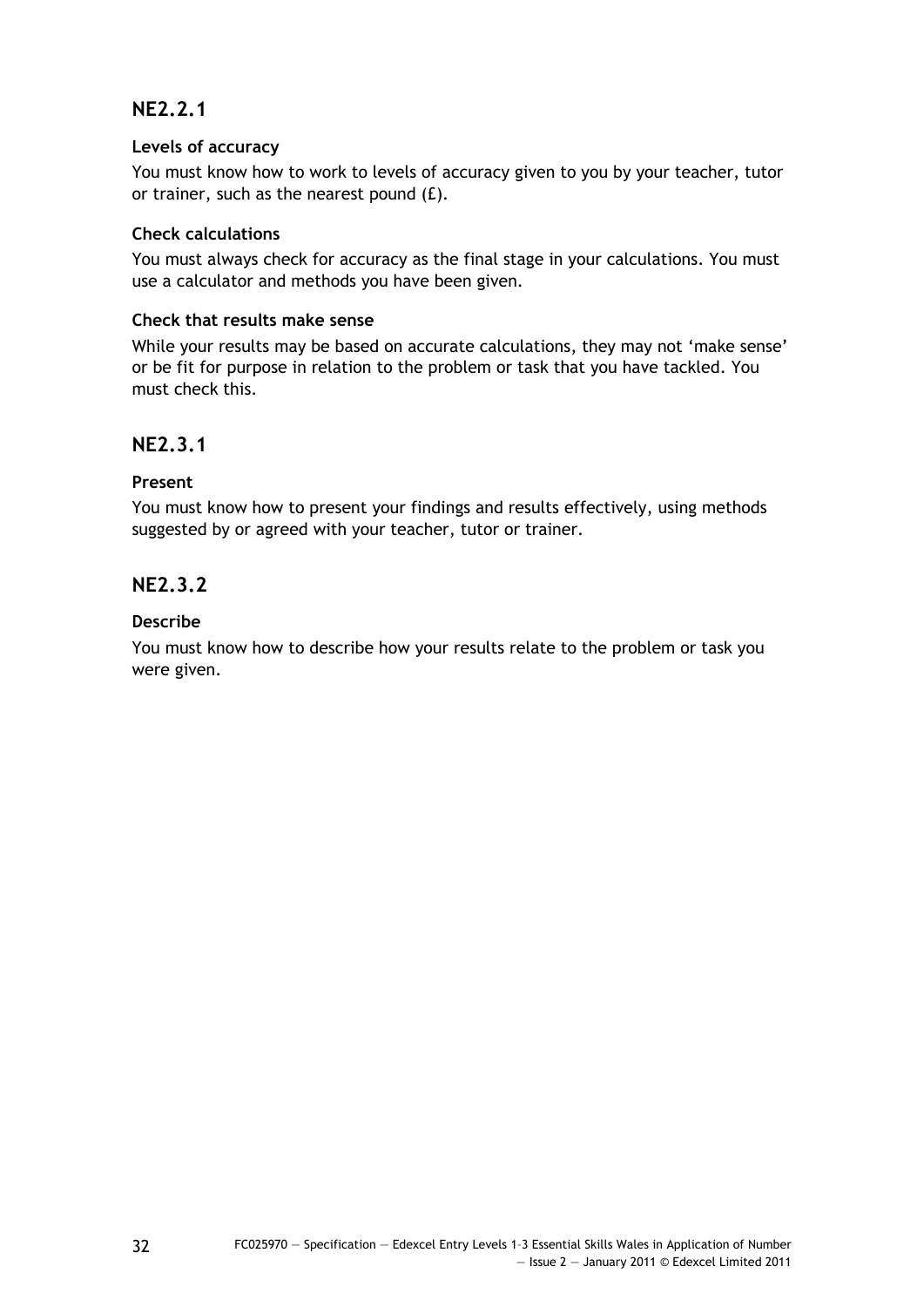# **Entry Level 3 Essential Skills Wales in Application of Number**

| Level:                        | <b>Entry Level 3</b> |
|-------------------------------|----------------------|
| Credit value:                 | 6                    |
| <b>Guided Learning Hours:</b> | 60                   |

# **About this qualification**

This is about demonstrating your skills in:

- understanding numerical data (NE3.1)
- carrying out calculations (NE3.2)
- interpreting results and presenting findings (NE3.3)

in order to tackle problems or tasks that you meet in education, training, work and social roles.

# **Amplification of evidence requirements**

# **Notes**

- 1 Each level of the skill incorporates and builds on the previous level. So, for example, while there is no mention of 'positional vocabulary' in the standards at Entry Level 3, you must know how to understand positional vocabulary because this is required at Entry Levels 1 and 2.
- 2 The subject matter and resources will be familiar to you (ie you have met them before) and accessible.
- 3 You must provide evidence of your Application of Number skills, as they are specified in the first column of the component grid. Your evidence must be in the form described in the third column ('Evidence requirements'). In order to provide this evidence, you will need to have the skills that are listed in the second column.
- 4 The guidance within the qualification supports the requirements of the three columns of the component areas and is intended to advise and help you and your teacher/tutor/trainer in your work. It provides explanations of some of the requirements of the standards that may be useful when you are developing the skill of Application of Number at Entry Level 3 and producing evidence of your work. It is not a mandatory part of the standards.
- 5 Many learners when producing evidence have found that it is both more interesting and more effective to complete a task or activity that covers all three components (NE3.1, NE3.2 and NE3.3) as a continuous process. However, this is not a requirement.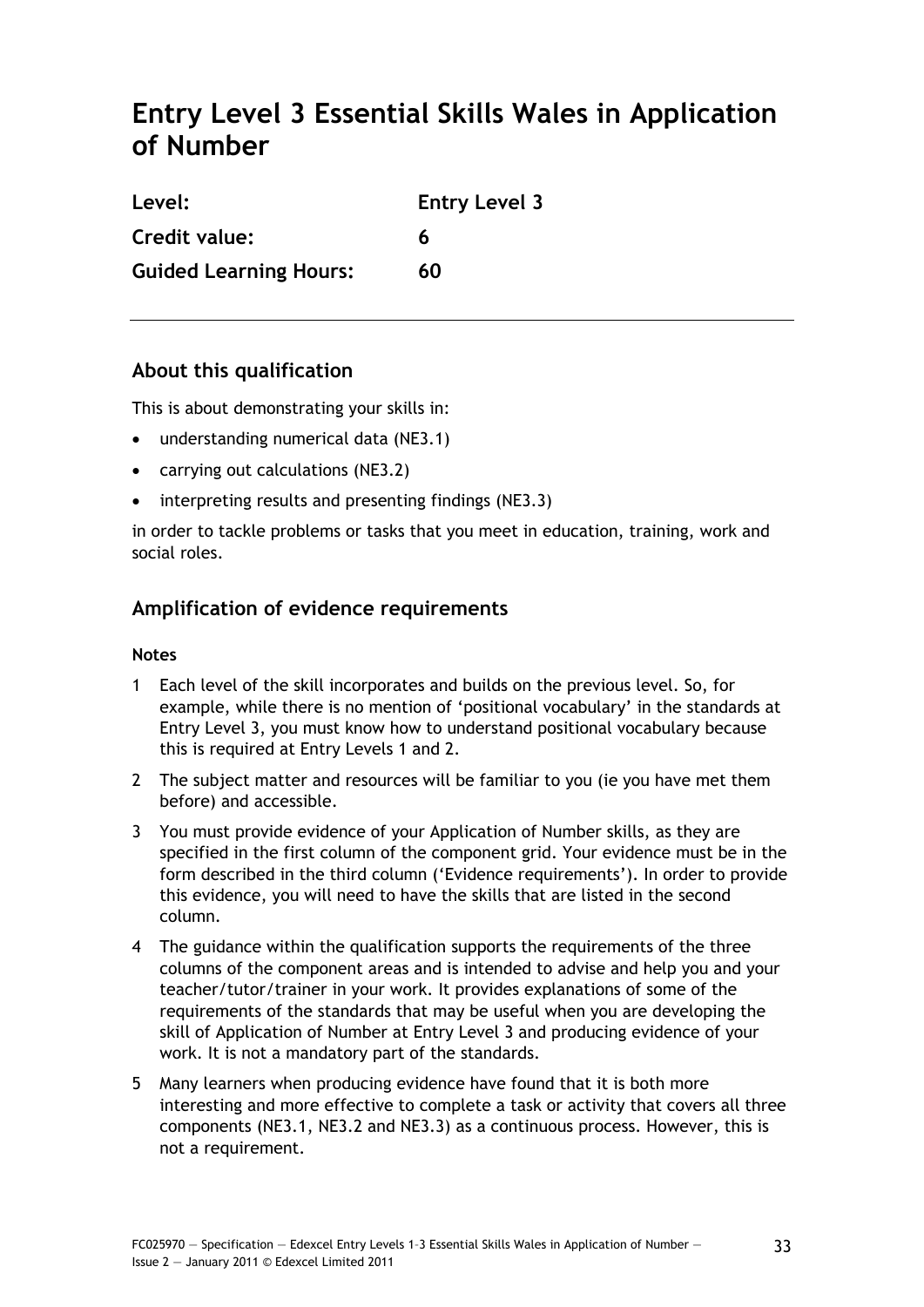- 6 The Mandatory Definitions (*Annexe A*) give the exact meaning of certain words in the document. You must always refer to them when you are developing your skills, gathering evidence, and preparing for assessment.
- 7 Witness statements must not be the only form of evidence that you provide. When you provide a witness statement, it must be supported by other evidence.

# **Evidence**

At Entry Level, you will be assessed via a portfolio of evidence. The term 'evidence' is used in this document to refer to the work you produce for final assessment.

#### You must:

Understand and tackle a problem or task  $\longrightarrow$  Read and understand data  $\longrightarrow$ Carry out calculations  $\longrightarrow$  Check results  $\longrightarrow$  Present findings.

All your calculations should ideally be set in a purposeful context although standalone exercises are acceptable.

There must be evidence that all your work has been assessed and authenticated, eg there must be records/notes, written by a competent assessor, confirming that your work is your own and that it has achieved the required standard.

### **Skill requirements**

In order to achieve this qualification, the evidence that you present for assessment needs to demonstrate that you can meet all of the skills requirements of the qualification for each of the component areas. A piece of work submitted could give assessment evidence for more than one skill.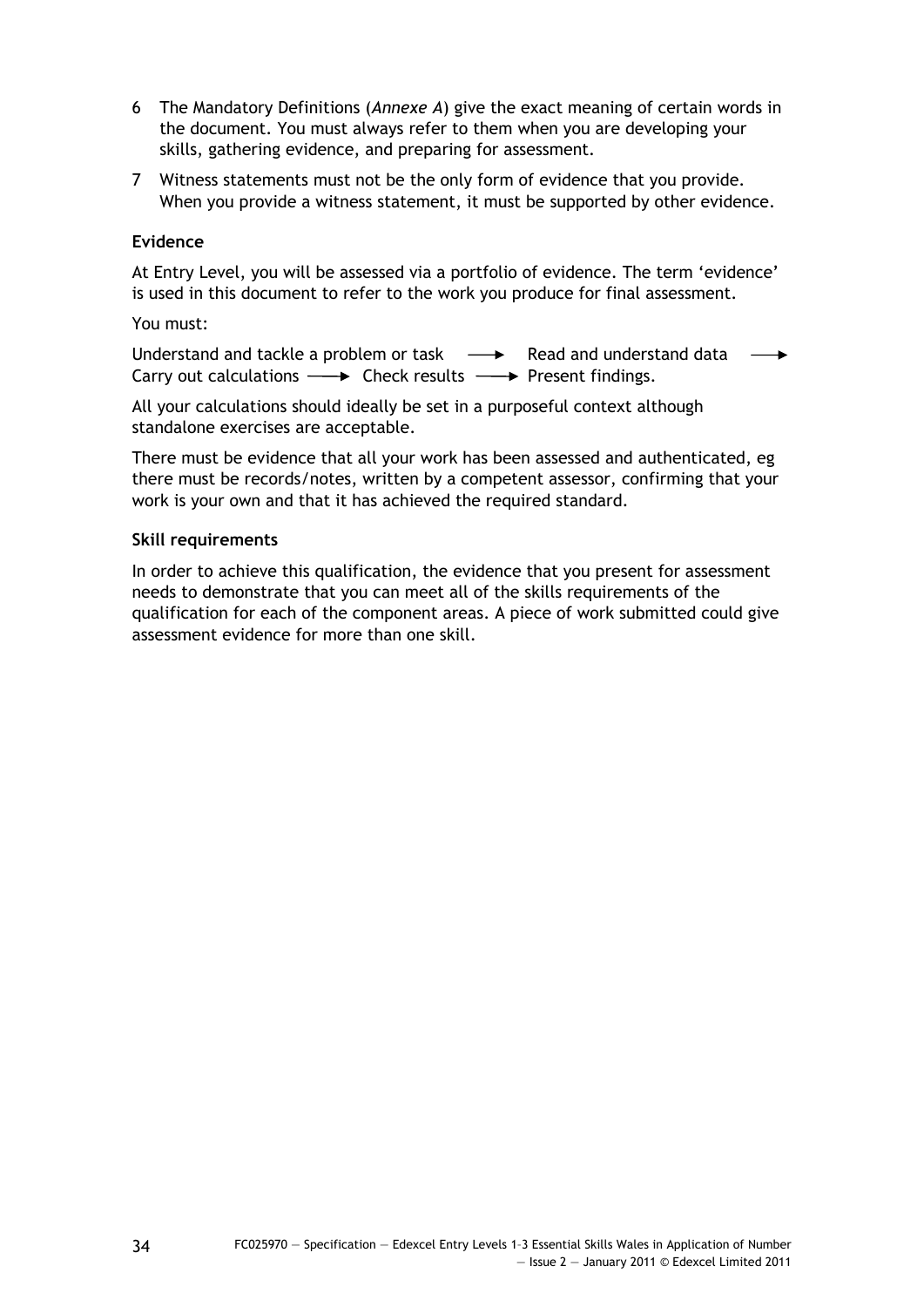| You must provide evidence that<br>you can:                                                                                                                                                | In order to show that you are competent, you<br>need to know how to:                                          | Evidence requirements                                                                                                                                                                                                                                                                                                                                                                    |
|-------------------------------------------------------------------------------------------------------------------------------------------------------------------------------------------|---------------------------------------------------------------------------------------------------------------|------------------------------------------------------------------------------------------------------------------------------------------------------------------------------------------------------------------------------------------------------------------------------------------------------------------------------------------------------------------------------------------|
| given practical problem or task<br>Confirm how you will tackle it.<br>Confirm that you understand a<br>involving numbers, measures,<br>simple shapes, and diagrams.<br>NE3.1.2<br>NE3.1.1 | appropriate person that you<br>understand the problem or task<br>and how you will tackle it.<br>check with an | Evidence must show that the learner has understood<br>Evidence must show that the learner has understood<br>notes produced by the learner (by hand or<br>Evidence may be in the form of:<br>Evidence may be in the form of:<br>how the task will be tackled.<br>the given problem or task.<br>a witness statement.<br>electronically)<br>either<br>either<br>ŏ<br>$\bullet$<br>$\bullet$ |
|                                                                                                                                                                                           |                                                                                                               | notes produced by the learner (by hand or<br>a witness statement.<br>electronically)<br>ŏ<br>$\bullet$<br>$\bullet$                                                                                                                                                                                                                                                                      |
|                                                                                                                                                                                           |                                                                                                               |                                                                                                                                                                                                                                                                                                                                                                                          |

Component: NE3.1 Understand numerical data **Component: NE3.1 Understand numerical data**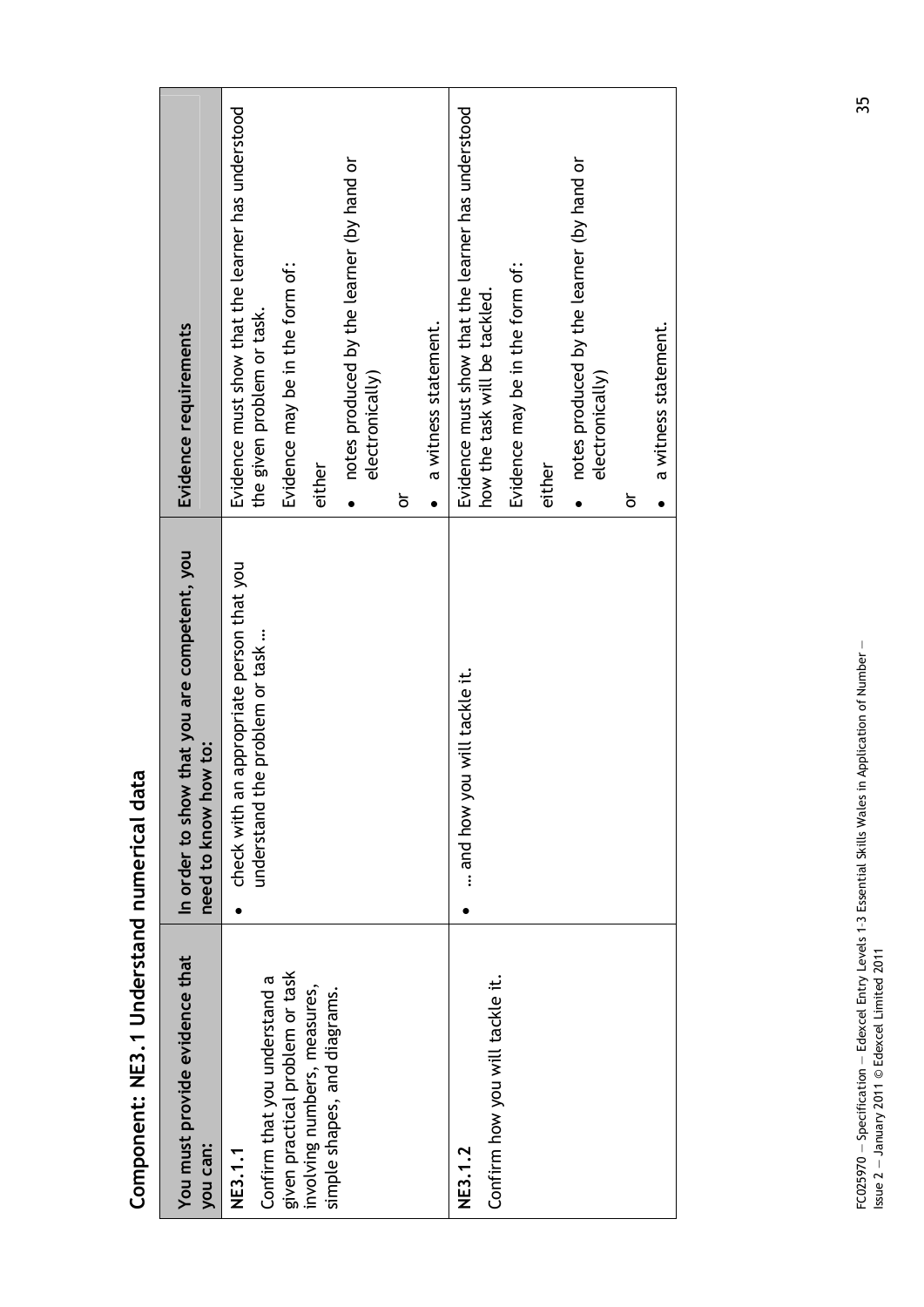| Evidence requirements                                                | at least one source must require the learner to<br>obtained, read, understood and recorded from at<br>Evidence must include data that the learner has<br>read/collect and record data<br>least two sources:                    | at least one source must include a simple<br>diagram.        | copies of source material<br>Evidence must include:                                                                        | details of the site/s of observation/measurement | records of data obtained. |                                           |                                                                                                            |
|----------------------------------------------------------------------|--------------------------------------------------------------------------------------------------------------------------------------------------------------------------------------------------------------------------------|--------------------------------------------------------------|----------------------------------------------------------------------------------------------------------------------------|--------------------------------------------------|---------------------------|-------------------------------------------|------------------------------------------------------------------------------------------------------------|
| In order to show that you are competent, you<br>need to know how to: | simple diagrams, charts and block graphs used<br>purposes and in different ways in<br>read, understand and extract information<br>given by numbers, symbols, lists, tables,<br>numerical and written material<br>for different | make numerical comparisons from bar charts<br>and pictograms | use whole numbers, fractions and decimals to<br>make observations and record numerical<br>make observations<br>measure and | information using a tally                        | read simple scales        | use shape and space to record information | use numerical information from lists, tables,<br>diagrams and simple charts to help your<br>understanding. |
|                                                                      |                                                                                                                                                                                                                                |                                                              |                                                                                                                            |                                                  |                           |                                           |                                                                                                            |
| You must provide evidence that<br>you can:                           | sources to meet the purpose of your<br>Obtain, read, understand and<br>record data from at least two<br>NE3.1.3<br>task.                                                                                                       | Your sources must include a simple<br>diagram.               |                                                                                                                            |                                                  |                           |                                           |                                                                                                            |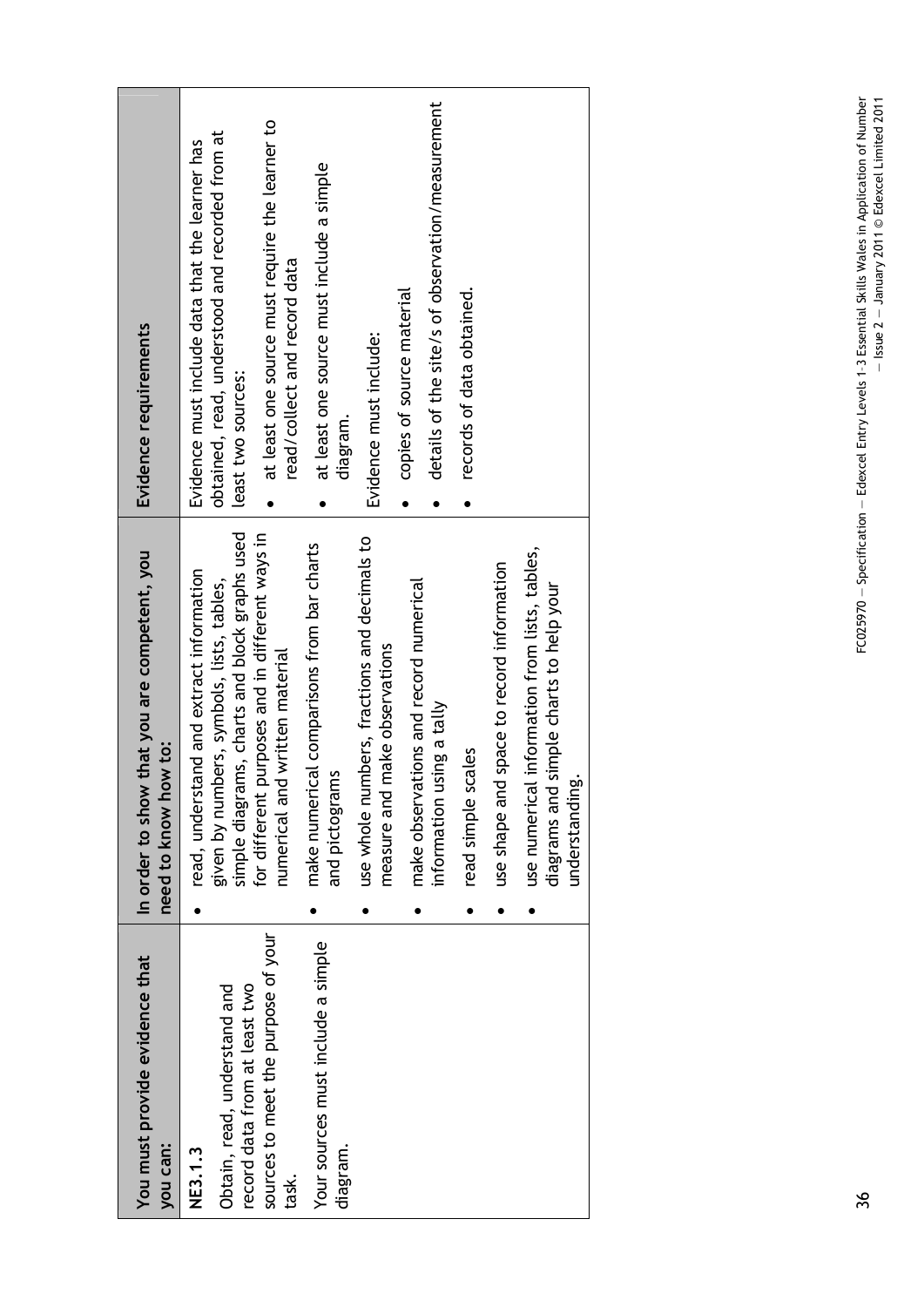|                                          | Evidence must show that the learner can work with<br>the methods, materials and levels of accuracy that | how the learner has checked their calculations<br>how the results make sense in relation to their |                                            | The latter may be in the form of a witness                         |                                                                                          |                                             |                                       |                                                                            |                                  |                                                                                                 |                                             |                                    |                                                                                       |
|------------------------------------------|---------------------------------------------------------------------------------------------------------|---------------------------------------------------------------------------------------------------|--------------------------------------------|--------------------------------------------------------------------|------------------------------------------------------------------------------------------|---------------------------------------------|---------------------------------------|----------------------------------------------------------------------------|----------------------------------|-------------------------------------------------------------------------------------------------|---------------------------------------------|------------------------------------|---------------------------------------------------------------------------------------|
| Evidence requirements                    | Evidence must include notes of:<br>they have been given.                                                | $\bullet$                                                                                         | task.                                      | statement.                                                         |                                                                                          |                                             |                                       |                                                                            |                                  |                                                                                                 |                                             |                                    |                                                                                       |
| that you are competent, you              | work to the levels of accuracy you have been<br>and materials you have been<br>the results you need     | write, order and compare whole<br>numbers up to 1000                                              | add and subtract using three-digit numbers | multiply two-digit whole numbers by single-<br>digit whole numbers | divide two-digit whole numbers by single-digit<br>whole numbers and interpret remainders | recall addition and subtraction facts to 20 | multiplication facts<br>recall simple | approximate by rounding numbers less than<br>1000 to the nearest 10 or 100 | estimate answers to calculations | use and interpret $+,$ , $, x$ , $\div$ and $=$ in practical<br>situations for solving problems | read, write and understand common fractions | recognise and use equivalent forms | read, write and understand decimals up to two<br>decimal places in practical contexts |
|                                          | use methods<br>given to get<br>given                                                                    | count, read,                                                                                      |                                            |                                                                    |                                                                                          |                                             |                                       |                                                                            |                                  |                                                                                                 |                                             |                                    |                                                                                       |
| need to know how to:<br>In order to show |                                                                                                         |                                                                                                   |                                            |                                                                    |                                                                                          |                                             |                                       |                                                                            |                                  |                                                                                                 |                                             |                                    |                                                                                       |

**Component: NE3.2 Carry out calculations**  Component: NE3.2 Carry out calculations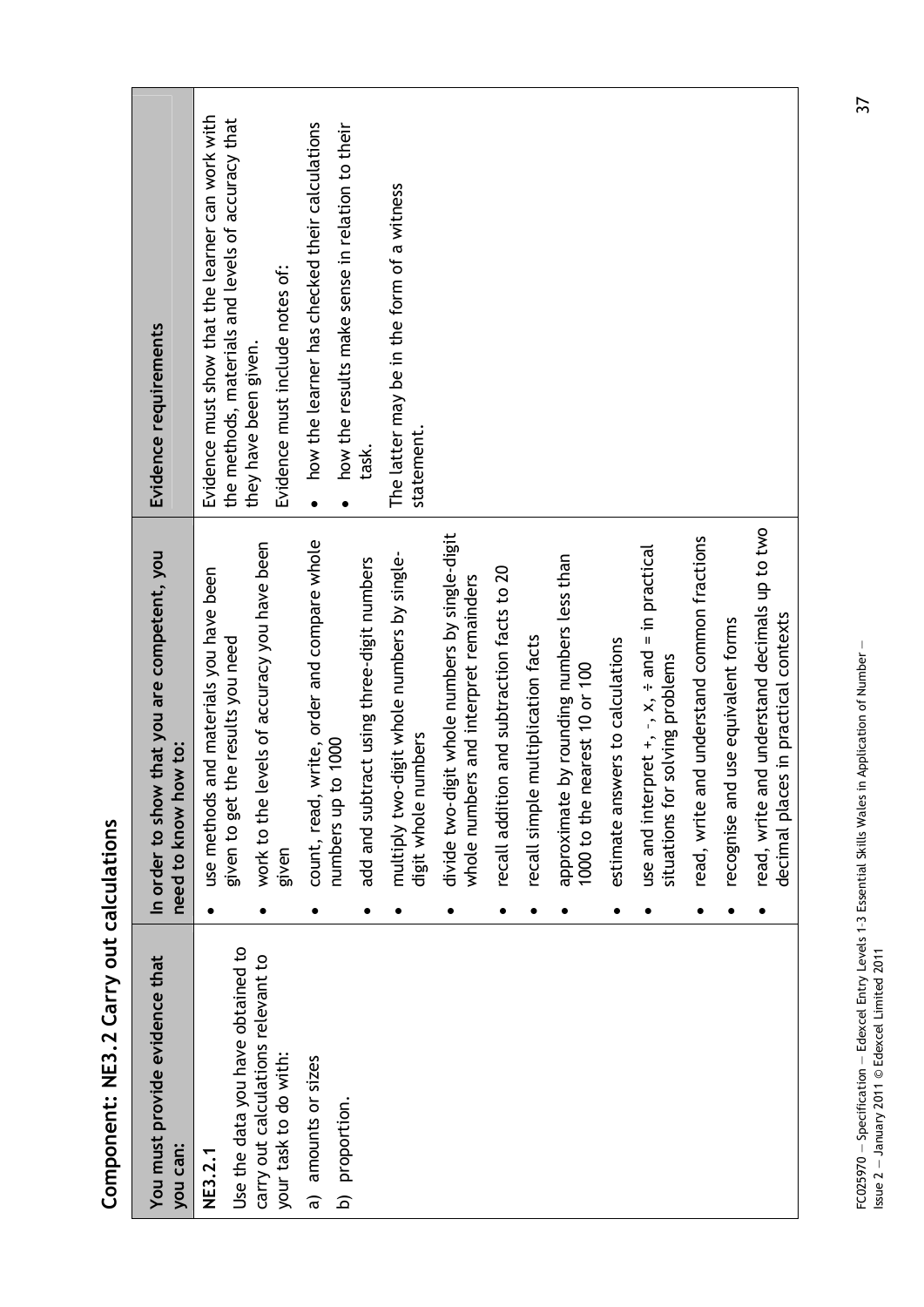| Evidence requirements                                                   |                                                                                                                                                                                                                                                                                                                                                                                                                                                                                                                                                                                                                                                                                                                                                                                                                                                                                                                                                                                                                                               |
|-------------------------------------------------------------------------|-----------------------------------------------------------------------------------------------------------------------------------------------------------------------------------------------------------------------------------------------------------------------------------------------------------------------------------------------------------------------------------------------------------------------------------------------------------------------------------------------------------------------------------------------------------------------------------------------------------------------------------------------------------------------------------------------------------------------------------------------------------------------------------------------------------------------------------------------------------------------------------------------------------------------------------------------------------------------------------------------------------------------------------------------|
| that you are competent, you<br>need to know how to:<br>In order to show | represent information in different<br>adding and subtracting sums using decimal<br>calculate efficiently using whole numbers and<br>estimate, read, measure and compare length,<br>capacity, weight and temperature using non-<br>use a calculator and methods you have been<br>estimate, calculate and compare money by:<br>digital clocks and analogue clocks to the<br>sort 2-D and 3-D shapes to solve practical<br>rounding sums to the nearest £1, 10p<br>read, measure and record time using:<br>choose and use appropriate units and<br>ways so that it makes sense to others<br>making approximate calculations<br>check that your results make sense.<br>nearest five-minute intervals<br>given to check your calculations<br>standard units<br>problems using properties<br>common date formats<br>measuring instruments<br>correct any errors<br>am and pm<br>organise and<br>standard and<br>notation<br>decimals<br>$\mathbf{I}$<br>$\mathbf{I}$<br>$\mathbf I$<br>$\mathbf{I}$<br>$\mathbf{I}$<br>J.<br>$\bullet$<br>$\bullet$ |
| You must provide evidence that<br>you can:                              | NE3.2.1 continued                                                                                                                                                                                                                                                                                                                                                                                                                                                                                                                                                                                                                                                                                                                                                                                                                                                                                                                                                                                                                             |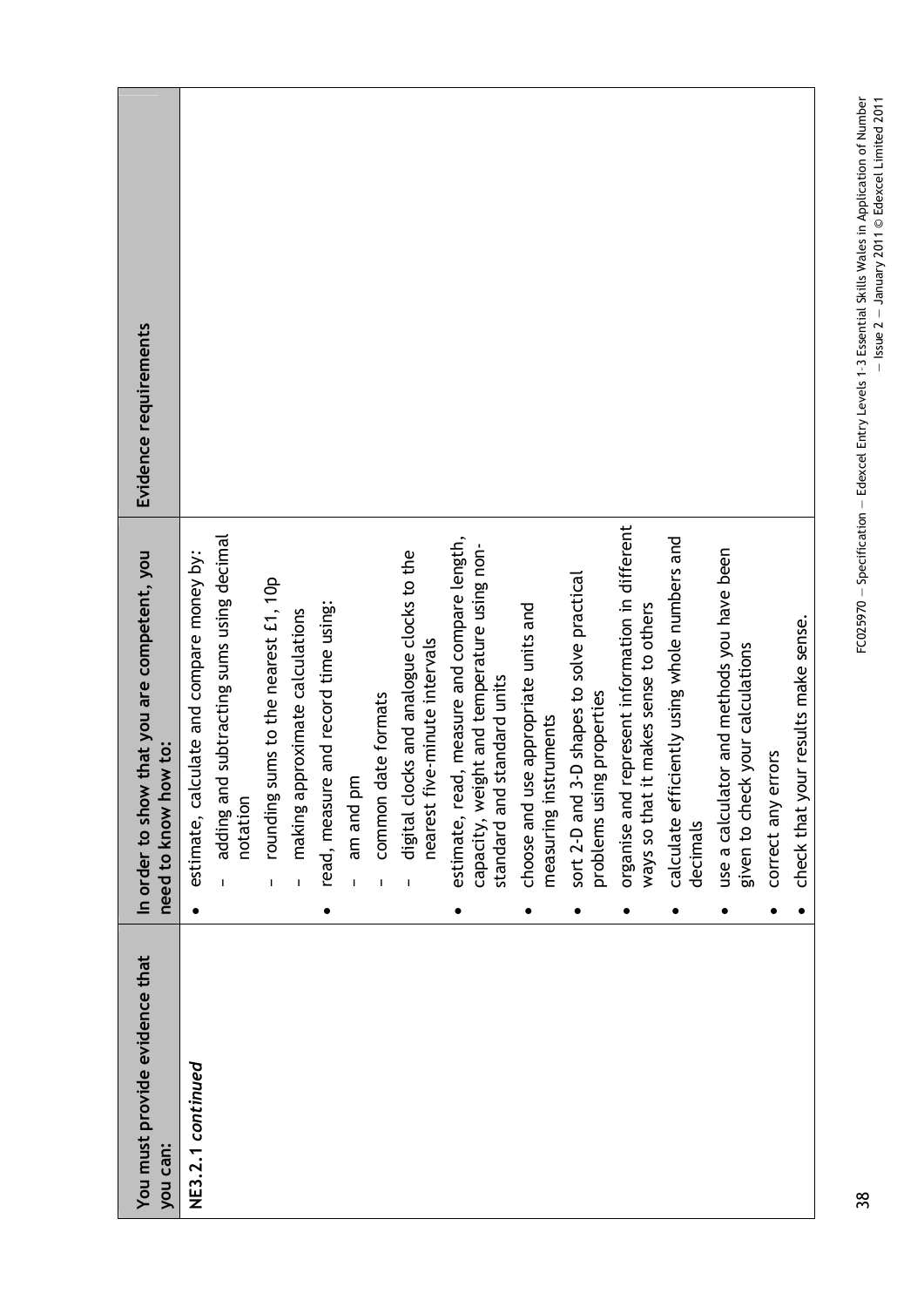| さくこう ミューキ<br>s and present |
|----------------------------|
|                            |
| <b>ADIESTIE</b>            |
| NE3.3 Interpret results    |
|                            |
| amponent.                  |

| Evidence requirements                                                   | show that the learner has checked their accuracy and<br>appropriate choices of how to present their findings<br>If ICT is used to produce graphics, evidence must<br>guidance from a teacher, tutor or trainer, make<br>Evidence must show that the learner can, with<br>and results, with appropriate use of units.<br>can explain them fully. | While graphics must be produced on paper, evidence<br>of understanding may be in the form of a witness<br>statement. | Evidence must show that the learner can:     | describe the results of their calculations<br>$\bullet$ | describe how they meet the purpose of their<br>task. | Evidence may be in the form of: | either | notes produced by the learner (by hand or<br>electronically)<br>$\bullet$ | ŏ | a witness statement.<br>$\bullet$ |
|-------------------------------------------------------------------------|-------------------------------------------------------------------------------------------------------------------------------------------------------------------------------------------------------------------------------------------------------------------------------------------------------------------------------------------------|----------------------------------------------------------------------------------------------------------------------|----------------------------------------------|---------------------------------------------------------|------------------------------------------------------|---------------------------------|--------|---------------------------------------------------------------------------|---|-----------------------------------|
| that you are competent, you<br>need to know how to:<br>In order to show | symbols as appropriate to present your results<br>fractions, decimals, measures,<br>units of measure to define<br>tables, diagrams, charts or graphs, and<br>use numbers,<br>use common<br>quantities.                                                                                                                                          |                                                                                                                      | explain how your results meet the purpose of | your task.                                              |                                                      |                                 |        |                                                                           |   |                                   |
| You must provide evidence that<br>you can:                              | Present your findings.<br>NE3.3.1                                                                                                                                                                                                                                                                                                               |                                                                                                                      | NE3.3.2                                      | Explain how your results meet the                       | purpose of your task.                                |                                 |        |                                                                           |   |                                   |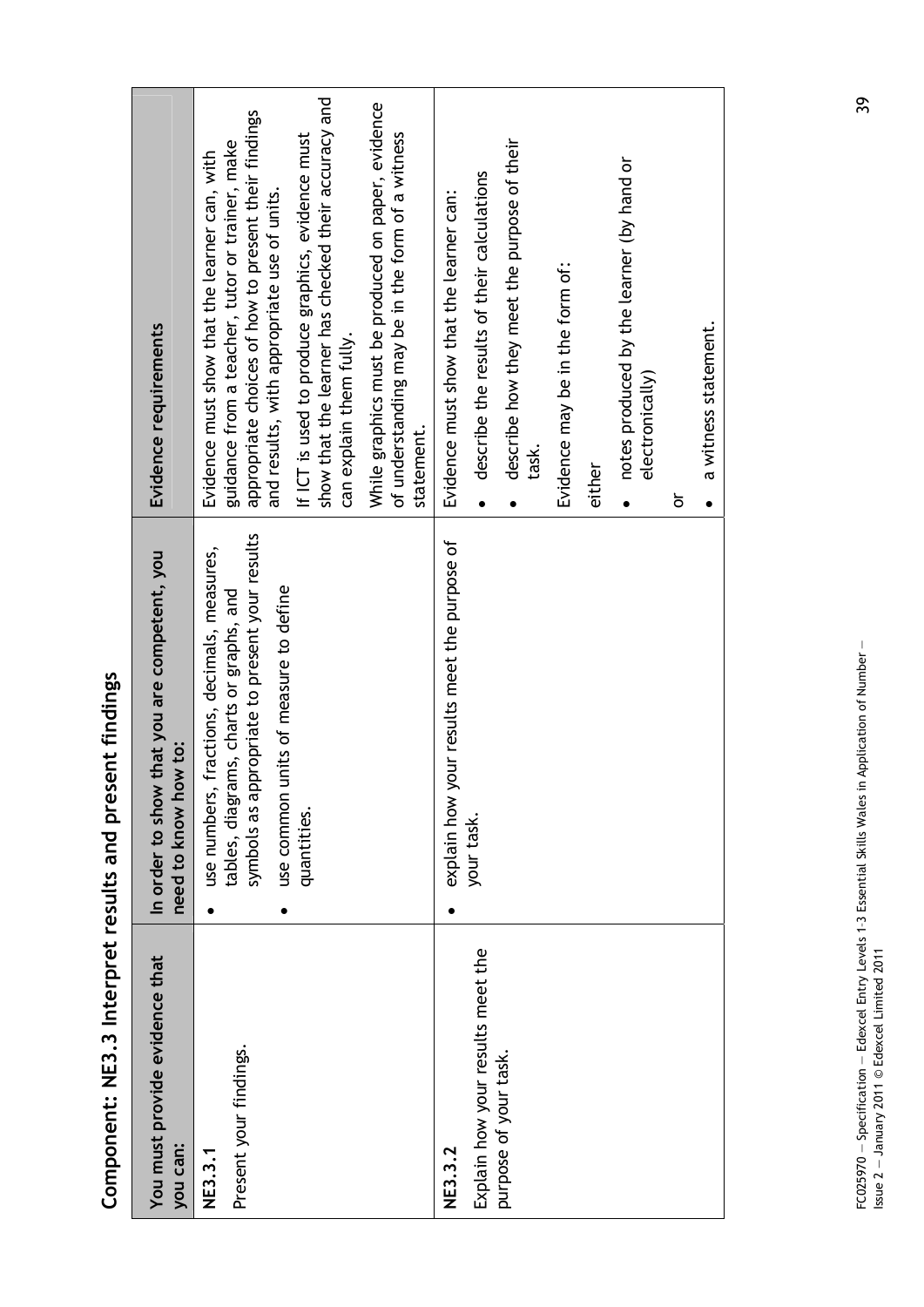The guidance below supports the requirements of the three columns of the component areas and is intended to advise and help you and your teacher/tutor/trainer in your work. It provides explanations of some of the requirements of the standards that may be useful when you are developing the skill of Application of Number at Entry Level 3 and producing evidence of your work. It is not a mandatory part of the standards.

# **NE3.1.1**

# **Confirm**

You must show that you understand the problem or task that you have been given, eg by repeating it in your own words and/or asking for more detail.

# **NE3.1.2**

# **Confirm**

You must show that you understand how you will tackle the task, eg by repeating instructions in your own words and/or asking for more detail.

# **NE3.1.3**

# **Obtain, read, understand, extract**

You must know how to obtain information from sources such as:

- tables (eg a table showing how many guests ordered each dish on a menu)
- charts (eg a pie chart showing the proportion of businesses with each of a given range of employees)
- block graph (eg that shows how many learners achieved each grade in an examination)
- simple diagram (eg an outline floor plan of a room).

# **Measure and make observations**

You must know how to use simple measuring instruments (eg a thermometer or weighing machine) and how to make accurate observations (eg counting the number of cars in a car park at different times of the day).

# **Record**

You must record measurements and observations accurately and in a way that is fit for the purpose of your task, using a tally where appropriate (eg when observing the number of passers-by a given point).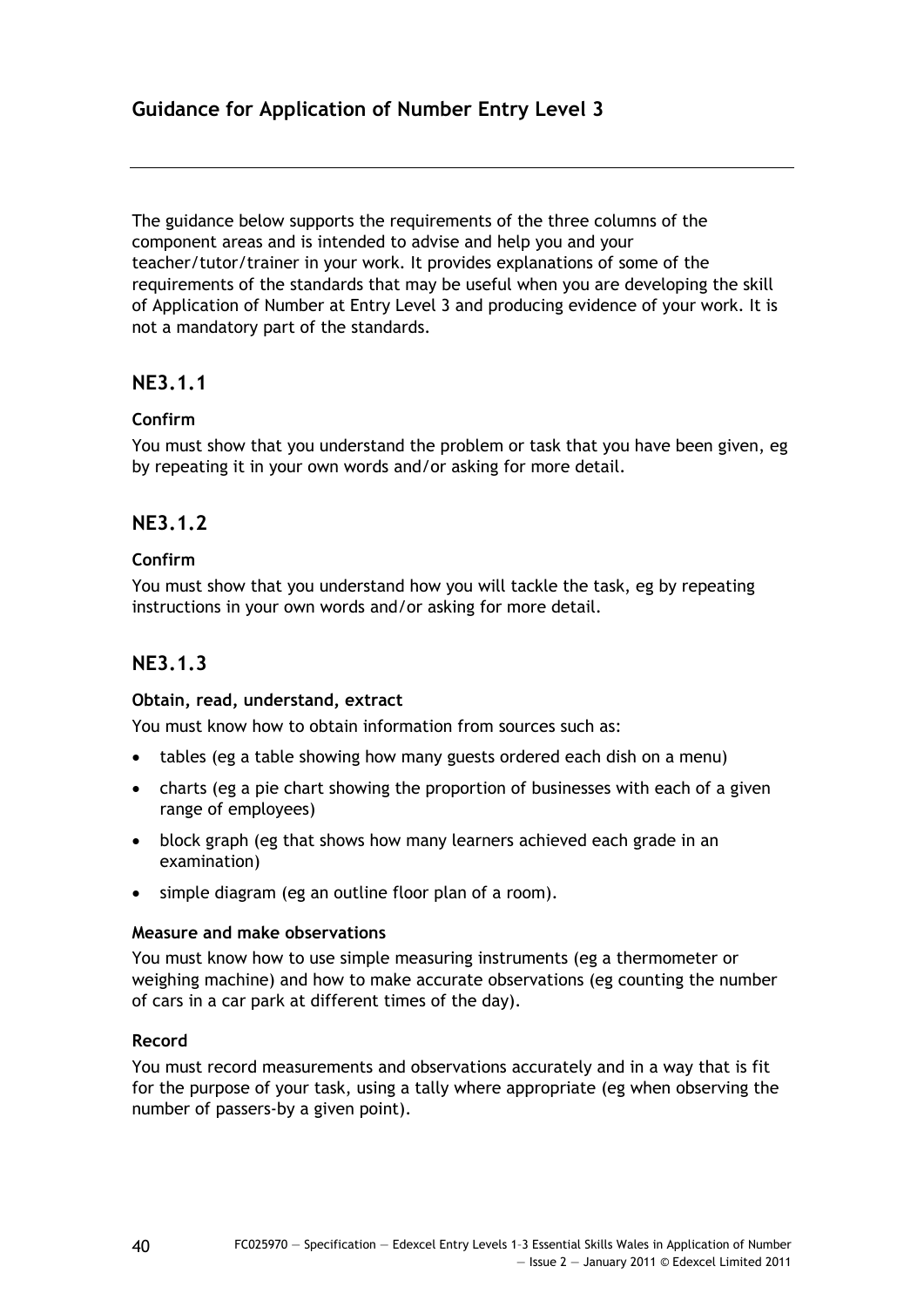# **NE3.2.1**

# **Carry out calculations**

Application of Number requires you to show that you can carry out a number of different types of calculations to do with 'amounts or sizes' and 'proportion'. 'Amounts or sizes' is a single category. From each of these categories, you must present at least one example as evidence.

# (a) amounts or sizes

You must know how to carry out calculations using:

- whole numbers
- decimals up to two decimal places in practical contexts (eg to work with money)

# (b) proportion

You must know how to read, write and understand common fractions and decimals when expressing or comparing proportions.

# **Levels of accuracy**

You must know how to work to levels of accuracy given to you by your teacher, tutor or trainer, such as the nearest pound (£).

# **Check calculations**

You must always check for accuracy as the final stage in your calculations. You must use a calculator and methods you have been given.

# **Check that results make sense**

While your results may be based on accurate calculations, they may not 'make sense' or be fit for purpose in relation to the problem or task that you have tackled. You must check this.

# **NE3.3.1**

# **Present**

You must know how to present your findings and results effectively, using methods suggested by or agreed with your teacher, tutor or trainer.

# **NE3.3.2**

# **Describe**

You must know how to explain how your results relate to the problem or task you were given.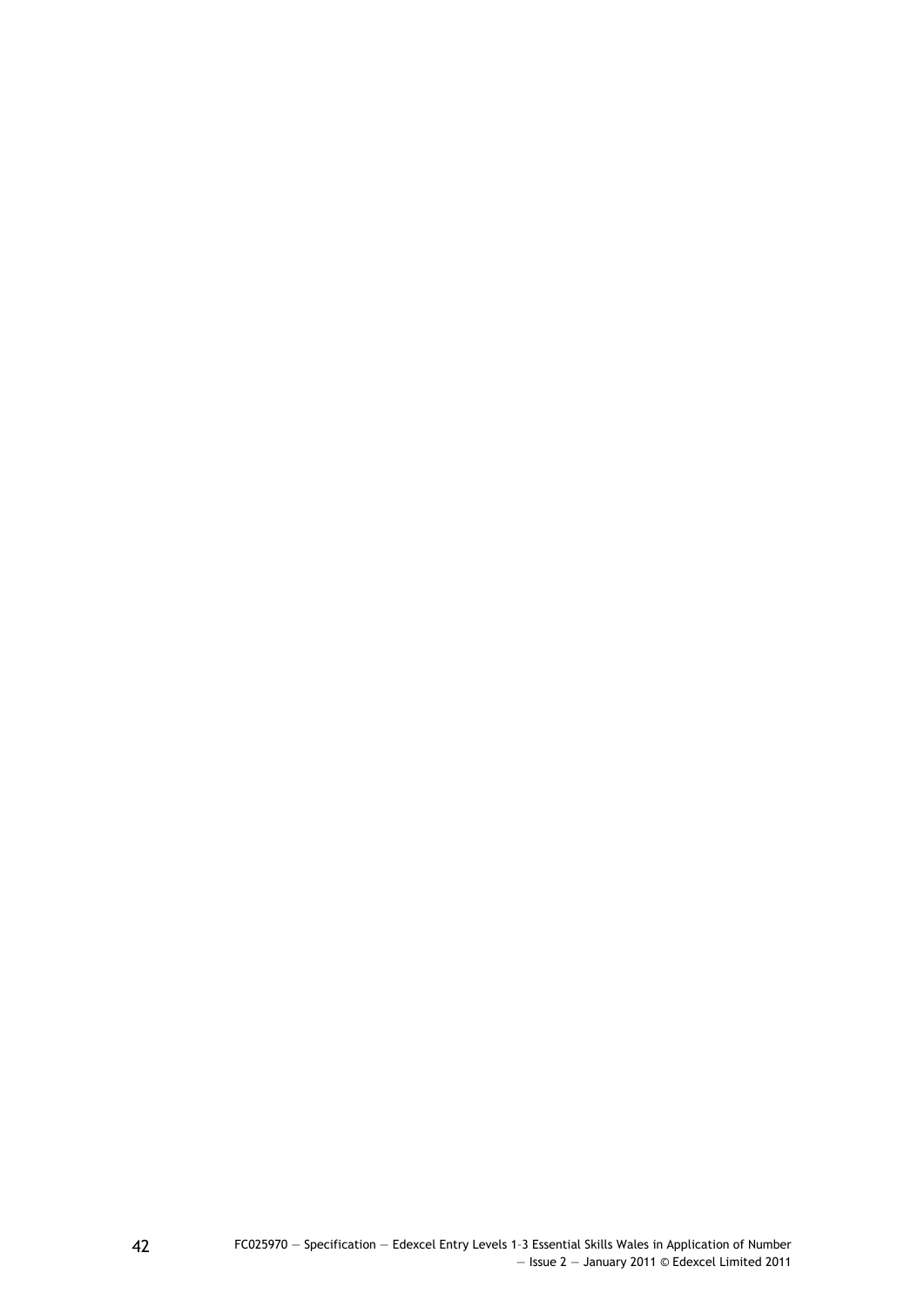# **Annexe A — Application of Number Mandatory Definitions**

## **Note:**

*The focus of this Mandatory Definitions document is on the terms and concepts that are particularly relevant to the Entry Level Application of Number standards. It*  includes some but not all of the specialist mathematical terms that appear in the *standards.* 

#### **accuracy**

- In relation to observation and measurement, means 'exact and correct'.
- In relation to description, means 'without mistakes'.
- In calculations, the requirements for level of accuracy vary between the levels and must be appropriate to context.

Evidence of checking for accuracy is required at all levels. Where there is a series of calculations of the same type, evidence of checking at least the first few of each type should be recorded for assessment purposes. For the remainder, accurate results should confirm that effective checking has taken place.

#### **activity**

An activity includes a number of related tasks where the results of one task affect the carrying out of another. See also 'task'.

#### **agree**

Discuss and agree with an appropriate person how to tackle a problem or task, ie the decision is made jointly with a teacher, tutor or supervisor.

#### **appropriate**

Suitable for intended task, context, audience etc. The use of 'appropriate' in the standards recognises that different contexts require different treatments.

#### **approximate/ly/ion**

Refers to an estimate, result or check that is not exact but is close enough to be useful in a practical context.

#### **assessor**

The person who is competent/trained and responsible for judging a learner's performance against the standards at the appropriate level.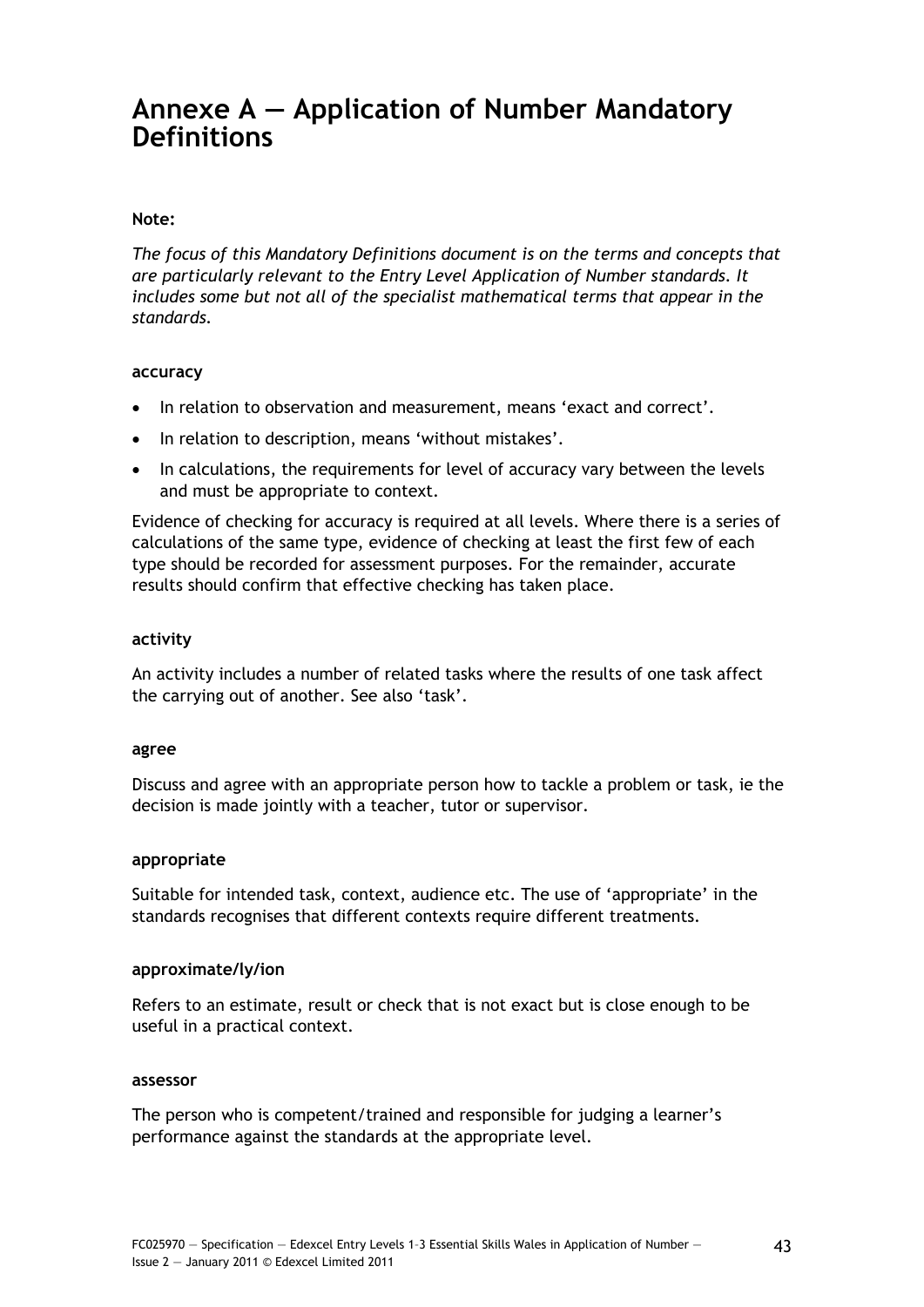## **audience**

The audience is the people addressed by a text, document or speaker. The term includes readers, listeners, film/TV audiences and users of information technology.

#### **authentic** (evidence)

Evidence that has been produced by the learner with no more help, support or guidance than is permitted at the relevant level.

### **authenticate**

To confirm that a learner's evidence is authentic.

### **bar chart/bar graph**

A form of representation of discrete data. Frequencies are represented by bars of equal width where the lengths are proportional to the frequencies. The bars may be presented vertically or horizontally.

### **capacity**

Volume (ie a measure in three-dimensional space) applied to liquids, materials that can be poured, or containers. Units include cubic centimetres  $(cm<sup>3</sup>)$ , cubic metres  $(m<sup>3</sup>)$ .

#### **chart**

For the purpose of the Application of Number skill, it is not necessary to distinguish between 'chart' and 'graph'. Both can be regarded as a representation of the relationship between variables such as categories and frequency data, or x and y coordinates. Examples include: pie chart, bar chart, histogram, pictogram, frequency polygon, frequency diagram, single or multiple line graph, scatter graph with or without line of best fit.

Where used as evidence, charts/graphs may be produced using ICT but must always be correctly drawn and labelled.

# **check**

- With appropriate person: run through the problem or task for understanding, accuracy and sense, perhaps repeating in own words and/or asking questions to clarify.
- Calculations/results: use checking methods (eg inverse calculation, checking for sense, using alternative method) to identify and correct mistakes.

#### **common**

Used to describe units, instruments, measures, date formats, etc that are widely used in everyday life in non-specialist contexts.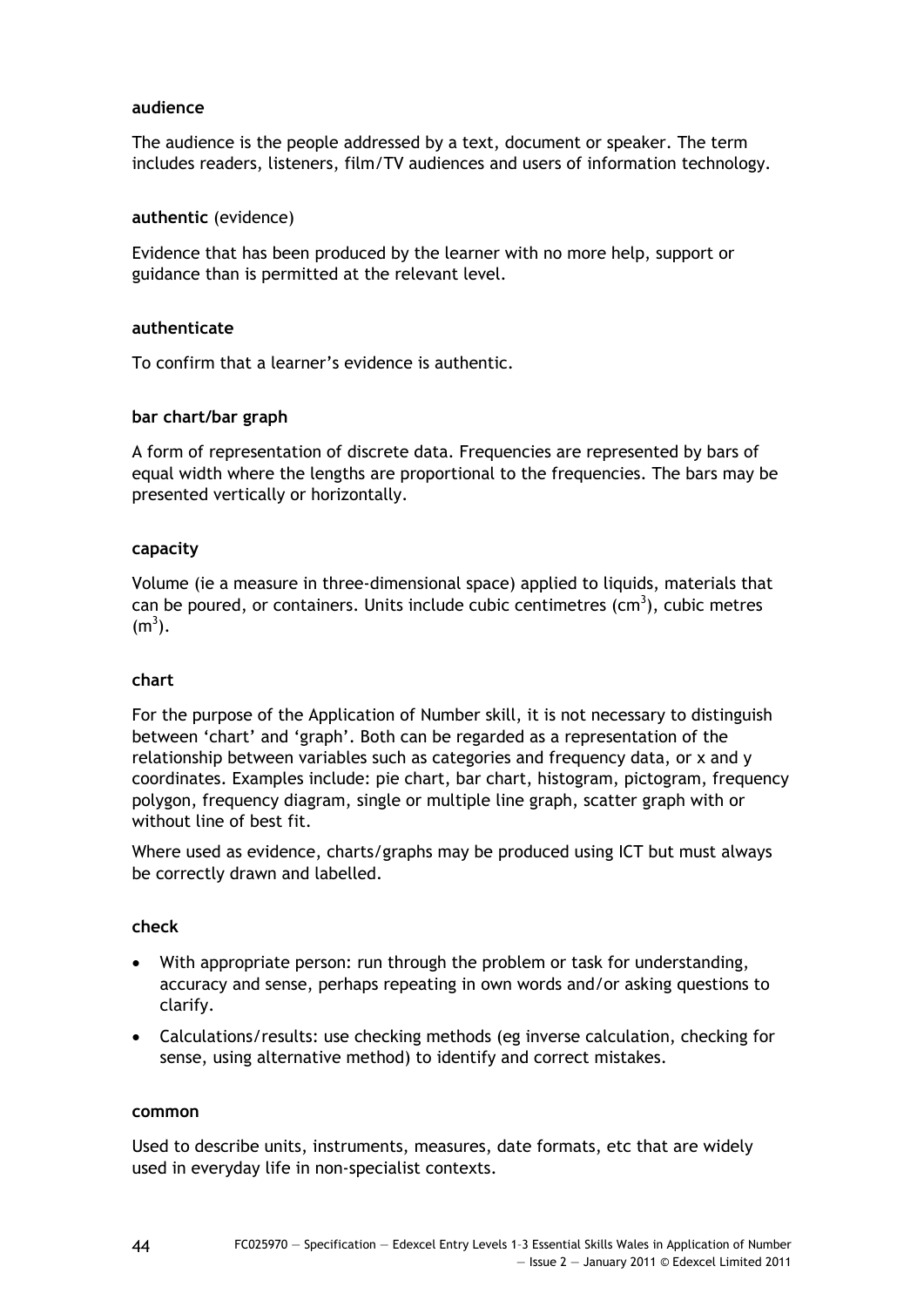# **confirm**

The task or problem is given by the tutor, teacher or trainer. It is the learner's responsibility to ensure and demonstrate that they fully understand it.

#### **continuous**

See 'data'.

### **correct** (verb)

Put right a mistake.

### **data**

Quantitative information consisting of counts or measurements.

# **discrete data**

data resulting from a count of separate items or events, eg number of people, where the variable can take only one of a finite set of values.

### **continuous data**

data that can take any of an infinite number of values between whole numbers (eg, length, capacity or temperature) and so cannot be measured completely accurately. Continuous data may be represented by a line graph or histogram.

Singular: datum.

# **describe**

Unless otherwise specified, learners may describe their task, methods, data, results etc in written or spoken form, or a combination of these.

# **diagram**

Any graphical method of representation other than a chart or graph. A diagram should include a scale where this is appropriate for purpose. Examples include: scale drawing, plan or workshop drawing, circuit drawing, 3D representation, flow chart, critical path or network diagram, and organisation chart. See also 'chart'.

#### **discrete**

See 'data'.

# **effective/ly**

Carry out a task in a way that produces the desired result. It is possible to be effective but inefficient.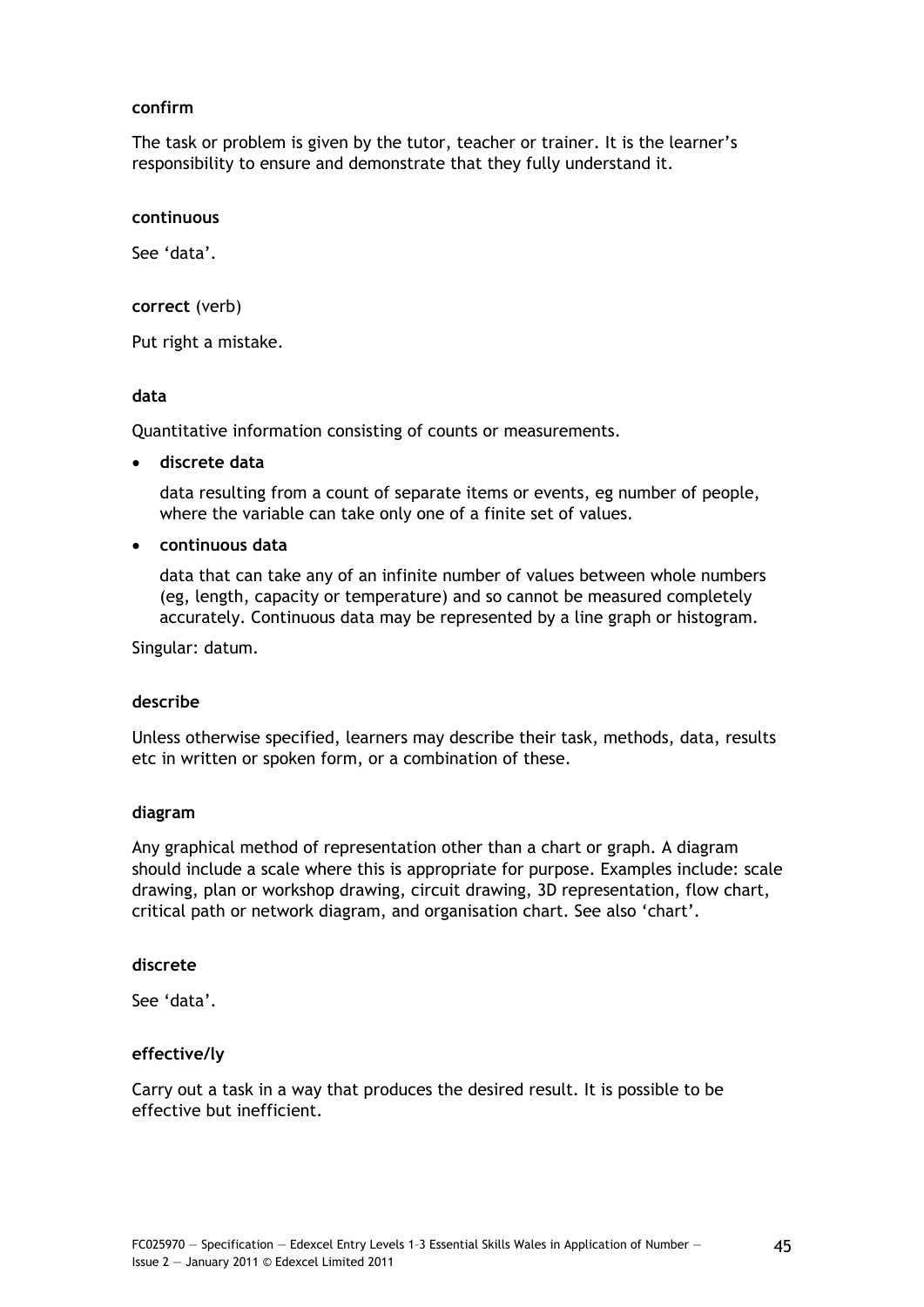# **efficiently**

Carry out a calculation using an appropriate number of steps or operations. For example, at Entry 3, this might mean multiplying rather than repeated addition. When using electronic aids, it is efficient to use available operations and functions, eg memory and constant functions on a calculator, or to use the 'sum' formula in a spreadsheet for a range of cells, rather than adding up individual cells.

# **electronic aid**

A tool for calculating, eg a calculator, spreadsheet.

### **event**

Used in probability to describe the outcome of an action or happening.

### **everyday**

Describes numbers, measures, units, instruments, etc that fall within the daily experience of most people in non-specialist contexts.

#### **evidence**

At Entry Levels, learners have to produce a portfolio of evidence to demonstrate that they have the skills required to satisfy the requirements of the standards. Evidence can include written material, computer printouts, artefacts, audio and/or video recordings, and witness statements/testimony. See also 'portfolio' and 'witness statement'.

#### **explain**

Give a clear and detailed account or description, including of cause and effect where appropriate. Tends to involve words such as 'so', 'therefore', 'as a result', 'because'. Unless otherwise specified, learners may explain their problem/task, methods, data, results etc in written or spoken form, or a combination of these.

# **familiar**

Describes contexts, situations, numbers, measures, instruments, audiences etc of which the learner has some prior knowledge or experience.

#### **given**

Refers to a task, activity, problem or information that is provided to the learner by the tutor, teacher or trainer, rather than the learner having to find, identify or choose it for themselves.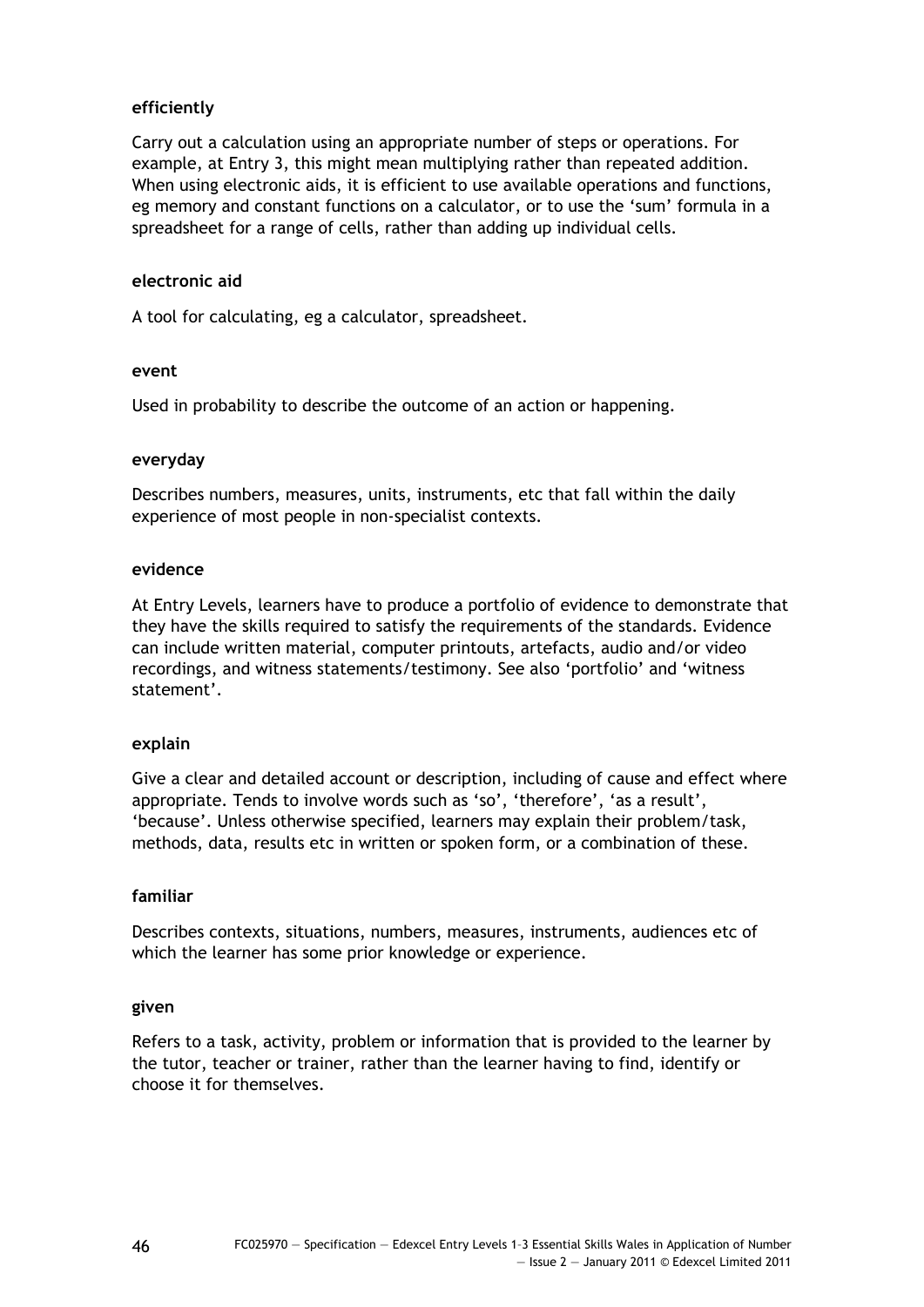# **graph**

See 'chart'.

# **graphics/al**

Graphical material and graphical formats include graphs, charts, diagrams and other ways of visually representing quantitative information.

# **image**

Includes models, plans, sketches, diagrams, pictures, graphs and charts. Whatever form the image takes, it must be fit for purpose and must aid understanding of the material being presented.

A 'simple image' might be a picture, sketch or diagram that shows simple information and requires very little if any mathematical interpretation.

### **information**

In the standards, used together with 'data' to indicate that relevant information may not be in the form of numbers, counts or measurements. See 'data'.

### **interpret**

Explain the meaning of, for example, symbols, information, results.

# **level of accuracy**

See 'accuracy'.

# **line graph**

A diagram showing a relationship between two variables.

#### **notes**

Notes that are submitted as evidence need not be in continuous prose, and grammar, spelling and punctuation do not have to be perfect, but they must be legible and meaning must be clear. They include completion of a pro forma, where this is appropriate. Where appropriate, notes may be supplemented by a witness statement.

#### **obtain**

Indicates that only limited independence is required when the learner is finding sources of data and information.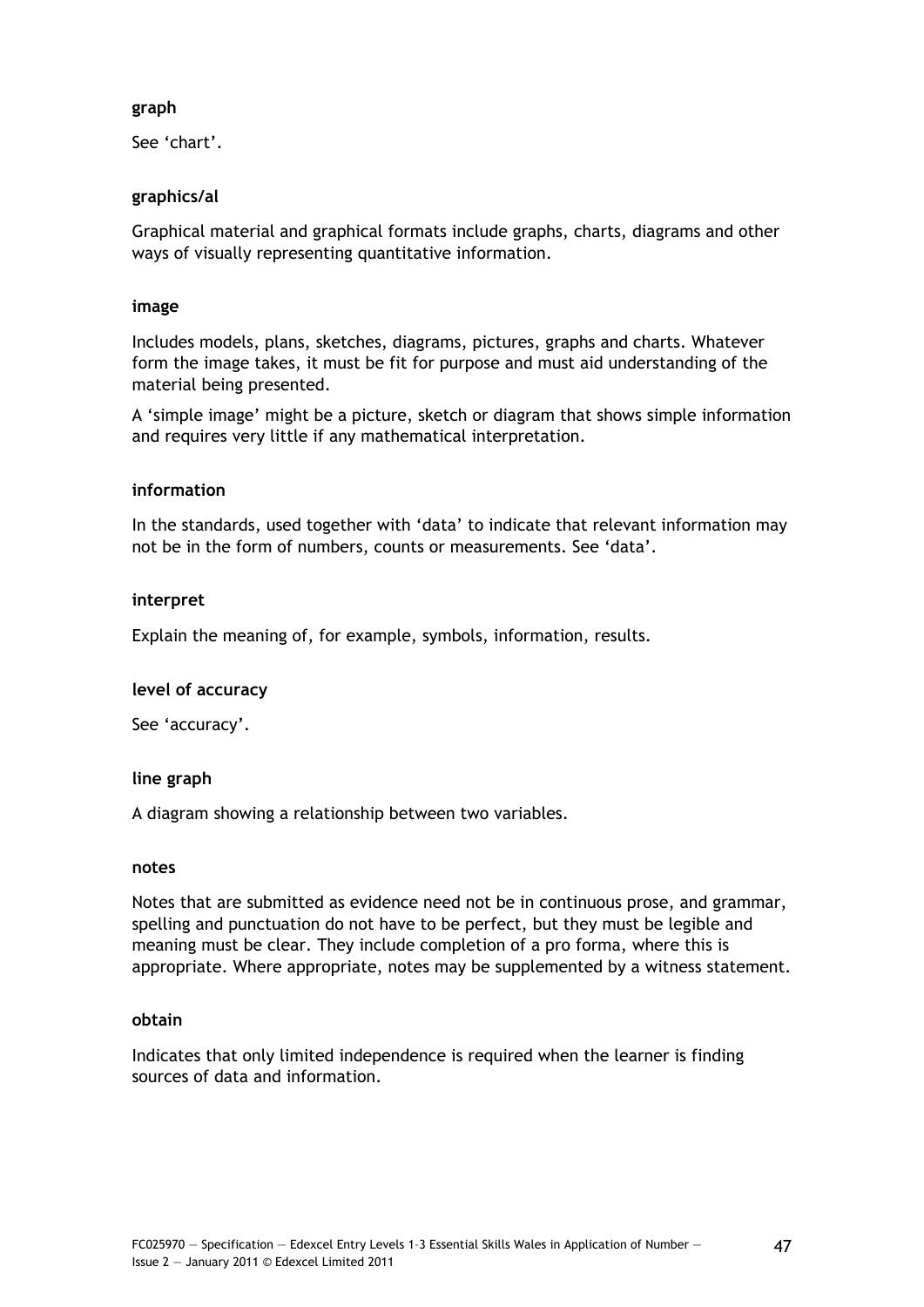### **pictogram**

A form of representation of data. Suitable pictures/symbols/icons are used to represent objects. For large numbers, one symbol may represent a number of objects and a part symbol then represents a rough proportion of the number.

### **pie chart**

A form of representation of data. A circle is divided into sectors. The frequency or amount of each quantity is proportional to the angle at the centre of the circle.

### **portfolio**

A portfolio is a file, folder or other means of storing and presenting the evidence that the learner is submitting for final/summative assessment. It may include a variety of types of evidence, eg written, video, audio, artefact, and may be in hard copy, ebased (often referred to as an e-portfolio), or a combination of these.

### **present** (verb)

Unless otherwise specified in the standards, learners may present the results of their work in written or spoken form, or a combination of these.

### **problem**

A problem exists when there is a need to bridge a gap between a current situation and a desired situation. The problem may be a 'do-it' problem, which involves planning to achieve a desired result in the future, or a 'fix-it' problem, where the present situation is undesirable and needs to be put right.

#### **proportion**

Includes percentage, fraction, decimal, ratio.

#### **purpose**

Evidence must be generated in the context of a task or activity that satisfies some purpose in the learner's work or leisure. Evidence that is collected simply to satisfy the requirements of the learner's portfolio is not purposeful and does not meet the assessment requirement.

#### **read**

In the context of Application of Number, the term 'read' refers to obtaining meaning from symbols, numbers, diagrams, graphs etc. It may not require the ability to read continuous text.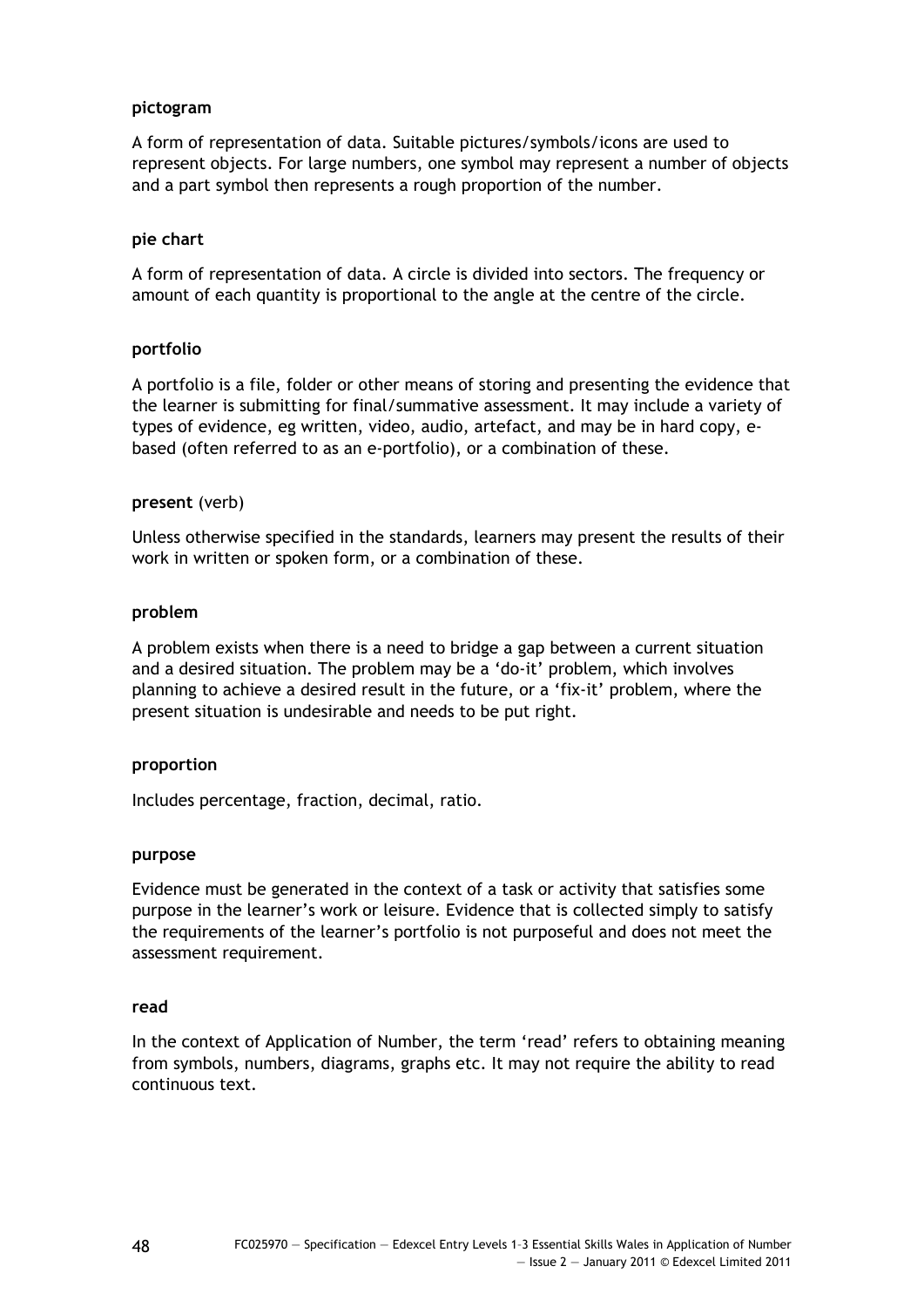# **recording document**

Any document, log, diary etc that is used to keep a record of the actions, steps or stages completed in carrying out a task or activity. The document may be a pro forma provided by a tutor, teacher or trainer or may be created by the learner but it must be fit for purpose.

# **round** (verb)

To express a number or measurement to a required degree of accuracy, eg 537 rounded to the nearest 10 is 540.

# **select**

Choose, using criteria appropriate to task.

# **simple**

Describes data, information, diagrams, charts, graphs, images etc that make limited demands on the learner, eg small whole numbers, numbers that are easy to work with

(eg multiples of 2, 5, 10, 100), uncomplicated representations of limited amounts of data.

### **sources**

May be primary (ie created/collected by the learner) or secondary, eg sourced from other people, printed material, electronic material, the internet, broadcasts etc. The range and complexity of sources will increase as the level of demand of a problem or task increases through the levels.

# **standard unit**

Units that are agreed throughout a community, eg the metre is a standard unit of length. Non-standard units are, therefore, those that are not widely agreed, eg pace, cupful.

# **straightforward**

Describes information, subjects and materials that learners often meet in their work, studies or other activities. See also 'simple'.

# **symbol**

- Letter, numeral, figure or other mark that represents a number, an operation or another mathematical idea, eg V (Roman symbol for five), > (is greater than).
- A design or motif, for example on a notice or piece of equipment, that informs the 'reader' of content or meaning, eg the symbol for radio-activity, the symbol for high-voltage electricity.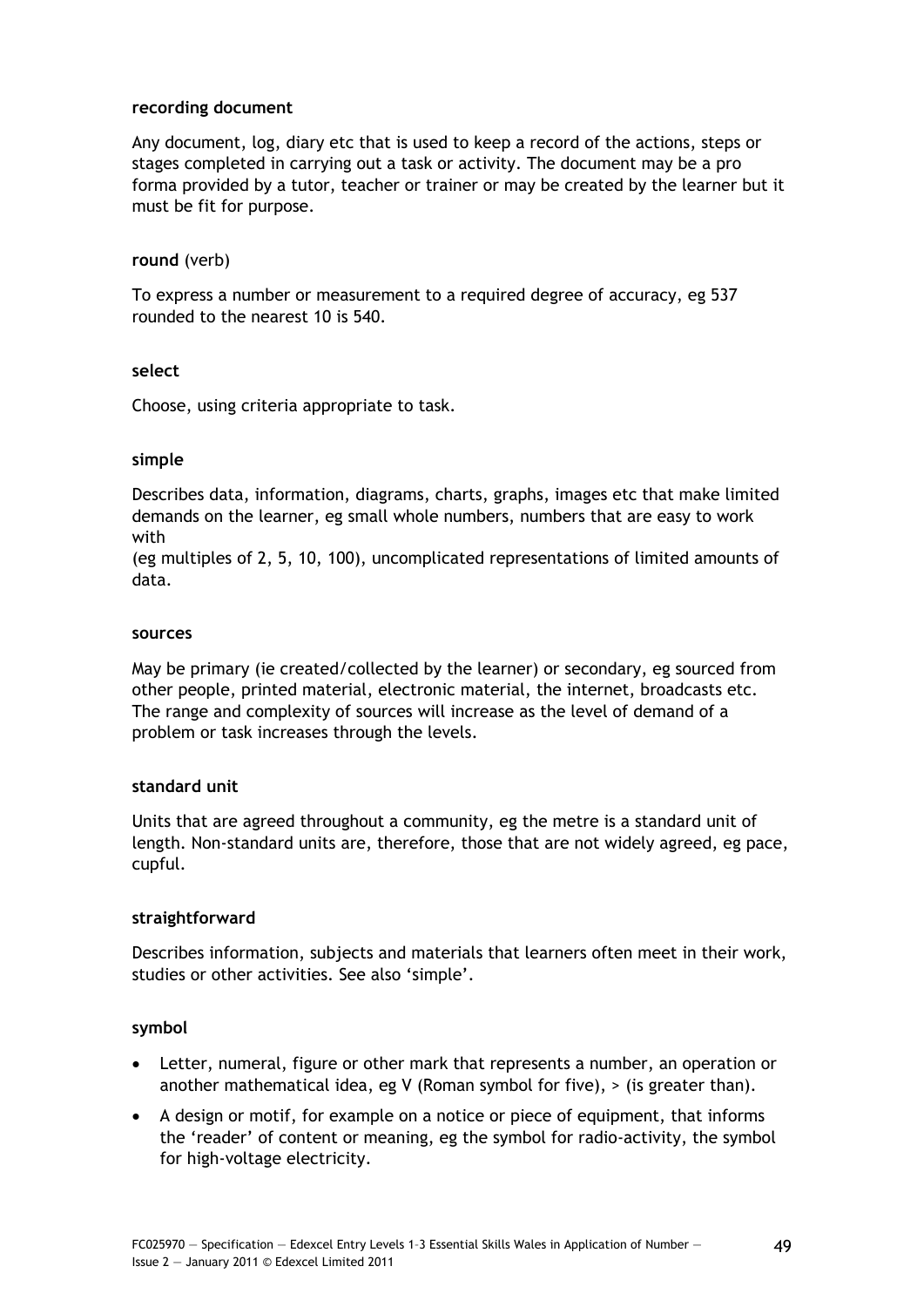## **table**

An orderly arrangement of information, numbers or letters, usually in rows and columns.

#### **tackle**

Emphasises that, at this first stage, the learner is confirming or planning their approach to the problem or task, and that this approach will not necessarily solve it.

### **tally**

(make) Marks to represent objects counted.

### **task**

A task is purposeful and complete in itself. It may involve more than one step. See also 'activity'.

### **weight**

The force with which a body is attracted towards the earth's centre. In non-scientific contexts, often used synonymously with mass (though technically different). Metric units of weight include kilograms (kg) and grams (g).

#### **witness statement**

A statement (sometimes called 'witness testimony') that confirms that the learner has demonstrated the skills in question (eg describing the methods they have used) at the required standard. The statement must be signed by a competent person, ie a person who was present when the learner demonstrated their competence and who is, in the opinion of the assessor, capable of making a reliable, fair and unbiased judgement in relation to the required standard.

Where used, a witness statement should include the date, the name, signature and contact details of the witness, and details of the context in which the observation took place. There must also be a very short note of the witness's role, eg workplace supervisor, geography teacher, youth group leader.

The assessor must confirm the authenticity and the validity of a witness statement; they may need to confirm with the witness that the statement is genuine and to check that the witness understands the requirements of the standard.

A witness statement must not be the sole form of evidence that a learner has achieved the standard.

4382seb110111S:\LT\PD\ESW\FC025970 ESW APPLICATION OF NUMBER ENTRY L1-3 SPEC ISSUE2.DOC.1-55\5